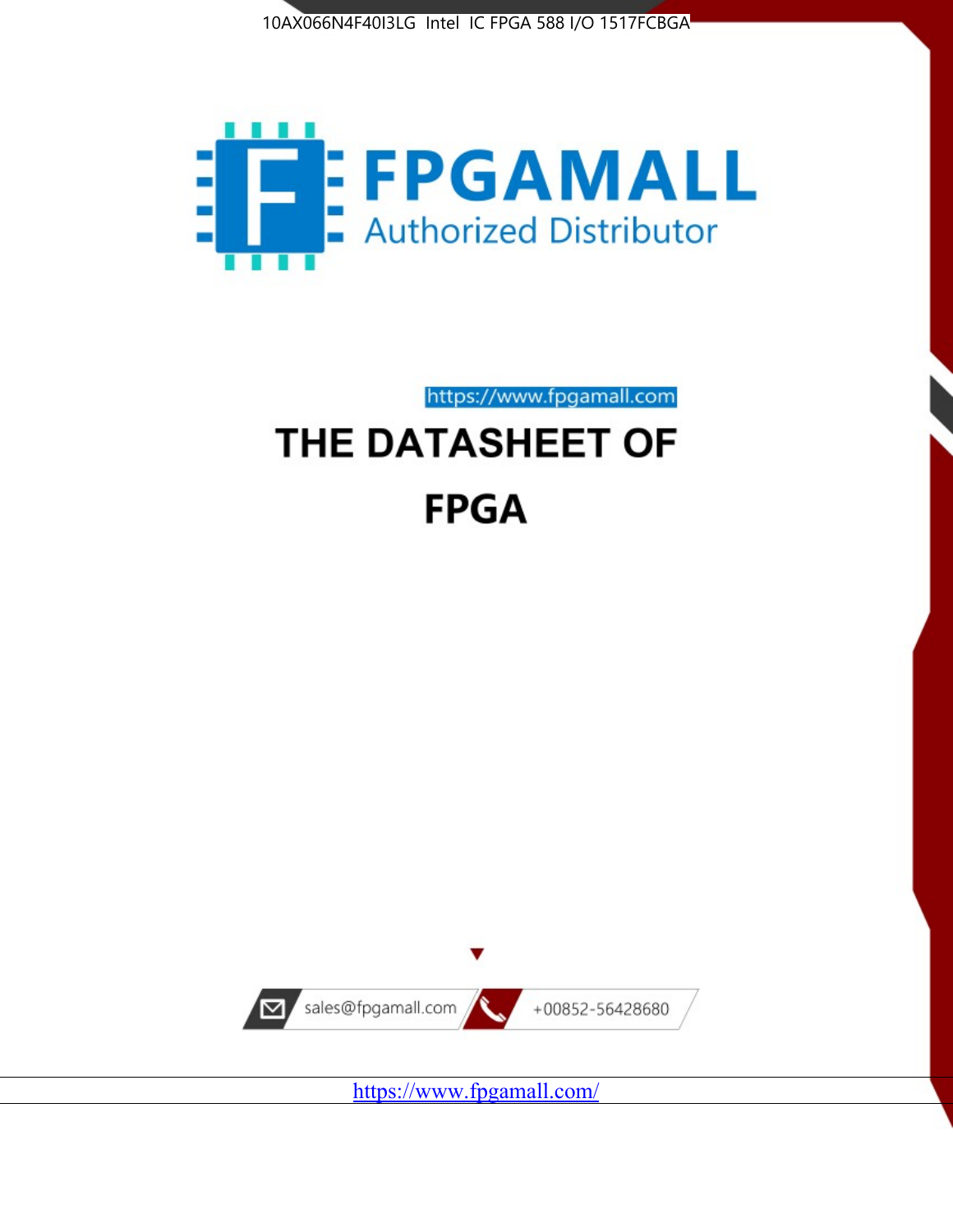10AX066N4F40I3LG Intel IC FPGA 588 I/O 1517FCBGA



# **Intel® Arria® 10 Device Overview**



**A10-OVERVIEW | 2018.12.06** Latest document on the web: **[PDF](https://www.intel.com/content/dam/www/programmable/us/en/pdfs/literature/hb/arria-10/a10_overview.pdf)** | **[HTML](https://www.intel.com/content/www/us/en/programmable/documentation/sam1403480274650.html)**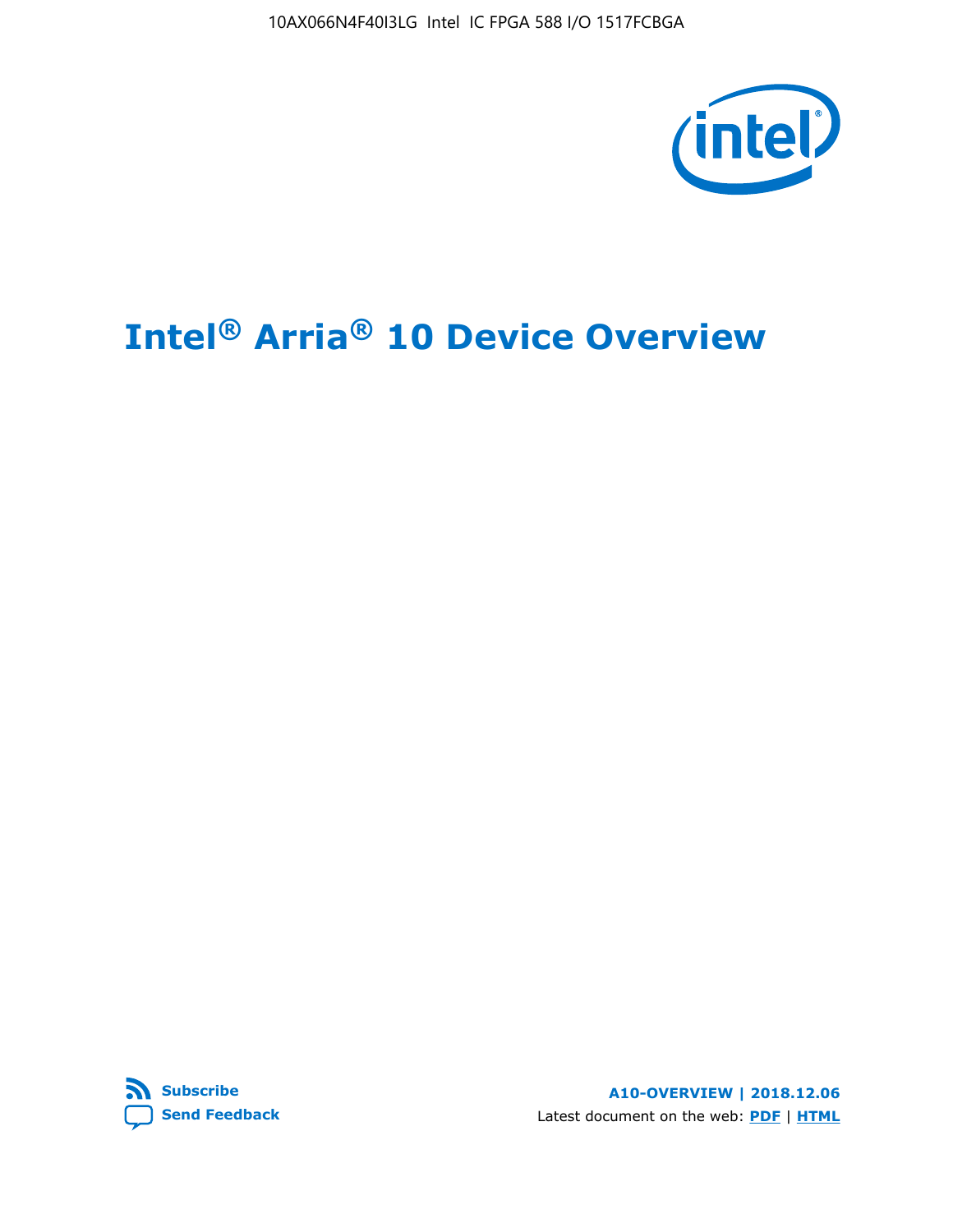

**Contents** 

## **Contents**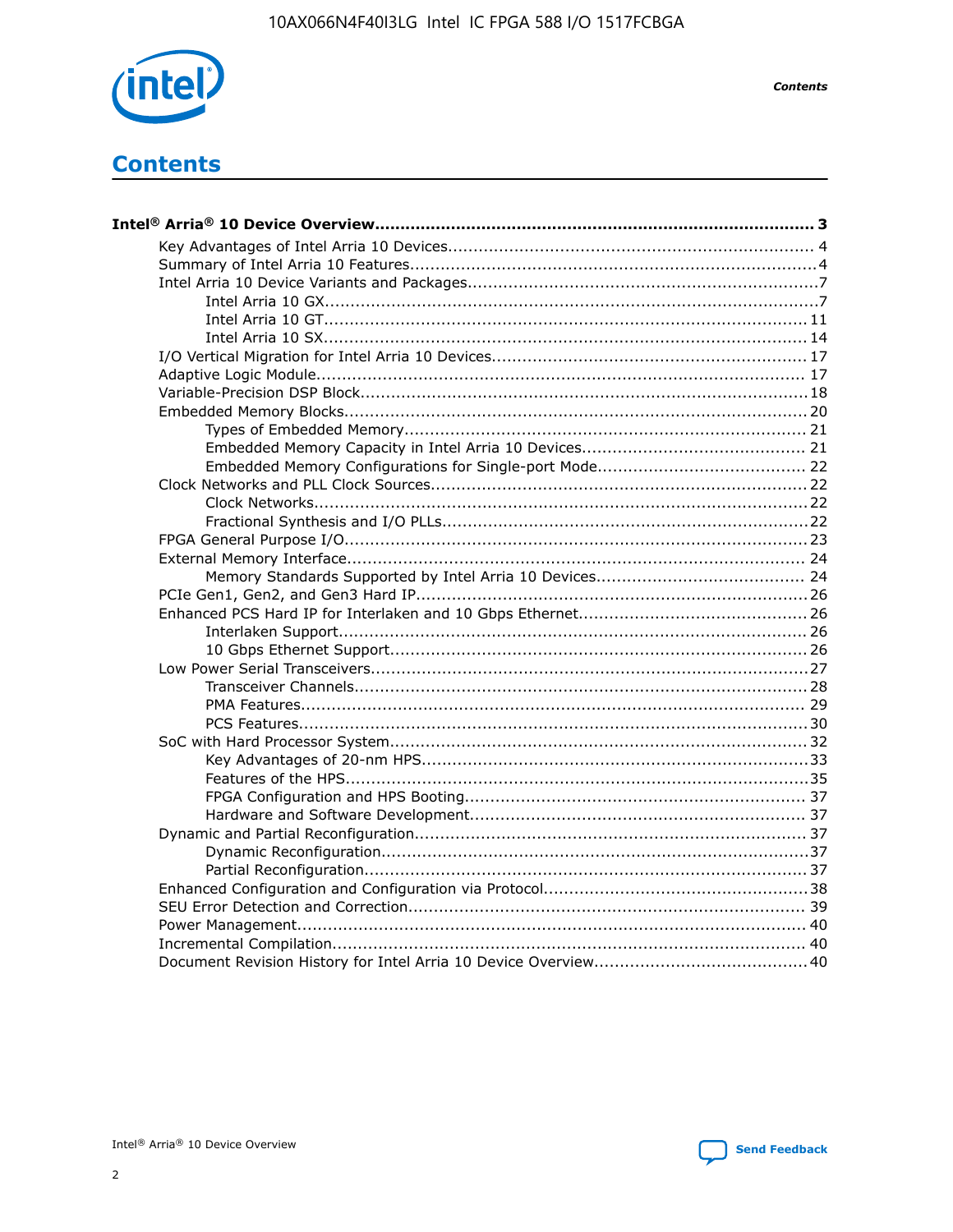**A10-OVERVIEW | 2018.12.06**

**[Send Feedback](mailto:FPGAtechdocfeedback@intel.com?subject=Feedback%20on%20Intel%20Arria%2010%20Device%20Overview%20(A10-OVERVIEW%202018.12.06)&body=We%20appreciate%20your%20feedback.%20In%20your%20comments,%20also%20specify%20the%20page%20number%20or%20paragraph.%20Thank%20you.)**



## **Intel® Arria® 10 Device Overview**

The Intel<sup>®</sup> Arria<sup>®</sup> 10 device family consists of high-performance and power-efficient 20 nm mid-range FPGAs and SoCs.

Intel Arria 10 device family delivers:

- Higher performance than the previous generation of mid-range and high-end FPGAs.
- Power efficiency attained through a comprehensive set of power-saving technologies.

The Intel Arria 10 devices are ideal for high performance, power-sensitive, midrange applications in diverse markets.

| <b>Market</b>         | <b>Applications</b>                                                                                               |
|-----------------------|-------------------------------------------------------------------------------------------------------------------|
| Wireless              | Channel and switch cards in remote radio heads<br>٠<br>Mobile backhaul<br>٠                                       |
| Wireline              | 40G/100G muxponders and transponders<br>٠<br>100G line cards<br>٠<br><b>Bridging</b><br>٠<br>Aggregation<br>٠     |
| <b>Broadcast</b>      | Studio switches<br>٠<br>Servers and transport<br>٠<br>Videoconferencing<br>٠<br>Professional audio and video<br>٠ |
| Computing and Storage | Flash cache<br>٠<br>Cloud computing servers<br>٠<br>Server acceleration<br>٠                                      |
| Medical               | Diagnostic scanners<br>٠<br>Diagnostic imaging<br>٠                                                               |
| Military              | Missile guidance and control<br>٠<br>Radar<br>٠<br>Electronic warfare<br>٠<br>Secure communications<br>٠          |

#### **Table 1. Sample Markets and Ideal Applications for Intel Arria 10 Devices**

#### **Related Information**

- [Intel Arria 10 Device Handbook: Known Issues](http://www.altera.com/support/kdb/solutions/rd07302013_646.html) Lists the planned updates to the *Intel Arria 10 Device Handbook* chapters.
- [Intel Arria 10 GX/GT Device Errata and Design Recommendations](https://www.intel.com/content/www/us/en/programmable/documentation/agz1493851706374.html#yqz1494433888646)
- [Intel Arria 10 SX Device Errata and Design Recommendations](https://www.intel.com/content/www/us/en/programmable/documentation/cru1462832385668.html#cru1462832558642)

Intel Corporation. All rights reserved. Intel, the Intel logo, Altera, Arria, Cyclone, Enpirion, MAX, Nios, Quartus and Stratix words and logos are trademarks of Intel Corporation or its subsidiaries in the U.S. and/or other countries. Intel warrants performance of its FPGA and semiconductor products to current specifications in accordance with Intel's standard warranty, but reserves the right to make changes to any products and services at any time without notice. Intel assumes no responsibility or liability arising out of the application or use of any information, product, or service described herein except as expressly agreed to in writing by Intel. Intel customers are advised to obtain the latest version of device specifications before relying on any published information and before placing orders for products or services. \*Other names and brands may be claimed as the property of others.

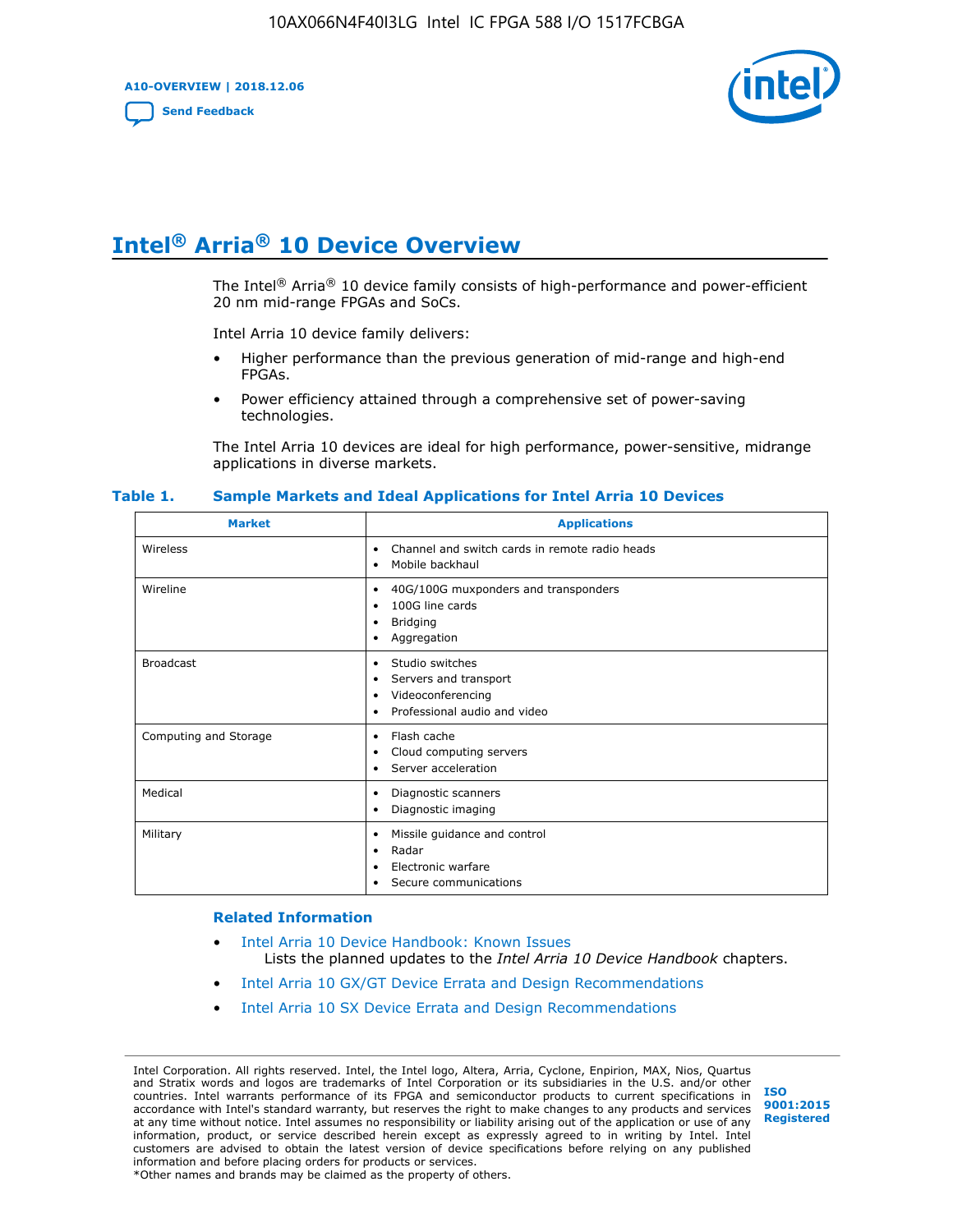

### **Key Advantages of Intel Arria 10 Devices**

### **Table 2. Key Advantages of the Intel Arria 10 Device Family**

| <b>Advantage</b>                                                                                          | <b>Supporting Feature</b>                                                                                                                                                                                                                                                                                                |
|-----------------------------------------------------------------------------------------------------------|--------------------------------------------------------------------------------------------------------------------------------------------------------------------------------------------------------------------------------------------------------------------------------------------------------------------------|
| Enhanced core architecture                                                                                | Built on TSMC's 20 nm process technology<br>٠<br>60% higher performance than the previous generation of mid-range FPGAs<br>٠<br>15% higher performance than the fastest previous-generation FPGA<br>٠                                                                                                                    |
| High-bandwidth integrated<br>transceivers                                                                 | Short-reach rates up to 25.8 Gigabits per second (Gbps)<br>٠<br>Backplane capability up to 12.5 Gbps<br>٠<br>Integrated 10GBASE-KR and 40GBASE-KR4 Forward Error Correction (FEC)<br>٠                                                                                                                                   |
| Improved logic integration and<br>hard IP blocks                                                          | 8-input adaptive logic module (ALM)<br>٠<br>Up to 65.6 megabits (Mb) of embedded memory<br>٠<br>Variable-precision digital signal processing (DSP) blocks<br>Fractional synthesis phase-locked loops (PLLs)<br>Hard PCI Express Gen3 IP blocks<br>Hard memory controllers and PHY up to 2,400 Megabits per second (Mbps) |
| Second generation hard<br>processor system (HPS) with<br>integrated ARM* Cortex*-A9*<br>MPCore* processor | Tight integration of a dual-core ARM Cortex-A9 MPCore processor, hard IP, and an<br>٠<br>FPGA in a single Intel Arria 10 system-on-a-chip (SoC)<br>Supports over 128 Gbps peak bandwidth with integrated data coherency between<br>$\bullet$<br>the processor and the FPGA fabric                                        |
| Advanced power savings                                                                                    | Comprehensive set of advanced power saving features<br>٠<br>Power-optimized MultiTrack routing and core architecture<br>٠<br>Up to 40% lower power compared to previous generation of mid-range FPGAs<br>Up to 60% lower power compared to previous generation of high-end FPGAs                                         |

### **Summary of Intel Arria 10 Features**

### **Table 3. Summary of Features for Intel Arria 10 Devices**

| <b>Feature</b>                  | <b>Description</b>                                                                                                                                                                                                                                                                                                                                                                                 |
|---------------------------------|----------------------------------------------------------------------------------------------------------------------------------------------------------------------------------------------------------------------------------------------------------------------------------------------------------------------------------------------------------------------------------------------------|
| Technology                      | TSMC's 20-nm SoC process technology<br>Allows operation at a lower $V_{\text{CC}}$ level of 0.82 V instead of the 0.9 V standard $V_{\text{CC}}$ core voltage                                                                                                                                                                                                                                      |
| Packaging                       | 1.0 mm ball-pitch Fineline BGA packaging<br>٠<br>0.8 mm ball-pitch Ultra Fineline BGA packaging<br>Multiple devices with identical package footprints for seamless migration between different<br><b>FPGA</b> densities<br>Devices with compatible package footprints allow migration to next generation high-end<br>Stratix $@10$ devices<br>RoHS, leaded $(1)$ , and lead-free (Pb-free) options |
| High-performance<br>FPGA fabric | Enhanced 8-input ALM with four registers<br>Improved multi-track routing architecture to reduce congestion and improve compilation time<br>Hierarchical core clocking architecture<br>Fine-grained partial reconfiguration                                                                                                                                                                         |
| Internal memory<br>blocks       | M20K-20-Kb memory blocks with hard error correction code (ECC)<br>Memory logic array block (MLAB)-640-bit memory                                                                                                                                                                                                                                                                                   |
|                                 | continued                                                                                                                                                                                                                                                                                                                                                                                          |



<sup>(1)</sup> Contact Intel for availability.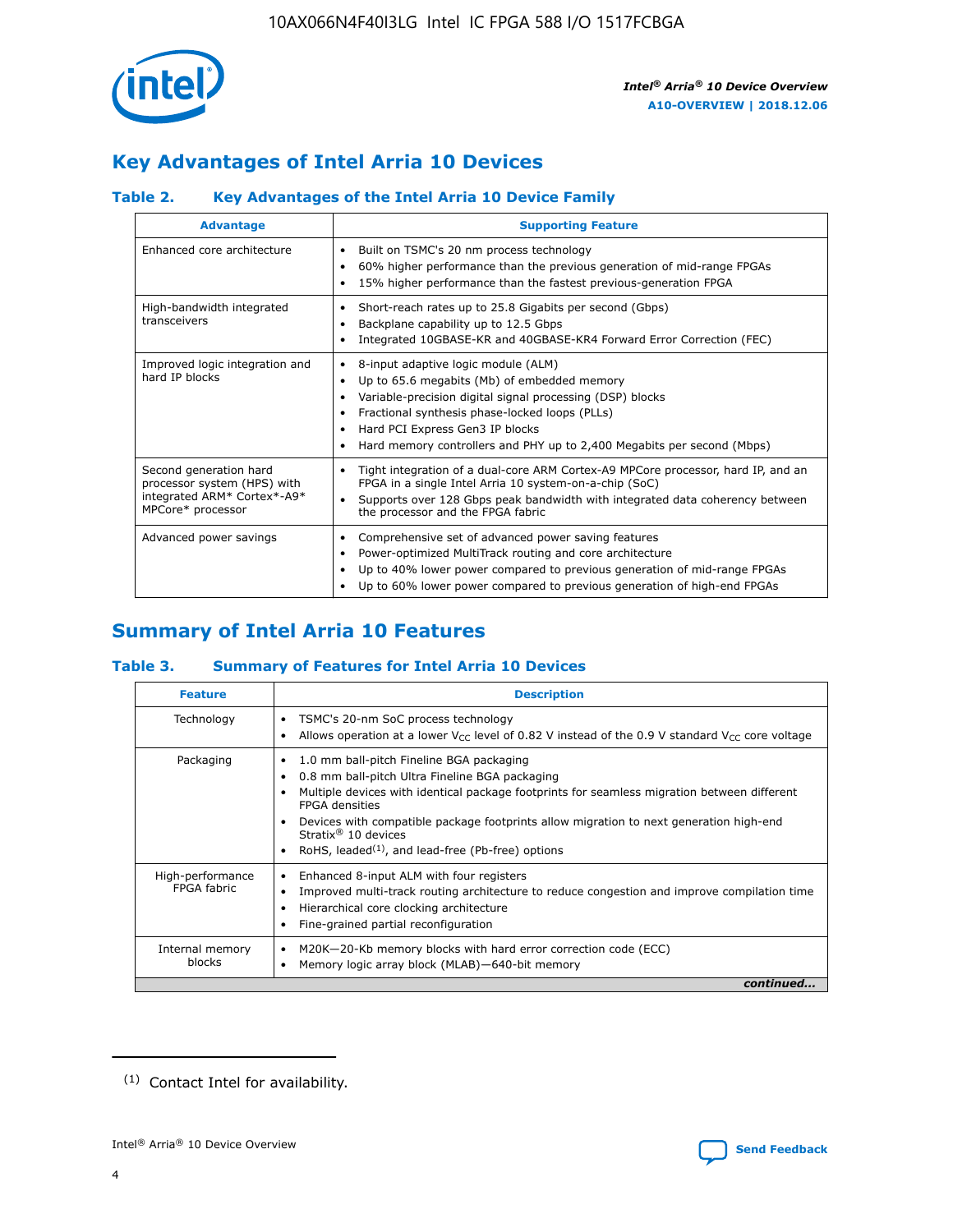r



| <b>Feature</b>                         |                                                                                                        | <b>Description</b>                                                                                                                                                                                                                                                                                                                                                                                                                                                                                                                                                                                                                                                                                                                                                                                                                                                            |
|----------------------------------------|--------------------------------------------------------------------------------------------------------|-------------------------------------------------------------------------------------------------------------------------------------------------------------------------------------------------------------------------------------------------------------------------------------------------------------------------------------------------------------------------------------------------------------------------------------------------------------------------------------------------------------------------------------------------------------------------------------------------------------------------------------------------------------------------------------------------------------------------------------------------------------------------------------------------------------------------------------------------------------------------------|
| Embedded Hard IP<br>blocks             | Variable-precision DSP                                                                                 | Native support for signal processing precision levels from $18 \times 19$ to<br>$\bullet$<br>54 x 54<br>Native support for 27 x 27 multiplier mode<br>$\bullet$<br>64-bit accumulator and cascade for systolic finite impulse responses<br>$\bullet$<br>(FIRs)<br>Internal coefficient memory banks<br>$\bullet$<br>Preadder/subtractor for improved efficiency<br>Additional pipeline register to increase performance and reduce<br>power<br>Supports floating point arithmetic:<br>- Perform multiplication, addition, subtraction, multiply-add,<br>multiply-subtract, and complex multiplication.<br>- Supports multiplication with accumulation capability, cascade<br>summation, and cascade subtraction capability.<br>- Dynamic accumulator reset control.<br>- Support direct vector dot and complex multiplication chaining<br>multiply floating point DSP blocks. |
|                                        | Memory controller                                                                                      | DDR4, DDR3, and DDR3L                                                                                                                                                                                                                                                                                                                                                                                                                                                                                                                                                                                                                                                                                                                                                                                                                                                         |
|                                        | PCI Express*                                                                                           | PCI Express (PCIe*) Gen3 (x1, x2, x4, or x8), Gen2 (x1, x2, x4, or x8)<br>and Gen1 (x1, x2, x4, or x8) hard IP with complete protocol stack,<br>endpoint, and root port                                                                                                                                                                                                                                                                                                                                                                                                                                                                                                                                                                                                                                                                                                       |
|                                        | Transceiver I/O                                                                                        | 10GBASE-KR/40GBASE-KR4 Forward Error Correction (FEC)<br>PCS hard IPs that support:<br>٠<br>- 10-Gbps Ethernet (10GbE)<br>- PCIe PIPE interface<br>- Interlaken<br>- Gbps Ethernet (GbE)<br>- Common Public Radio Interface (CPRI) with deterministic latency<br>support<br>- Gigabit-capable passive optical network (GPON) with fast lock-<br>time support<br>13.5G JESD204b<br>$\bullet$<br>8B/10B, 64B/66B, 64B/67B encoders and decoders<br>$\bullet$<br>Custom mode support for proprietary protocols                                                                                                                                                                                                                                                                                                                                                                   |
| Core clock networks                    | $\bullet$                                                                                              | Up to 800 MHz fabric clocking, depending on the application:<br>- 667 MHz external memory interface clocking with 2,400 Mbps DDR4 interface<br>- 800 MHz LVDS interface clocking with 1,600 Mbps LVDS interface<br>Global, regional, and peripheral clock networks<br>Clock networks that are not used can be gated to reduce dynamic power                                                                                                                                                                                                                                                                                                                                                                                                                                                                                                                                   |
| Phase-locked loops<br>(PLLs)           | High-resolution fractional synthesis PLLs:<br>٠<br>Integer PLLs:<br>- Adjacent to general purpose I/Os | - Precision clock synthesis, clock delay compensation, and zero delay buffering (ZDB)<br>- Support integer mode and fractional mode<br>- Fractional mode support with third-order delta-sigma modulation<br>- Support external memory and LVDS interfaces                                                                                                                                                                                                                                                                                                                                                                                                                                                                                                                                                                                                                     |
| FPGA General-purpose<br>$I/Os$ (GPIOs) | On-chip termination (OCT)<br>٠                                                                         | 1.6 Gbps LVDS-every pair can be configured as receiver or transmitter<br>1.2 V to 3.0 V single-ended LVTTL/LVCMOS interfacing                                                                                                                                                                                                                                                                                                                                                                                                                                                                                                                                                                                                                                                                                                                                                 |
| <b>External Memory</b><br>Interface    | $\bullet$                                                                                              | Hard memory controller- DDR4, DDR3, and DDR3L support<br>- DDR4-speeds up to 1,200 MHz/2,400 Mbps<br>- DDR3-speeds up to 1,067 MHz/2,133 Mbps<br>Soft memory controller—provides support for RLDRAM $3^{(2)}$ , QDR IV $^{(2)}$ , and QDR II+<br>continued                                                                                                                                                                                                                                                                                                                                                                                                                                                                                                                                                                                                                    |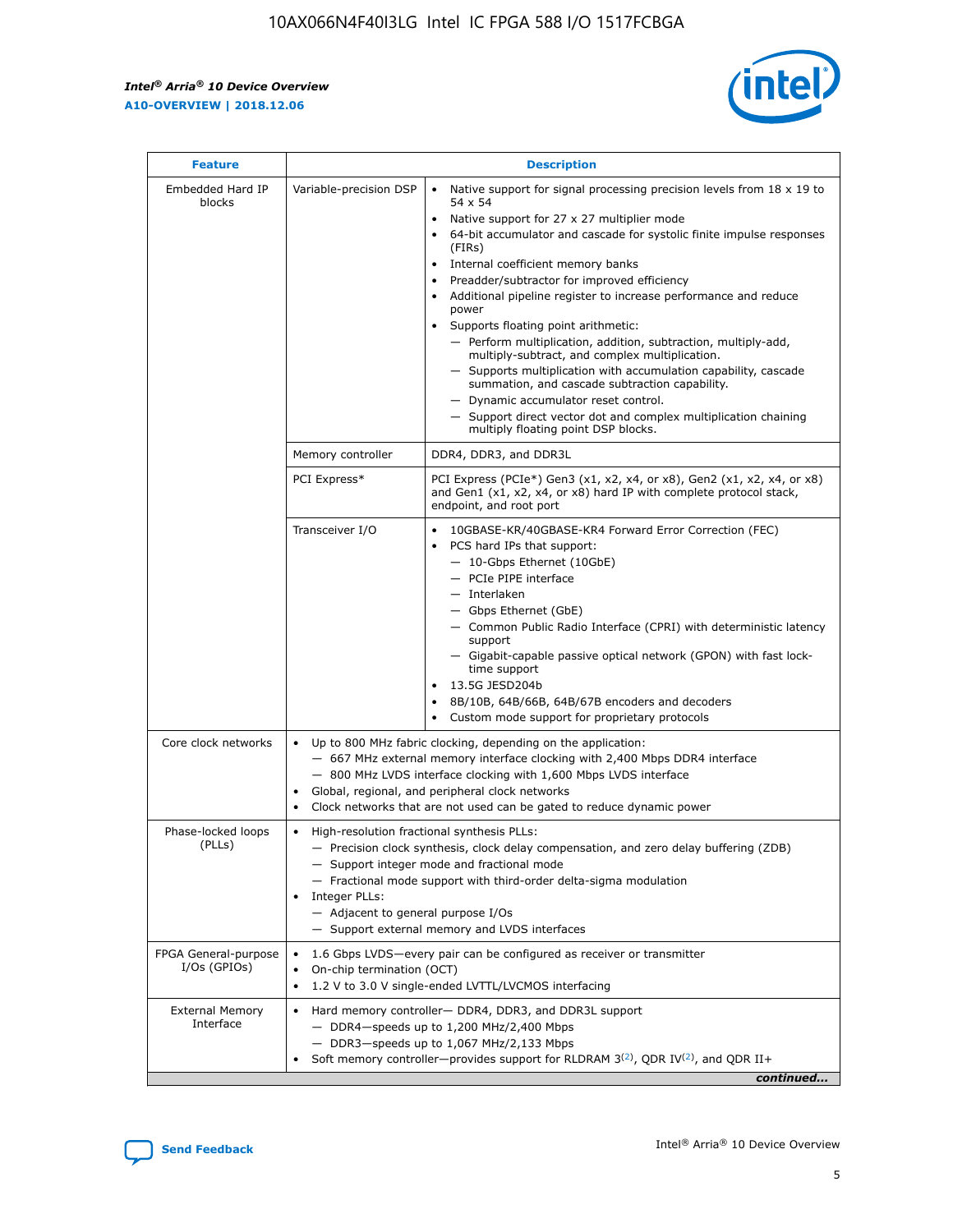

| <b>Feature</b>                                    | <b>Description</b>                                                                                                                                                                                                                                                                                                                                                                                                                                                                                                                                                                                                                                  |
|---------------------------------------------------|-----------------------------------------------------------------------------------------------------------------------------------------------------------------------------------------------------------------------------------------------------------------------------------------------------------------------------------------------------------------------------------------------------------------------------------------------------------------------------------------------------------------------------------------------------------------------------------------------------------------------------------------------------|
| Low-power serial<br>transceivers                  | • Continuous operating range:<br>- Intel Arria 10 GX-1 Gbps to 17.4 Gbps<br>- Intel Arria 10 GT-1 Gbps to 25.8 Gbps<br>Backplane support:<br>- Intel Arria 10 GX-up to 12.5<br>- Intel Arria 10 GT-up to 12.5<br>Extended range down to 125 Mbps with oversampling<br>ATX transmit PLLs with user-configurable fractional synthesis capability<br>Electronic Dispersion Compensation (EDC) support for XFP, SFP+, QSFP, and CFP optical<br>module<br>Adaptive linear and decision feedback equalization<br>$\bullet$<br>Transmitter pre-emphasis and de-emphasis<br>$\bullet$<br>Dynamic partial reconfiguration of individual transceiver channels |
| <b>HPS</b><br>(Intel Arria 10 SX<br>devices only) | Dual-core ARM Cortex-A9 MPCore processor-1.2 GHz CPU with<br>Processor and system<br>$\bullet$<br>1.5 GHz overdrive capability<br>256 KB on-chip RAM and 64 KB on-chip ROM<br>System peripherals—general-purpose timers, watchdog timers, direct<br>memory access (DMA) controller, FPGA configuration manager, and<br>clock and reset managers<br>Security features-anti-tamper, secure boot, Advanced Encryption<br>Standard (AES) and authentication (SHA)<br>ARM CoreSight* JTAG debug access port, trace port, and on-chip<br>trace storage                                                                                                    |
|                                                   | <b>External interfaces</b><br>Hard memory interface-Hard memory controller (2,400 Mbps DDR4,<br>$\bullet$<br>and 2,133 Mbps DDR3), Quad serial peripheral interface (QSPI) flash<br>controller, NAND flash controller, direct memory access (DMA)<br>controller, Secure Digital/MultiMediaCard (SD/MMC) controller<br>Communication interface-10/100/1000 Ethernet media access<br>control (MAC), USB On-The-GO (OTG) controllers, I <sup>2</sup> C controllers,<br>UART 16550, serial peripheral interface (SPI), and up to 62<br>HPS GPIO interfaces (48 direct-share I/Os)                                                                       |
|                                                   | High-performance ARM AMBA* AXI bus bridges that support<br>Interconnects to core<br>$\bullet$<br>simultaneous read and write<br>HPS-FPGA bridges-include the FPGA-to-HPS, HPS-to-FPGA, and<br>$\bullet$<br>lightweight HPS-to-FPGA bridges that allow the FPGA fabric to issue<br>transactions to slaves in the HPS, and vice versa<br>Configuration bridge that allows HPS configuration manager to<br>configure the core logic via dedicated 32-bit configuration port<br>FPGA-to-HPS SDRAM controller bridge-provides configuration<br>interfaces for the multiport front end (MPFE) of the HPS SDRAM<br>controller                              |
| Configuration                                     | Tamper protection—comprehensive design protection to protect your valuable IP investments<br>Enhanced 256-bit advanced encryption standard (AES) design security with authentication<br>٠<br>Configuration via protocol (CvP) using PCIe Gen1, Gen2, or Gen3<br>continued                                                                                                                                                                                                                                                                                                                                                                           |

<sup>(2)</sup> Intel Arria 10 devices support this external memory interface using hard PHY with soft memory controller.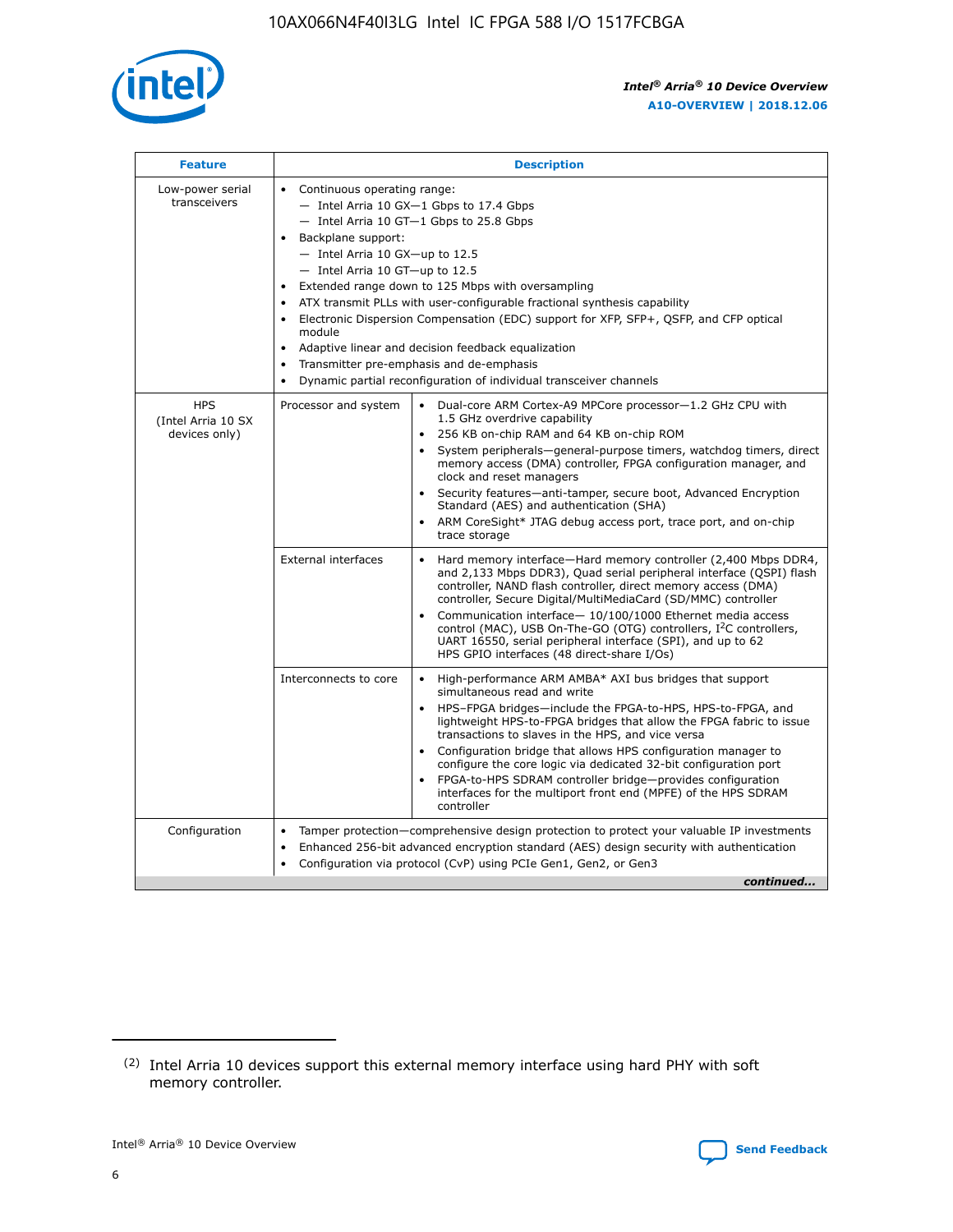

| <b>Feature</b>     | <b>Description</b>                                                                                                                                                                                               |
|--------------------|------------------------------------------------------------------------------------------------------------------------------------------------------------------------------------------------------------------|
|                    | Dynamic reconfiguration of the transceivers and PLLs<br>Fine-grained partial reconfiguration of the core fabric<br>Active Serial x4 Interface<br>$\bullet$                                                       |
| Power management   | SmartVID<br>Low static power device options<br>Programmable Power Technology<br>Intel Quartus <sup>®</sup> Prime integrated power analysis                                                                       |
| Software and tools | Intel Quartus Prime design suite<br>Transceiver toolkit<br>Platform Designer system integration tool<br>DSP Builder for Intel FPGAs<br>OpenCL <sup>™</sup> support<br>Intel SoC FPGA Embedded Design Suite (EDS) |

### **Related Information**

[Intel Arria 10 Transceiver PHY Overview](https://www.intel.com/content/www/us/en/programmable/documentation/nik1398707230472.html#nik1398706768037) Provides details on Intel Arria 10 transceivers.

### **Intel Arria 10 Device Variants and Packages**

#### **Table 4. Device Variants for the Intel Arria 10 Device Family**

| <b>Variant</b>    | <b>Description</b>                                                                                                                                                                                                     |
|-------------------|------------------------------------------------------------------------------------------------------------------------------------------------------------------------------------------------------------------------|
| Intel Arria 10 GX | FPGA featuring 17.4 Gbps transceivers for short reach applications with 12.5 backplane driving<br>capability.                                                                                                          |
| Intel Arria 10 GT | FPGA featuring:<br>17.4 Gbps transceivers for short reach applications with 12.5 backplane driving capability.<br>25.8 Gbps transceivers for supporting CAUI-4 and CEI-25G applications with CFP2 and CFP4<br>modules. |
| Intel Arria 10 SX | SoC integrating ARM-based HPS and FPGA featuring 17.4 Gbps transceivers for short reach<br>applications with 12.5 backplane driving capability.                                                                        |

### **Intel Arria 10 GX**

This section provides the available options, maximum resource counts, and package plan for the Intel Arria 10 GX devices.

The information in this section is correct at the time of publication. For the latest information and to get more details, refer to the Intel FPGA Product Selector.

#### **Related Information**

#### [Intel FPGA Product Selector](http://www.altera.com/products/selector/psg-selector.html) Provides the latest information on Intel products.

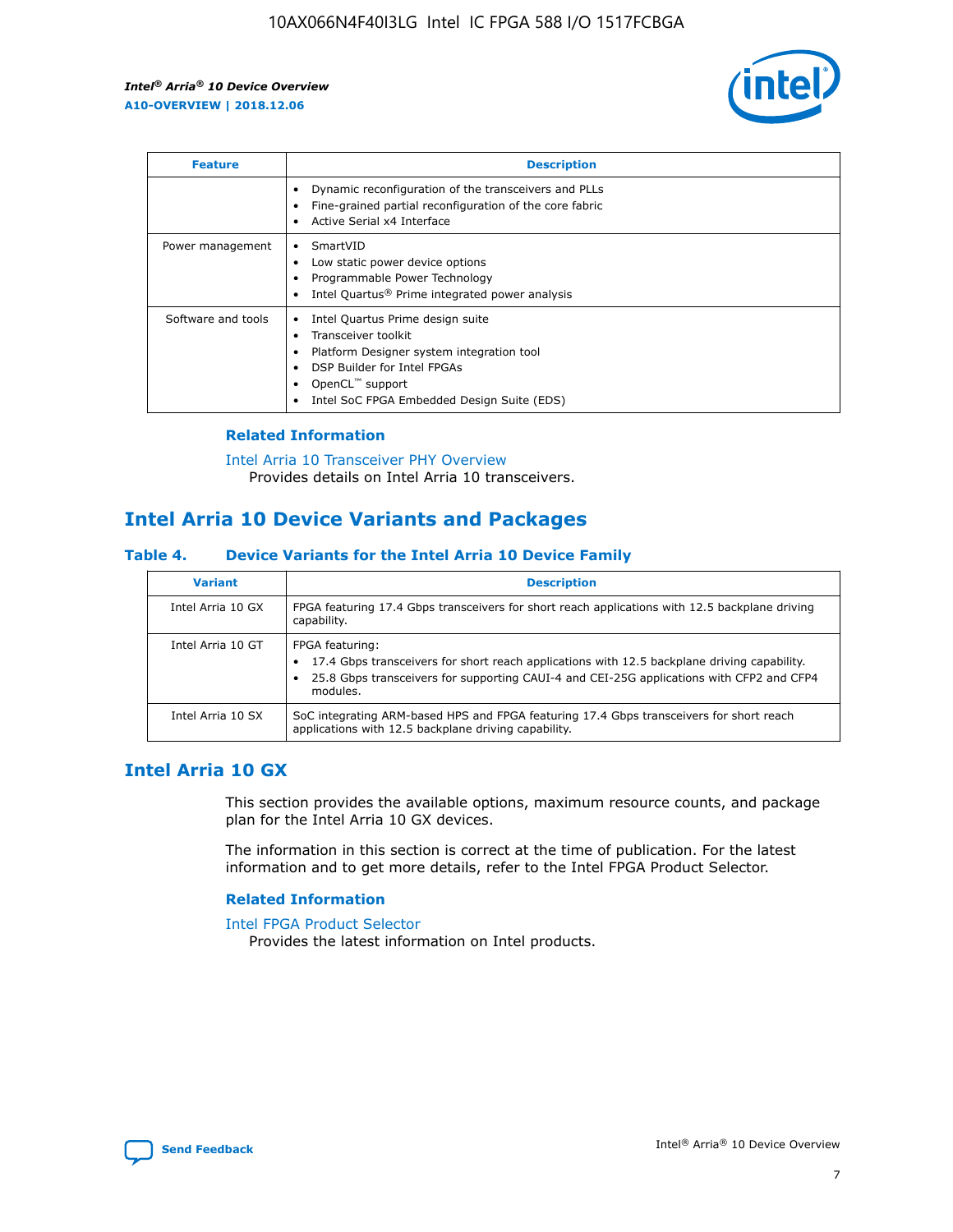

### **Available Options**





#### **Related Information**

[Transceiver Performance for Intel Arria 10 GX/SX Devices](https://www.intel.com/content/www/us/en/programmable/documentation/mcn1413182292568.html#mcn1413213965502) Provides more information about the transceiver speed grade.

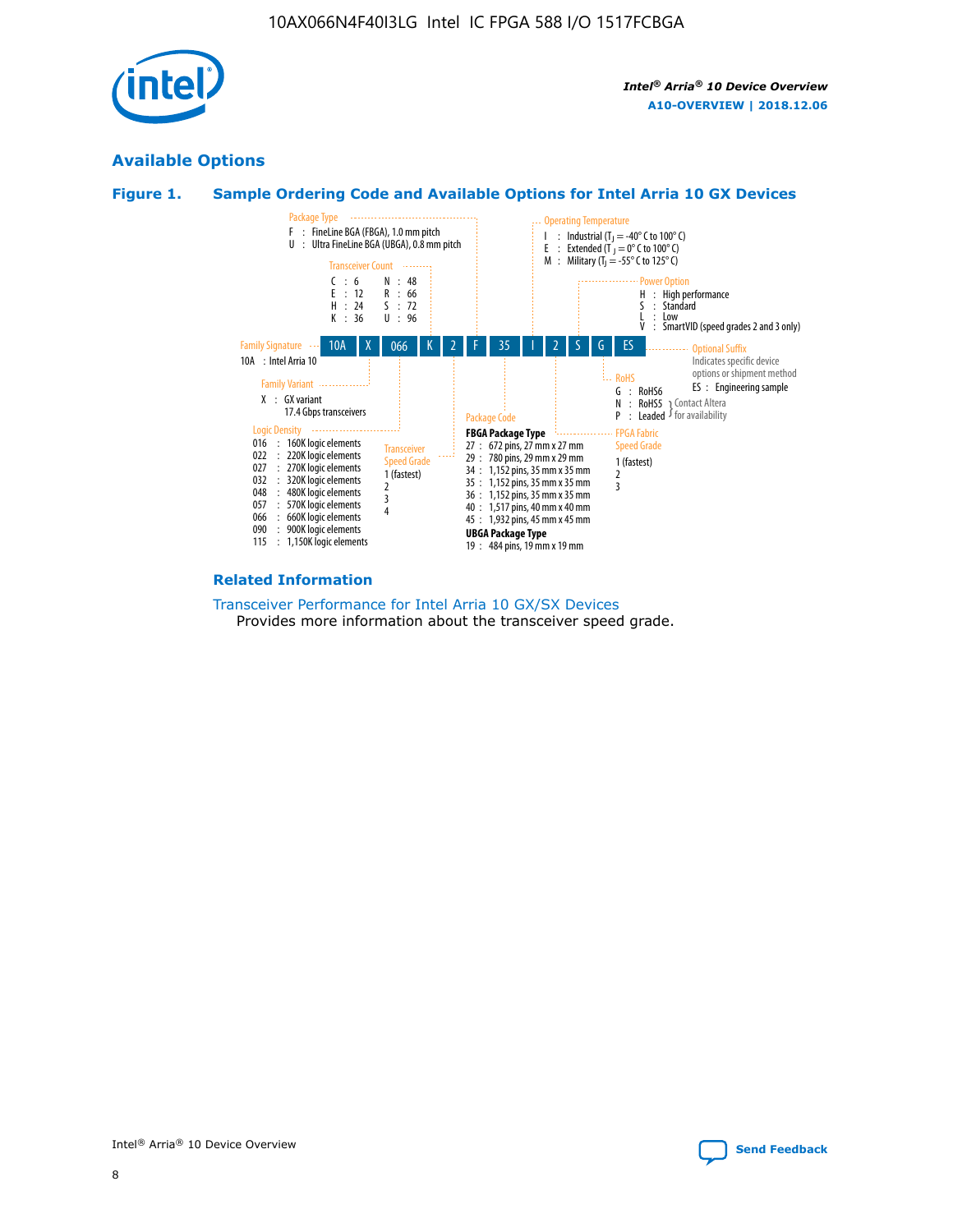

### **Maximum Resources**

#### **Table 5. Maximum Resource Counts for Intel Arria 10 GX Devices (GX 160, GX 220, GX 270, GX 320, and GX 480)**

| <b>Resource</b>         |                                                          | <b>Product Line</b> |                  |                    |                |                |  |  |  |
|-------------------------|----------------------------------------------------------|---------------------|------------------|--------------------|----------------|----------------|--|--|--|
|                         |                                                          | <b>GX 160</b>       | <b>GX 220</b>    | <b>GX 270</b>      | <b>GX 320</b>  | <b>GX 480</b>  |  |  |  |
| Logic Elements (LE) (K) |                                                          | 160                 | 220              | 270                | 320            | 480            |  |  |  |
| <b>ALM</b>              |                                                          | 61,510              | 80,330           | 101,620            | 119,900        | 183,590        |  |  |  |
| Register                |                                                          | 246,040             | 321,320          | 406,480<br>479,600 |                | 734,360        |  |  |  |
| Memory (Kb)             | M <sub>20</sub> K                                        | 8,800               | 11,740<br>15,000 |                    | 17,820         | 28,620         |  |  |  |
| <b>MLAB</b>             |                                                          | 1,050               | 1,690            | 2,452              | 2,727          | 4,164          |  |  |  |
|                         | Variable-precision DSP Block<br>156<br>192<br>830<br>985 |                     |                  |                    | 1,368          |                |  |  |  |
| 18 x 19 Multiplier      |                                                          | 312                 | 384              | 1,970<br>1,660     |                | 2,736          |  |  |  |
| PLL                     | Fractional<br>Synthesis                                  | 6                   | 6                | 8                  | 8              | 12             |  |  |  |
|                         | I/O                                                      | 6                   | 6                | 8                  | 8              | 12             |  |  |  |
| 17.4 Gbps Transceiver   |                                                          | 12                  | 12               | 24                 | 24             | 36             |  |  |  |
| GPIO <sup>(3)</sup>     |                                                          | 288                 | 288              | 384<br>384         |                | 492            |  |  |  |
| LVDS Pair $(4)$         |                                                          | 120                 | 120              | 168                | 168            | 222            |  |  |  |
| PCIe Hard IP Block      |                                                          | 1                   | 1                | 2                  | $\overline{2}$ | $\overline{2}$ |  |  |  |
| Hard Memory Controller  |                                                          | 6                   | 6                | 8                  | 8              | 12             |  |  |  |

<sup>(4)</sup> Each LVDS I/O pair can be used as differential input or output.



<sup>(3)</sup> The number of GPIOs does not include transceiver I/Os. In the Intel Quartus Prime software, the number of user I/Os includes transceiver I/Os.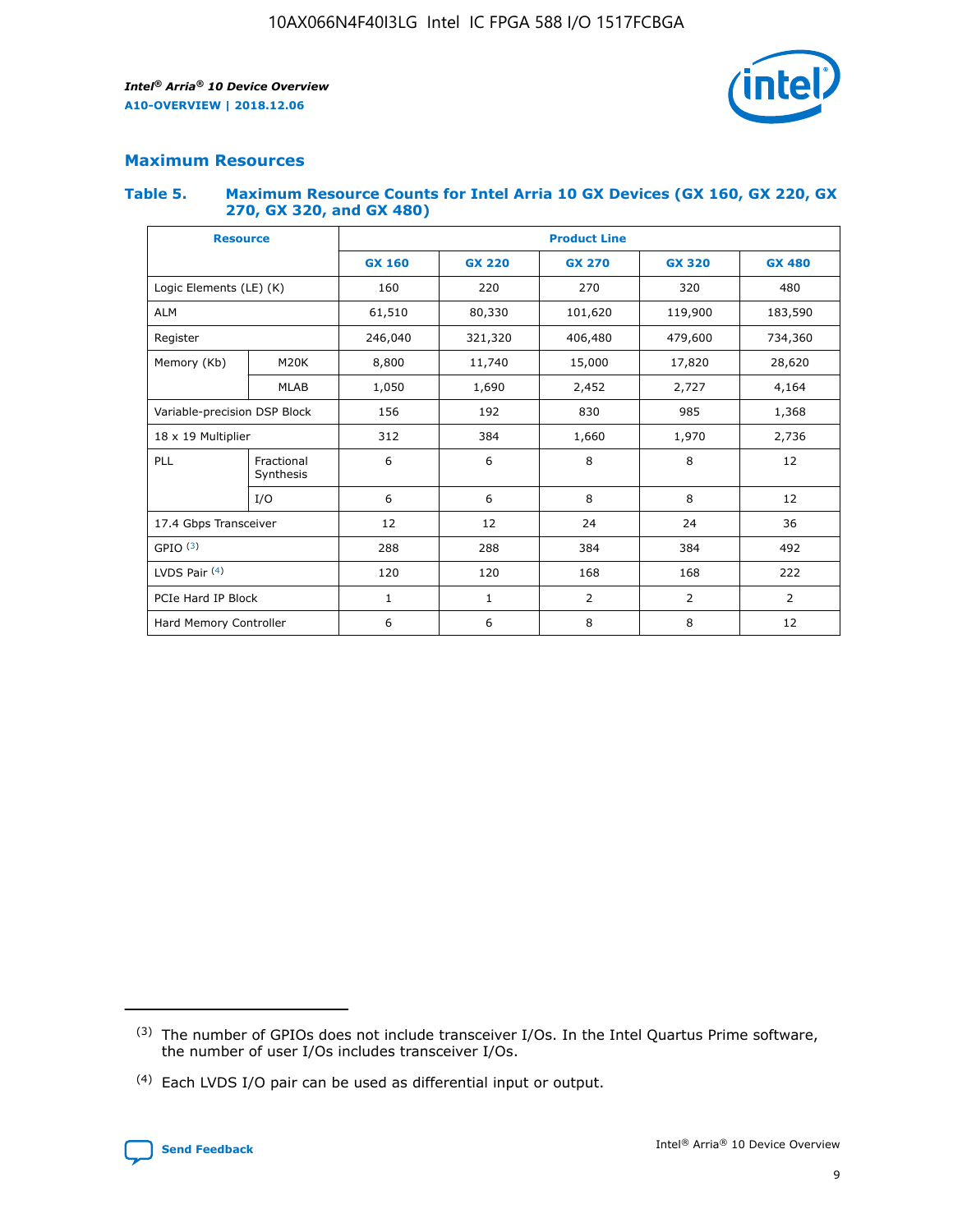

### **Table 6. Maximum Resource Counts for Intel Arria 10 GX Devices (GX 570, GX 660, GX 900, and GX 1150)**

|                              | <b>Resource</b>         | <b>Product Line</b> |               |                |                |  |  |  |  |
|------------------------------|-------------------------|---------------------|---------------|----------------|----------------|--|--|--|--|
|                              |                         | <b>GX 570</b>       | <b>GX 660</b> | <b>GX 900</b>  | <b>GX 1150</b> |  |  |  |  |
| Logic Elements (LE) (K)      |                         | 570                 | 660           | 900            | 1,150          |  |  |  |  |
| <b>ALM</b>                   |                         | 217,080             | 251,680       | 339,620        | 427,200        |  |  |  |  |
| Register                     |                         | 868,320             | 1,006,720     | 1,358,480      | 1,708,800      |  |  |  |  |
| Memory (Kb)                  | <b>M20K</b>             | 36,000              | 42,620        | 48,460         | 54,260         |  |  |  |  |
|                              | <b>MLAB</b>             | 5,096               | 5,788         | 9,386          | 12,984         |  |  |  |  |
| Variable-precision DSP Block |                         | 1,523               | 1,687         | 1,518          | 1,518          |  |  |  |  |
| $18 \times 19$ Multiplier    |                         | 3,046               | 3,374         | 3,036          | 3,036          |  |  |  |  |
| PLL                          | Fractional<br>Synthesis | 16                  | 16            | 32             | 32             |  |  |  |  |
|                              | I/O                     | 16                  | 16            | 16             | 16             |  |  |  |  |
| 17.4 Gbps Transceiver        |                         | 48                  | 48            | 96             | 96             |  |  |  |  |
| GPIO <sup>(3)</sup>          |                         | 696                 | 696           | 768            | 768            |  |  |  |  |
| LVDS Pair $(4)$              |                         | 324                 | 324           | 384            | 384            |  |  |  |  |
| PCIe Hard IP Block           |                         | 2                   | 2             | $\overline{4}$ | $\overline{4}$ |  |  |  |  |
| Hard Memory Controller       |                         | 16                  | 16            | 16             | 16             |  |  |  |  |

### **Package Plan**

### **Table 7. Package Plan for Intel Arria 10 GX Devices (U19, F27, and F29)**

Refer to I/O and High Speed I/O in Intel Arria 10 Devices chapter for the number of 3 V I/O, LVDS I/O, and LVDS channels in each device package.

| <b>Product Line</b> | U <sub>19</sub><br>$(19 \text{ mm} \times 19 \text{ mm})$<br>484-pin UBGA) |          |             |         | <b>F27</b><br>(27 mm × 27 mm,<br>672-pin FBGA) |             | <b>F29</b><br>(29 mm × 29 mm,<br>780-pin FBGA) |          |             |  |
|---------------------|----------------------------------------------------------------------------|----------|-------------|---------|------------------------------------------------|-------------|------------------------------------------------|----------|-------------|--|
|                     | 3 V I/O                                                                    | LVDS I/O | <b>XCVR</b> | 3 V I/O | LVDS I/O                                       | <b>XCVR</b> | 3 V I/O                                        | LVDS I/O | <b>XCVR</b> |  |
| GX 160              | 48                                                                         | 192      | 6           | 48      | 192                                            | 12          | 48                                             | 240      | 12          |  |
| GX 220              | 48                                                                         | 192      | 6           | 48      | 192                                            | 12          | 48                                             | 240      | 12          |  |
| GX 270              |                                                                            |          |             | 48      | 192                                            | 12          | 48                                             | 312      | 12          |  |
| GX 320              |                                                                            |          |             | 48      | 192                                            | 12          | 48                                             | 312      | 12          |  |
| GX 480              |                                                                            |          |             |         |                                                |             | 48                                             | 312      | 12          |  |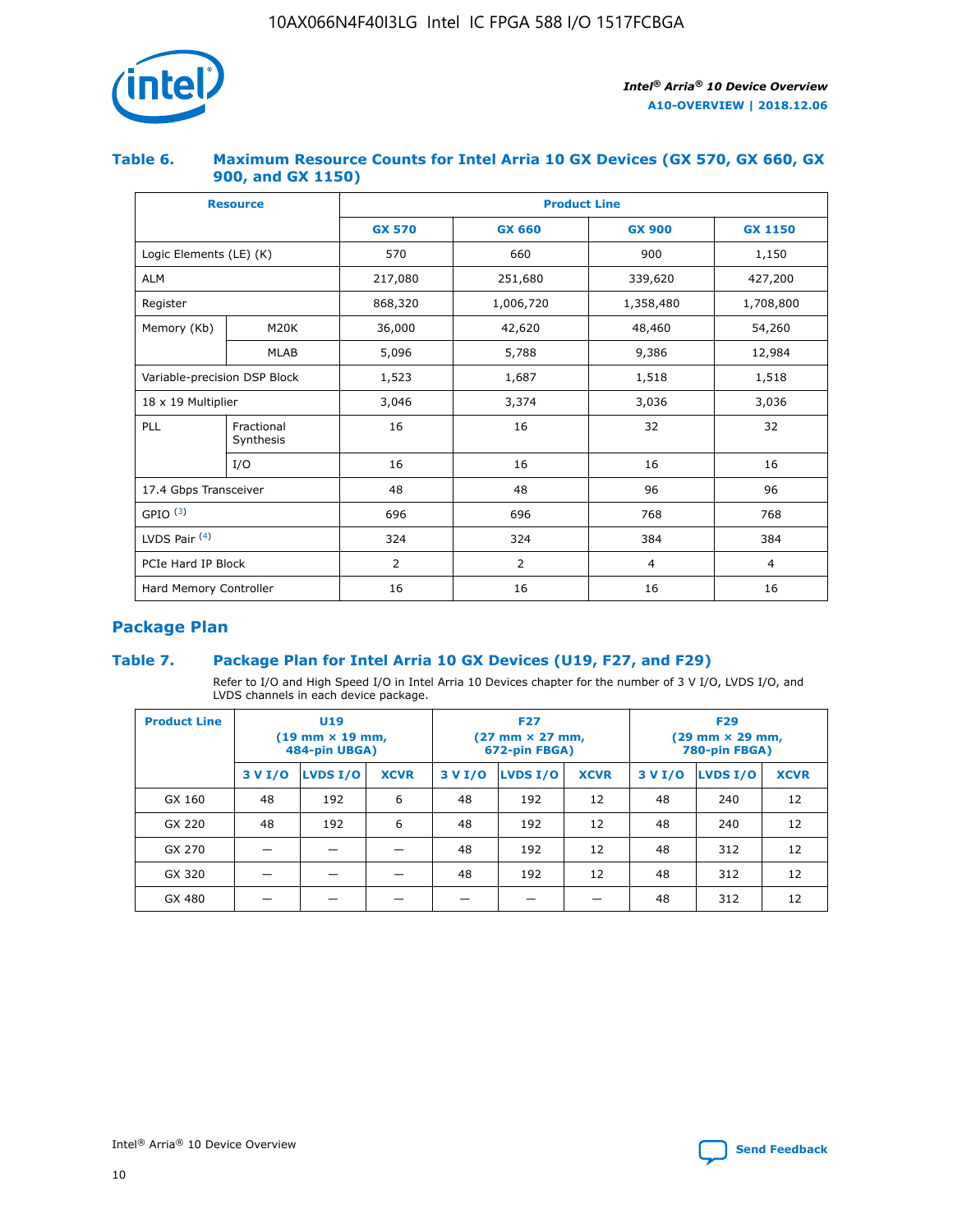

#### **Table 8. Package Plan for Intel Arria 10 GX Devices (F34, F35, NF40, and KF40)**

Refer to I/O and High Speed I/O in Intel Arria 10 Devices chapter for the number of 3 V I/O, LVDS I/O, and LVDS channels in each device package.

| <b>Product Line</b> | <b>F34</b><br>$(35 \text{ mm} \times 35 \text{ mm})$<br>1152-pin FBGA) |                    | <b>F35</b><br>$(35 \text{ mm} \times 35 \text{ mm})$<br><b>1152-pin FBGA)</b> |           | <b>KF40</b><br>$(40 \text{ mm} \times 40 \text{ mm})$<br>1517-pin FBGA) |             |            | <b>NF40</b><br>$(40 \text{ mm} \times 40 \text{ mm})$<br><b>1517-pin FBGA)</b> |             |            |                    |             |
|---------------------|------------------------------------------------------------------------|--------------------|-------------------------------------------------------------------------------|-----------|-------------------------------------------------------------------------|-------------|------------|--------------------------------------------------------------------------------|-------------|------------|--------------------|-------------|
|                     | 3V<br>I/O                                                              | <b>LVDS</b><br>I/O | <b>XCVR</b>                                                                   | 3V<br>I/O | <b>LVDS</b><br>I/O                                                      | <b>XCVR</b> | 3 V<br>I/O | <b>LVDS</b><br>I/O                                                             | <b>XCVR</b> | 3 V<br>I/O | <b>LVDS</b><br>I/O | <b>XCVR</b> |
| GX 270              | 48                                                                     | 336                | 24                                                                            | 48        | 336                                                                     | 24          |            |                                                                                |             |            |                    |             |
| GX 320              | 48                                                                     | 336                | 24                                                                            | 48        | 336                                                                     | 24          |            |                                                                                |             |            |                    |             |
| GX 480              | 48                                                                     | 444                | 24                                                                            | 48        | 348                                                                     | 36          |            |                                                                                |             |            |                    |             |
| GX 570              | 48                                                                     | 444                | 24                                                                            | 48        | 348                                                                     | 36          | 96         | 600                                                                            | 36          | 48         | 540                | 48          |
| GX 660              | 48                                                                     | 444                | 24                                                                            | 48        | 348                                                                     | 36          | 96         | 600                                                                            | 36          | 48         | 540                | 48          |
| GX 900              |                                                                        | 504                | 24                                                                            | -         |                                                                         |             |            |                                                                                |             |            | 600                | 48          |
| GX 1150             |                                                                        | 504                | 24                                                                            |           |                                                                         |             |            |                                                                                |             |            | 600                | 48          |

#### **Table 9. Package Plan for Intel Arria 10 GX Devices (RF40, NF45, SF45, and UF45)**

Refer to I/O and High Speed I/O in Intel Arria 10 Devices chapter for the number of 3 V I/O, LVDS I/O, and LVDS channels in each device package.

| <b>Product Line</b> | <b>RF40</b><br>$(40$ mm $\times$ 40 mm,<br>1517-pin FBGA) |                    |             | <b>NF45</b><br>$(45 \text{ mm} \times 45 \text{ mm})$<br><b>1932-pin FBGA)</b> |                    |             | <b>SF45</b><br>$(45 \text{ mm} \times 45 \text{ mm})$<br><b>1932-pin FBGA)</b> |                    |             | <b>UF45</b><br>$(45 \text{ mm} \times 45 \text{ mm})$<br><b>1932-pin FBGA)</b> |                    |             |
|---------------------|-----------------------------------------------------------|--------------------|-------------|--------------------------------------------------------------------------------|--------------------|-------------|--------------------------------------------------------------------------------|--------------------|-------------|--------------------------------------------------------------------------------|--------------------|-------------|
|                     | 3V<br>I/O                                                 | <b>LVDS</b><br>I/O | <b>XCVR</b> | 3 V<br>I/O                                                                     | <b>LVDS</b><br>I/O | <b>XCVR</b> | 3 V<br>I/O                                                                     | <b>LVDS</b><br>I/O | <b>XCVR</b> | 3V<br>I/O                                                                      | <b>LVDS</b><br>I/O | <b>XCVR</b> |
| GX 900              |                                                           | 342                | 66          | _                                                                              | 768                | 48          |                                                                                | 624                | 72          |                                                                                | 480                | 96          |
| GX 1150             |                                                           | 342                | 66          | _                                                                              | 768                | 48          |                                                                                | 624                | 72          |                                                                                | 480                | 96          |

### **Related Information**

[I/O and High-Speed Differential I/O Interfaces in Intel Arria 10 Devices chapter, Intel](https://www.intel.com/content/www/us/en/programmable/documentation/sam1403482614086.html#sam1403482030321) [Arria 10 Device Handbook](https://www.intel.com/content/www/us/en/programmable/documentation/sam1403482614086.html#sam1403482030321)

Provides the number of 3 V and LVDS I/Os, and LVDS channels for each Intel Arria 10 device package.

### **Intel Arria 10 GT**

This section provides the available options, maximum resource counts, and package plan for the Intel Arria 10 GT devices.

The information in this section is correct at the time of publication. For the latest information and to get more details, refer to the Intel FPGA Product Selector.

#### **Related Information**

#### [Intel FPGA Product Selector](http://www.altera.com/products/selector/psg-selector.html)

Provides the latest information on Intel products.

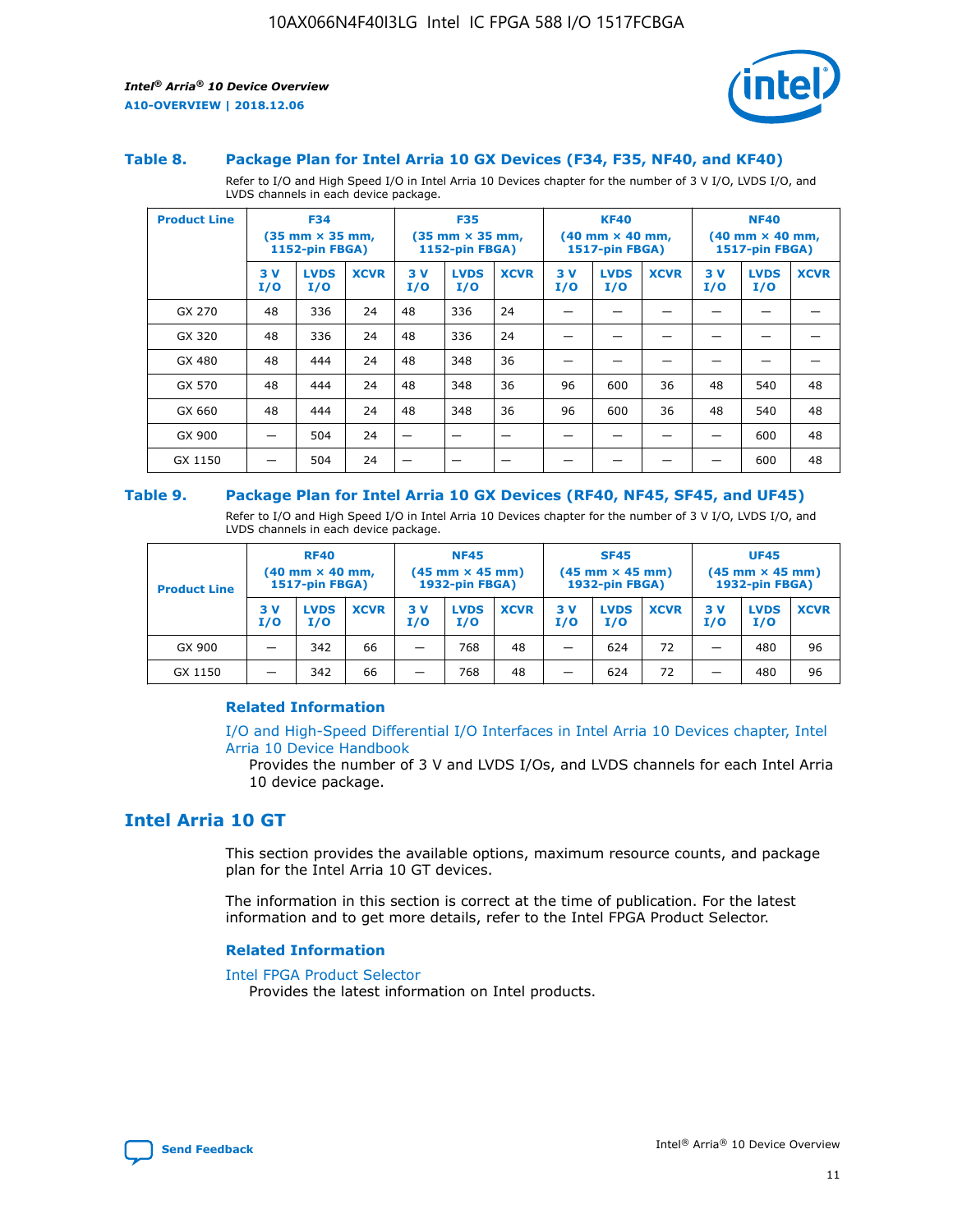

### **Available Options**

### **Figure 2. Sample Ordering Code and Available Options for Intel Arria 10 GT Devices**

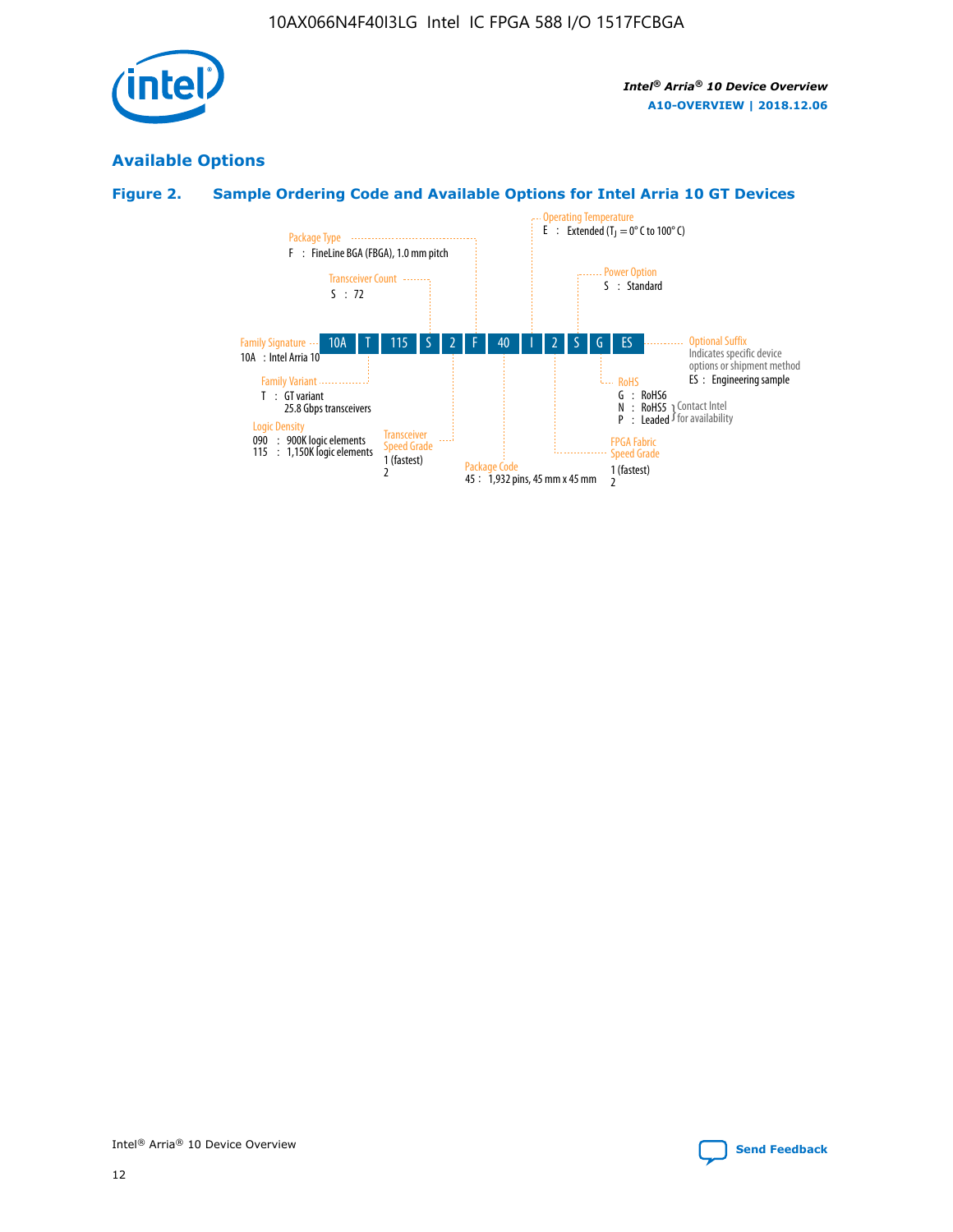

### **Maximum Resources**

#### **Table 10. Maximum Resource Counts for Intel Arria 10 GT Devices**

| <b>Resource</b>              |                      |                | <b>Product Line</b> |  |
|------------------------------|----------------------|----------------|---------------------|--|
|                              |                      | <b>GT 900</b>  | <b>GT 1150</b>      |  |
| Logic Elements (LE) (K)      |                      | 900            | 1,150               |  |
| <b>ALM</b>                   |                      | 339,620        | 427,200             |  |
| Register                     |                      | 1,358,480      | 1,708,800           |  |
| Memory (Kb)                  | M20K                 | 48,460         | 54,260              |  |
|                              | <b>MLAB</b>          | 9,386          | 12,984              |  |
| Variable-precision DSP Block |                      | 1,518          | 1,518               |  |
| 18 x 19 Multiplier           |                      | 3,036          | 3,036               |  |
| PLL                          | Fractional Synthesis | 32             | 32                  |  |
|                              | I/O                  | 16             | 16                  |  |
| Transceiver                  | 17.4 Gbps            | 72(5)          | 72(5)               |  |
|                              | 25.8 Gbps            | 6              | 6                   |  |
| GPIO <sup>(6)</sup>          |                      | 624            | 624                 |  |
| LVDS Pair $(7)$              |                      | 312            | 312                 |  |
| PCIe Hard IP Block           |                      | $\overline{4}$ | $\overline{4}$      |  |
| Hard Memory Controller       |                      | 16             | 16                  |  |

### **Related Information**

#### [Intel Arria 10 GT Channel Usage](https://www.intel.com/content/www/us/en/programmable/documentation/nik1398707230472.html#nik1398707008178)

Configuring GT/GX channels in Intel Arria 10 GT devices.

### **Package Plan**

### **Table 11. Package Plan for Intel Arria 10 GT Devices**

Refer to I/O and High Speed I/O in Intel Arria 10 Devices chapter for the number of 3 V I/O, LVDS I/O, and LVDS channels in each device package.

| <b>Product Line</b> | <b>SF45</b><br>(45 mm × 45 mm, 1932-pin FBGA) |                 |             |  |  |  |
|---------------------|-----------------------------------------------|-----------------|-------------|--|--|--|
|                     | 3 V I/O                                       | <b>LVDS I/O</b> | <b>XCVR</b> |  |  |  |
| GT 900              |                                               | 624             | 72          |  |  |  |
| GT 1150             |                                               | 624             |             |  |  |  |

<sup>(7)</sup> Each LVDS I/O pair can be used as differential input or output.



 $(5)$  If all 6 GT channels are in use, 12 of the GX channels are not usable.

<sup>(6)</sup> The number of GPIOs does not include transceiver I/Os. In the Intel Quartus Prime software, the number of user I/Os includes transceiver I/Os.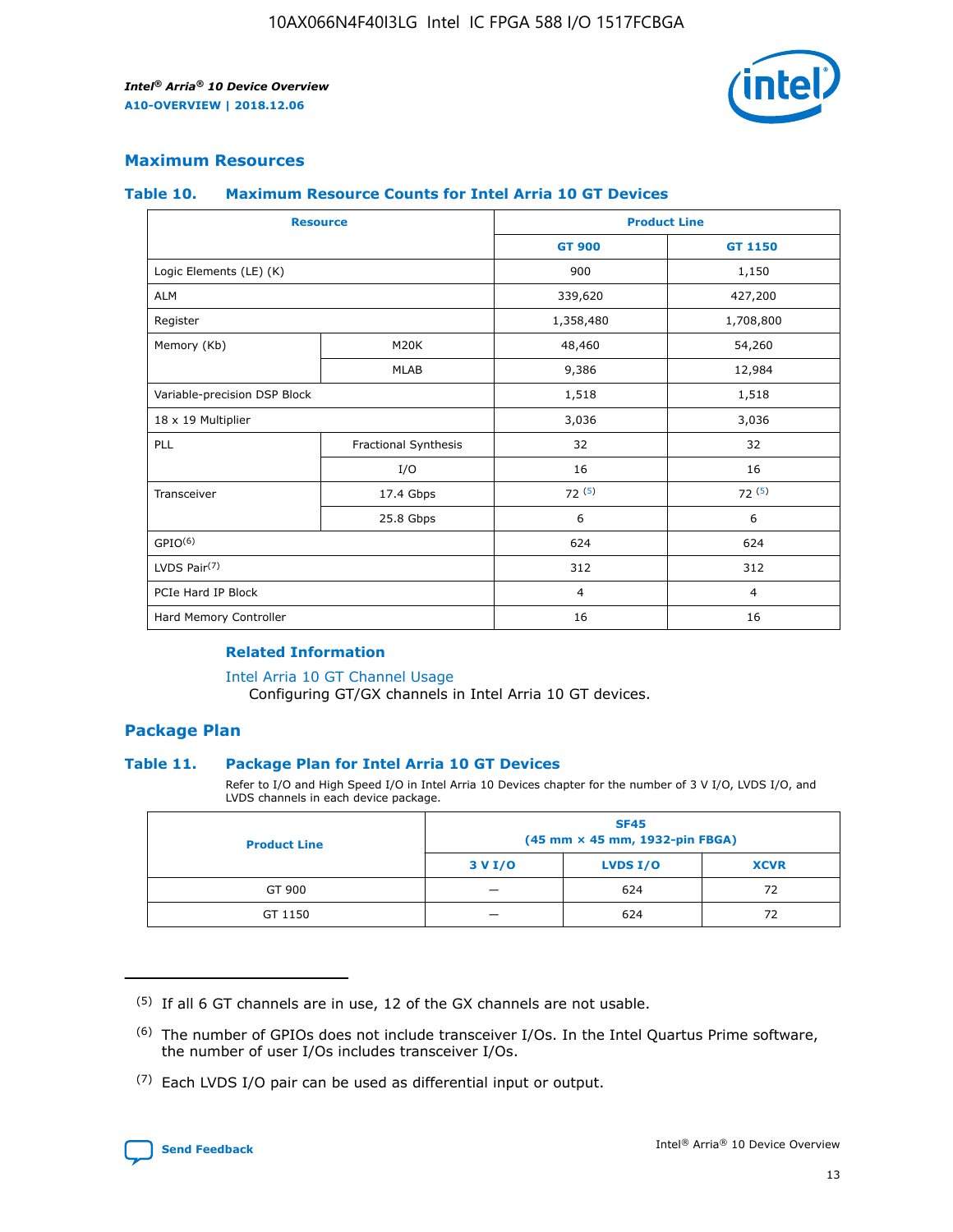

#### **Related Information**

[I/O and High-Speed Differential I/O Interfaces in Intel Arria 10 Devices chapter, Intel](https://www.intel.com/content/www/us/en/programmable/documentation/sam1403482614086.html#sam1403482030321) [Arria 10 Device Handbook](https://www.intel.com/content/www/us/en/programmable/documentation/sam1403482614086.html#sam1403482030321)

Provides the number of 3 V and LVDS I/Os, and LVDS channels for each Intel Arria 10 device package.

### **Intel Arria 10 SX**

This section provides the available options, maximum resource counts, and package plan for the Intel Arria 10 SX devices.

The information in this section is correct at the time of publication. For the latest information and to get more details, refer to the Intel FPGA Product Selector.

#### **Related Information**

[Intel FPGA Product Selector](http://www.altera.com/products/selector/psg-selector.html) Provides the latest information on Intel products.

#### **Available Options**

#### **Figure 3. Sample Ordering Code and Available Options for Intel Arria 10 SX Devices**



#### **Related Information**

[Transceiver Performance for Intel Arria 10 GX/SX Devices](https://www.intel.com/content/www/us/en/programmable/documentation/mcn1413182292568.html#mcn1413213965502) Provides more information about the transceiver speed grade.

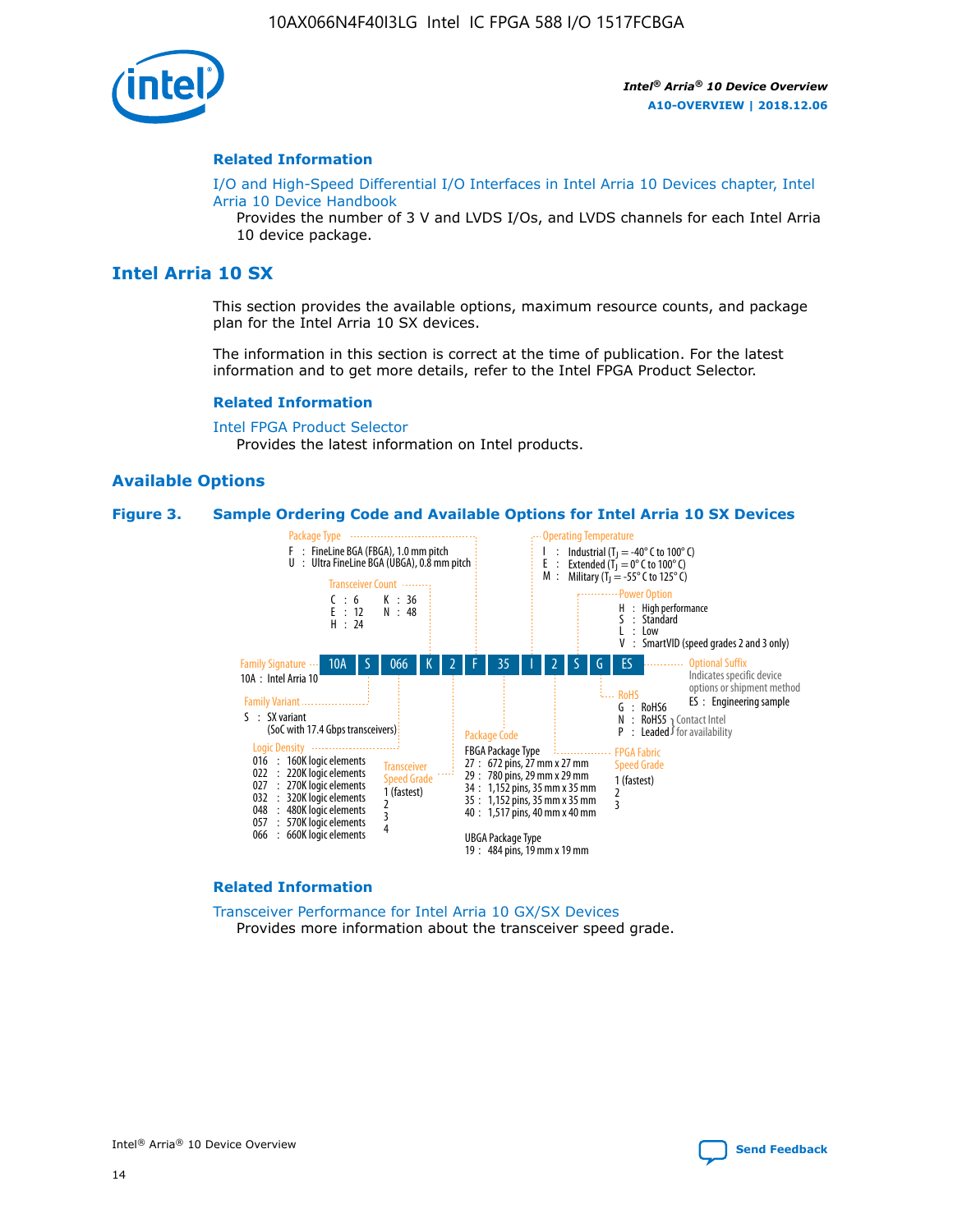

### **Maximum Resources**

#### **Table 12. Maximum Resource Counts for Intel Arria 10 SX Devices**

| <b>Resource</b>                   |                         | <b>Product Line</b> |               |               |                |               |               |               |  |  |  |
|-----------------------------------|-------------------------|---------------------|---------------|---------------|----------------|---------------|---------------|---------------|--|--|--|
|                                   |                         | <b>SX 160</b>       | <b>SX 220</b> | <b>SX 270</b> | <b>SX 320</b>  | <b>SX 480</b> | <b>SX 570</b> | <b>SX 660</b> |  |  |  |
| Logic Elements (LE) (K)           |                         | 160                 | 220           | 270           | 320            | 480           | 570           | 660           |  |  |  |
| <b>ALM</b>                        |                         | 61,510              | 80,330        | 101,620       | 119,900        | 183,590       | 217,080       | 251,680       |  |  |  |
| Register                          |                         | 246,040             | 321,320       | 406,480       | 479,600        | 734,360       | 868,320       | 1,006,720     |  |  |  |
| Memory (Kb)                       | M20K                    | 8,800               | 11,740        | 15,000        | 17,820         | 28,620        | 36,000        | 42,620        |  |  |  |
|                                   | <b>MLAB</b>             | 1,050               | 1,690         | 2,452         | 2,727          | 4,164         | 5,096         | 5,788         |  |  |  |
| Variable-precision DSP Block      |                         | 156                 | 192           | 830           | 985            | 1,368         | 1,523         | 1,687         |  |  |  |
| 18 x 19 Multiplier                |                         | 312                 | 384           | 1,660         | 1,970          | 2,736         | 3,046         | 3,374         |  |  |  |
| PLL                               | Fractional<br>Synthesis | 6                   | 6             | 8             | 8              | 12            | 16            | 16            |  |  |  |
|                                   | I/O                     | 6                   | 6             | 8             | 8              | 12            | 16            | 16            |  |  |  |
| 17.4 Gbps Transceiver             |                         | 12                  | 12            | 24            | 24             | 36            | 48            | 48            |  |  |  |
| GPIO <sup>(8)</sup>               |                         | 288                 | 288           | 384           | 384            | 492           | 696           | 696           |  |  |  |
| LVDS Pair $(9)$                   |                         | 120                 | 120           | 168           | 168            | 174           | 324           | 324           |  |  |  |
| PCIe Hard IP Block                |                         | $\mathbf{1}$        | $\mathbf{1}$  | 2             | $\overline{2}$ | 2             | 2             | 2             |  |  |  |
| Hard Memory Controller            |                         | 6                   | 6             | 8             | 8              | 12            | 16            | 16            |  |  |  |
| ARM Cortex-A9 MPCore<br>Processor |                         | Yes                 | Yes           | Yes           | Yes            | Yes           | Yes           | Yes           |  |  |  |

### **Package Plan**

### **Table 13. Package Plan for Intel Arria 10 SX Devices (U19, F27, F29, and F34)**

Refer to I/O and High Speed I/O in Intel Arria 10 Devices chapter for the number of 3 V I/O, LVDS I/O, and LVDS channels in each device package.

| <b>Product Line</b> | <b>U19</b><br>$(19$ mm $\times$ 19 mm,<br>484-pin UBGA) |                    |             | <b>F27</b><br>$(27 \text{ mm} \times 27 \text{ mm})$<br>672-pin FBGA) |                    | <b>F29</b><br>$(29 \text{ mm} \times 29 \text{ mm})$<br>780-pin FBGA) |           |                    | <b>F34</b><br>$(35 \text{ mm} \times 35 \text{ mm})$<br><b>1152-pin FBGA)</b> |           |                    |             |
|---------------------|---------------------------------------------------------|--------------------|-------------|-----------------------------------------------------------------------|--------------------|-----------------------------------------------------------------------|-----------|--------------------|-------------------------------------------------------------------------------|-----------|--------------------|-------------|
|                     | 3V<br>I/O                                               | <b>LVDS</b><br>I/O | <b>XCVR</b> | 3V<br>I/O                                                             | <b>LVDS</b><br>I/O | <b>XCVR</b>                                                           | 3V<br>I/O | <b>LVDS</b><br>I/O | <b>XCVR</b>                                                                   | 3V<br>I/O | <b>LVDS</b><br>I/O | <b>XCVR</b> |
| SX 160              | 48                                                      | 144                | 6           | 48                                                                    | 192                | 12                                                                    | 48        | 240                | 12                                                                            | -         |                    |             |
| SX 220              | 48                                                      | 144                | 6           | 48                                                                    | 192                | 12                                                                    | 48        | 240                | 12                                                                            |           |                    |             |
| SX 270              |                                                         |                    |             | 48                                                                    | 192                | 12                                                                    | 48        | 312                | 12                                                                            | 48        | 336                | 24          |
| SX 320              |                                                         |                    |             | 48                                                                    | 192                | 12                                                                    | 48        | 312                | 12                                                                            | 48        | 336                | 24          |
|                     | continued                                               |                    |             |                                                                       |                    |                                                                       |           |                    |                                                                               |           |                    |             |

 $(8)$  The number of GPIOs does not include transceiver I/Os. In the Intel Quartus Prime software, the number of user I/Os includes transceiver I/Os.

 $(9)$  Each LVDS I/O pair can be used as differential input or output.

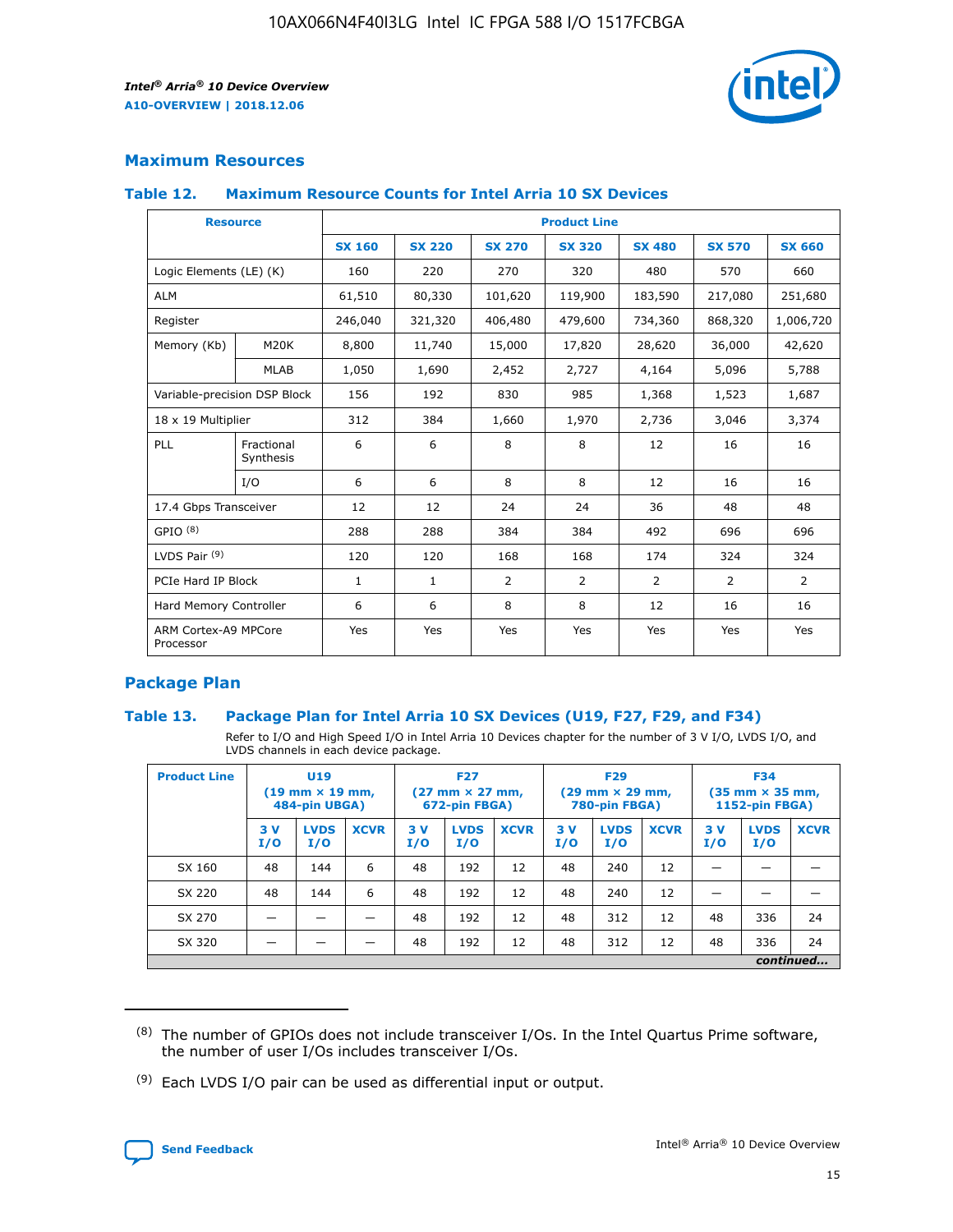

| <b>Product Line</b> | U <sub>19</sub><br>$(19 \text{ mm} \times 19 \text{ mm})$<br>484-pin UBGA) |                    | <b>F27</b><br>$(27 \text{ mm} \times 27 \text{ mm})$<br>672-pin FBGA) |            | <b>F29</b><br>$(29 \text{ mm} \times 29 \text{ mm})$<br>780-pin FBGA) |             |           | <b>F34</b><br>$(35 \text{ mm} \times 35 \text{ mm})$<br><b>1152-pin FBGA)</b> |             |           |                    |             |
|---------------------|----------------------------------------------------------------------------|--------------------|-----------------------------------------------------------------------|------------|-----------------------------------------------------------------------|-------------|-----------|-------------------------------------------------------------------------------|-------------|-----------|--------------------|-------------|
|                     | 3 V<br>I/O                                                                 | <b>LVDS</b><br>I/O | <b>XCVR</b>                                                           | 3 V<br>I/O | <b>LVDS</b><br>I/O                                                    | <b>XCVR</b> | 3V<br>I/O | <b>LVDS</b><br>I/O                                                            | <b>XCVR</b> | 3V<br>I/O | <b>LVDS</b><br>I/O | <b>XCVR</b> |
| SX 480              |                                                                            |                    |                                                                       |            |                                                                       |             | 48        | 312                                                                           | 12          | 48        | 444                | 24          |
| SX 570              |                                                                            |                    |                                                                       |            |                                                                       |             |           |                                                                               |             | 48        | 444                | 24          |
| SX 660              |                                                                            |                    |                                                                       |            |                                                                       |             |           |                                                                               |             | 48        | 444                | 24          |

### **Table 14. Package Plan for Intel Arria 10 SX Devices (F35, KF40, and NF40)**

Refer to I/O and High Speed I/O in Intel Arria 10 Devices chapter for the number of 3 V I/O, LVDS I/O, and LVDS channels in each device package.

| <b>Product Line</b> | <b>F35</b><br>(35 mm × 35 mm,<br>1152-pin FBGA) |          |             |                                           | <b>KF40</b><br>(40 mm × 40 mm,<br>1517-pin FBGA) |    | <b>NF40</b><br>(40 mm × 40 mm,<br>1517-pin FBGA) |          |             |  |
|---------------------|-------------------------------------------------|----------|-------------|-------------------------------------------|--------------------------------------------------|----|--------------------------------------------------|----------|-------------|--|
|                     | 3 V I/O                                         | LVDS I/O | <b>XCVR</b> | <b>LVDS I/O</b><br>3 V I/O<br><b>XCVR</b> |                                                  |    | 3 V I/O                                          | LVDS I/O | <b>XCVR</b> |  |
| SX 270              | 48                                              | 336      | 24          |                                           |                                                  |    |                                                  |          |             |  |
| SX 320              | 48                                              | 336      | 24          |                                           |                                                  |    |                                                  |          |             |  |
| SX 480              | 48                                              | 348      | 36          |                                           |                                                  |    |                                                  |          |             |  |
| SX 570              | 48                                              | 348      | 36          | 96                                        | 600                                              | 36 | 48                                               | 540      | 48          |  |
| SX 660              | 48                                              | 348      | 36          | 96                                        | 600                                              | 36 | 48                                               | 540      | 48          |  |

### **Related Information**

[I/O and High-Speed Differential I/O Interfaces in Intel Arria 10 Devices chapter, Intel](https://www.intel.com/content/www/us/en/programmable/documentation/sam1403482614086.html#sam1403482030321) [Arria 10 Device Handbook](https://www.intel.com/content/www/us/en/programmable/documentation/sam1403482614086.html#sam1403482030321)

Provides the number of 3 V and LVDS I/Os, and LVDS channels for each Intel Arria 10 device package.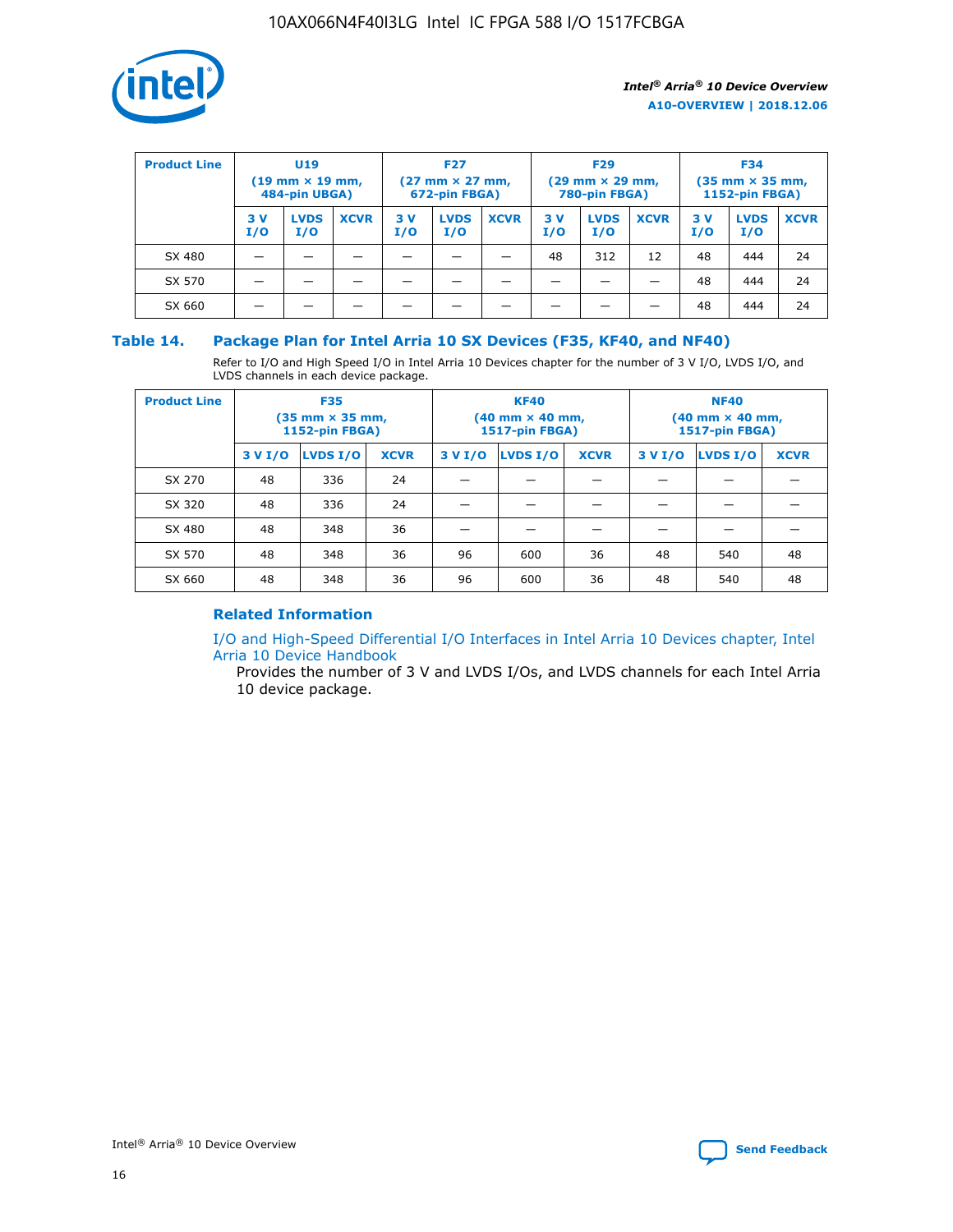

### **I/O Vertical Migration for Intel Arria 10 Devices**

#### **Figure 4. Migration Capability Across Intel Arria 10 Product Lines**

- The arrows indicate the migration paths. The devices included in each vertical migration path are shaded. Devices with fewer resources in the same path have lighter shades.
- To achieve the full I/O migration across product lines in the same migration path, restrict I/Os and transceivers usage to match the product line with the lowest I/O and transceiver counts.
- An LVDS I/O bank in the source device may be mapped to a 3 V I/O bank in the target device. To use memory interface clock frequency higher than 533 MHz, assign external memory interface pins only to banks that are LVDS I/O in both devices.
- There may be nominal 0.15 mm package height difference between some product lines in the same package type.
	- **Variant Product Line Package U19 F27 F29 F34 F35 KF40 NF40 RF40 NF45 SF45 UF45** Intel® Arria® 10 GX GX 160 GX 220 GX 270 GX 320 GX 480 GX 570 GX 660 GX 900 GX 1150 Intel Arria 10 GT GT 900 GT 1150 Intel Arria 10 SX SX 160 SX 220 SX 270 SX 320 SX 480 SX 570 SX 660
- Some migration paths are not shown in the Intel Quartus Prime software **Pin Migration View**.

*Note:* To verify the pin migration compatibility, use the **Pin Migration View** window in the Intel Quartus Prime software Pin Planner.

### **Adaptive Logic Module**

Intel Arria 10 devices use a 20 nm ALM as the basic building block of the logic fabric.

The ALM architecture is the same as the previous generation FPGAs, allowing for efficient implementation of logic functions and easy conversion of IP between the device generations.

The ALM, as shown in following figure, uses an 8-input fracturable look-up table (LUT) with four dedicated registers to help improve timing closure in register-rich designs and achieve an even higher design packing capability than the traditional two-register per LUT architecture.

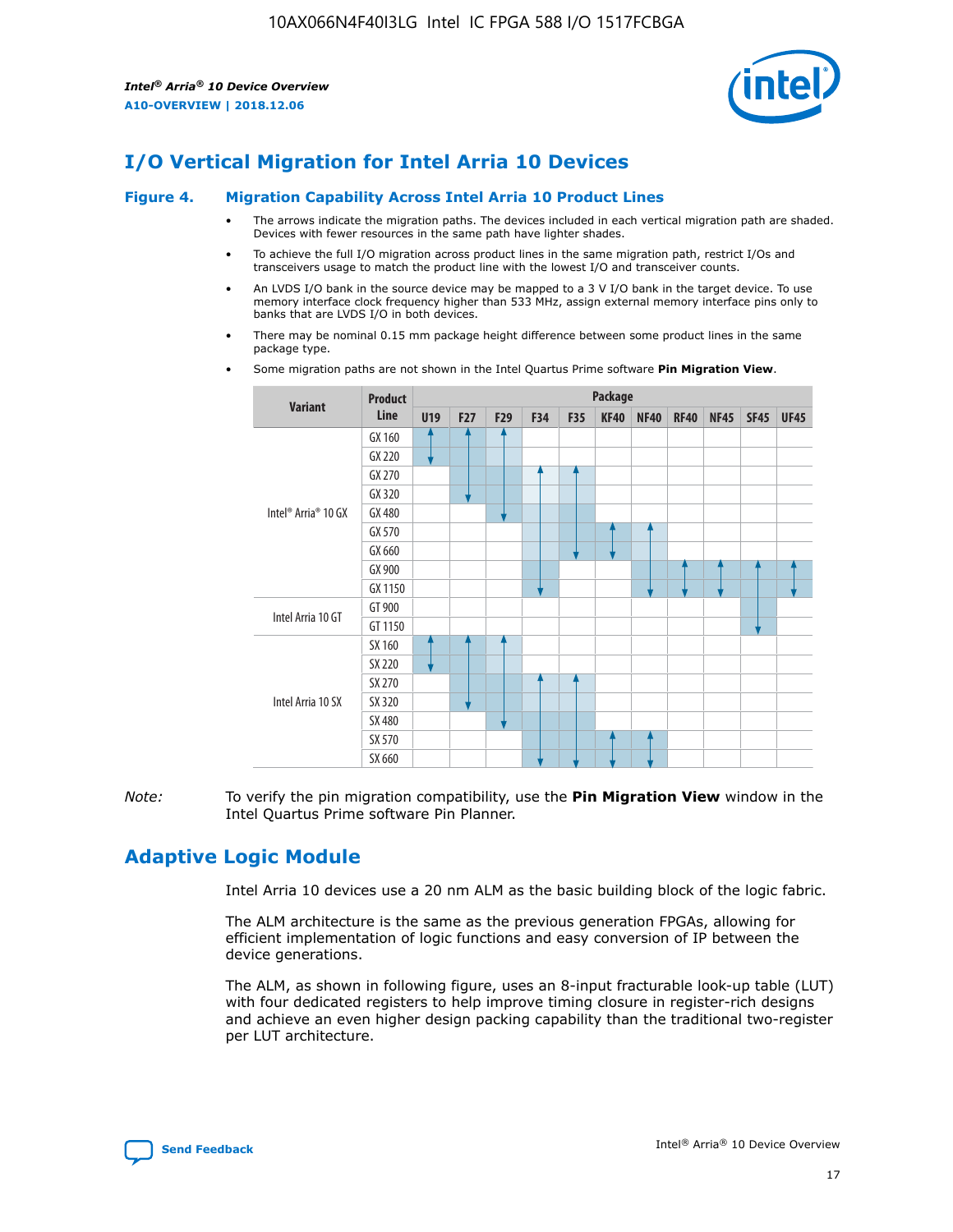

**Figure 5. ALM for Intel Arria 10 Devices**



The Intel Quartus Prime software optimizes your design according to the ALM logic structure and automatically maps legacy designs into the Intel Arria 10 ALM architecture.

### **Variable-Precision DSP Block**

The Intel Arria 10 variable precision DSP blocks support fixed-point arithmetic and floating-point arithmetic.

Features for fixed-point arithmetic:

- High-performance, power-optimized, and fully registered multiplication operations
- 18-bit and 27-bit word lengths
- Two 18 x 19 multipliers or one 27 x 27 multiplier per DSP block
- Built-in addition, subtraction, and 64-bit double accumulation register to combine multiplication results
- Cascading 19-bit or 27-bit when pre-adder is disabled and cascading 18-bit when pre-adder is used to form the tap-delay line for filtering applications
- Cascading 64-bit output bus to propagate output results from one block to the next block without external logic support
- Hard pre-adder supported in 19-bit and 27-bit modes for symmetric filters
- Internal coefficient register bank in both 18-bit and 27-bit modes for filter implementation
- 18-bit and 27-bit systolic finite impulse response (FIR) filters with distributed output adder
- Biased rounding support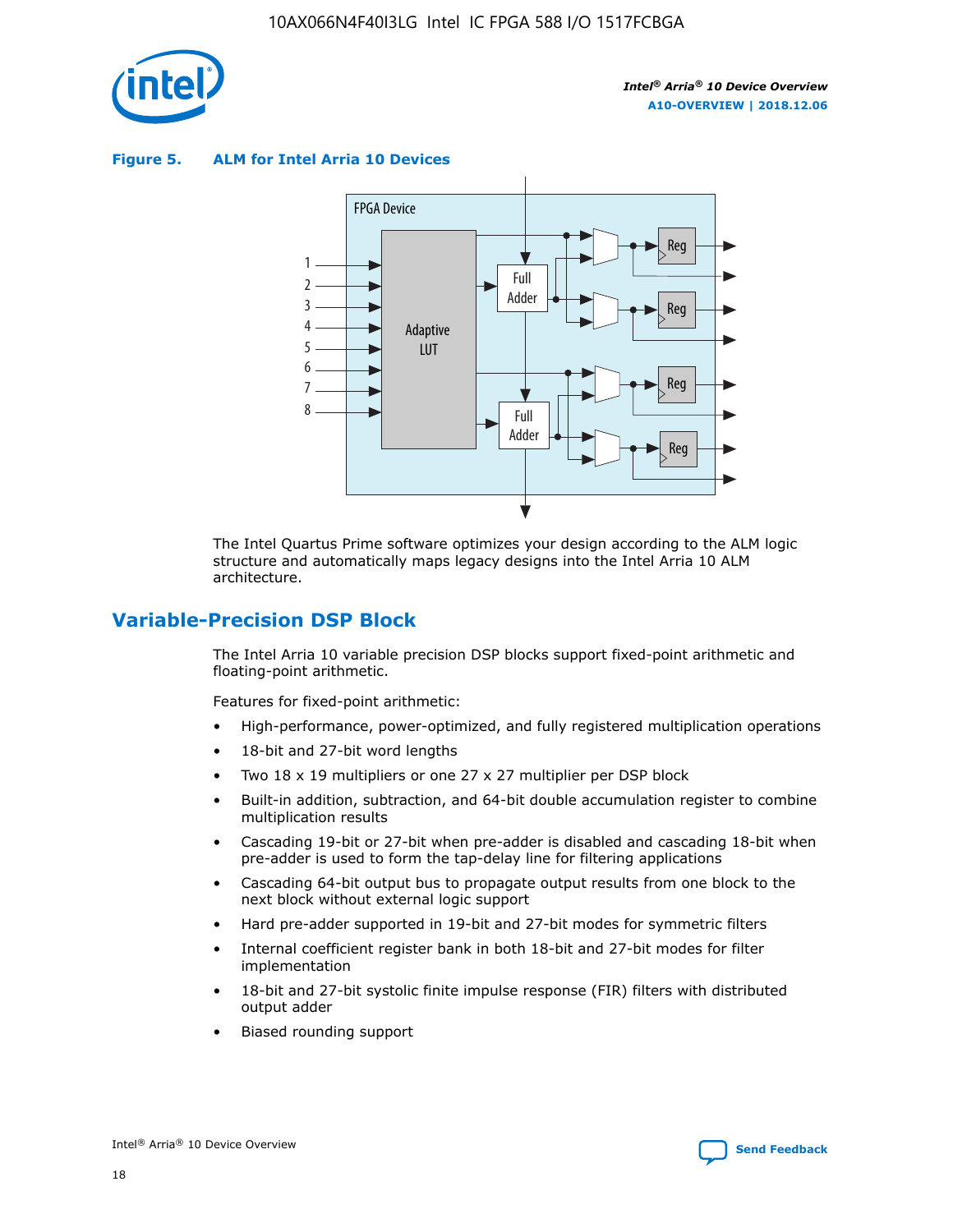

Features for floating-point arithmetic:

- A completely hardened architecture that supports multiplication, addition, subtraction, multiply-add, and multiply-subtract
- Multiplication with accumulation capability and a dynamic accumulator reset control
- Multiplication with cascade summation capability
- Multiplication with cascade subtraction capability
- Complex multiplication
- Direct vector dot product
- Systolic FIR filter

### **Table 15. Variable-Precision DSP Block Configurations for Intel Arria 10 Devices**

| <b>Usage Example</b>                                       | <b>Multiplier Size (Bit)</b>    | <b>DSP Block Resources</b> |
|------------------------------------------------------------|---------------------------------|----------------------------|
| Medium precision fixed point                               | Two 18 x 19                     |                            |
| High precision fixed or Single precision<br>floating point | One 27 x 27                     |                            |
| Fixed point FFTs                                           | One 19 x 36 with external adder |                            |
| Very high precision fixed point                            | One 36 x 36 with external adder |                            |
| Double precision floating point                            | One 54 x 54 with external adder | 4                          |

#### **Table 16. Resources for Fixed-Point Arithmetic in Intel Arria 10 Devices**

The table lists the variable-precision DSP resources by bit precision for each Intel Arria 10 device.

| <b>Variant</b>  | <b>Product Line</b> | Variable-<br>precision | <b>Independent Input and Output</b><br><b>Multiplications Operator</b> |                                     | $18 \times 19$<br><b>Multiplier</b><br><b>Adder Sum</b> | $18 \times 18$<br><b>Multiplier</b>                |
|-----------------|---------------------|------------------------|------------------------------------------------------------------------|-------------------------------------|---------------------------------------------------------|----------------------------------------------------|
|                 |                     | <b>DSP Block</b>       | 18 x 19<br><b>Multiplier</b>                                           | $27 \times 27$<br><b>Multiplier</b> | <b>Mode</b>                                             | <b>Adder</b><br><b>Summed with</b><br>36 bit Input |
| AIntel Arria 10 | GX 160              | 156                    | 312                                                                    | 156                                 | 156                                                     | 156                                                |
| GX              | GX 220              | 192                    | 384                                                                    | 192                                 | 192                                                     | 192                                                |
|                 | GX 270              | 830                    | 1,660                                                                  | 830                                 | 830                                                     | 830                                                |
|                 | GX 320              | 984                    | 1,968                                                                  | 984                                 | 984                                                     | 984                                                |
|                 | GX 480              | 1,368                  | 2,736                                                                  | 1,368                               | 1,368                                                   | 1,368                                              |
|                 | GX 570              | 1,523                  | 3,046                                                                  | 1,523                               | 1,523                                                   | 1,523                                              |
|                 | GX 660              | 1,687                  | 3,374                                                                  | 1,687                               | 1,687                                                   | 1,687                                              |
|                 | GX 900              | 1,518                  | 3,036                                                                  | 1,518                               | 1,518                                                   | 1,518                                              |
|                 | GX 1150             | 1,518                  | 3,036                                                                  | 1,518                               | 1,518                                                   | 1,518                                              |
| Intel Arria 10  | GT 900              | 1,518                  | 3,036                                                                  | 1,518                               | 1,518                                                   | 1,518                                              |
| GT              | GT 1150             | 1,518                  | 3,036                                                                  | 1,518                               | 1,518                                                   | 1,518                                              |
| Intel Arria 10  | SX 160              | 156                    | 312                                                                    | 156                                 | 156                                                     | 156                                                |
| <b>SX</b>       | SX 220              | 192                    | 384                                                                    | 192                                 | 192                                                     | 192                                                |
|                 | SX 270              | 830                    | 1,660                                                                  | 830                                 | 830                                                     | 830                                                |
|                 |                     |                        |                                                                        |                                     |                                                         | continued                                          |

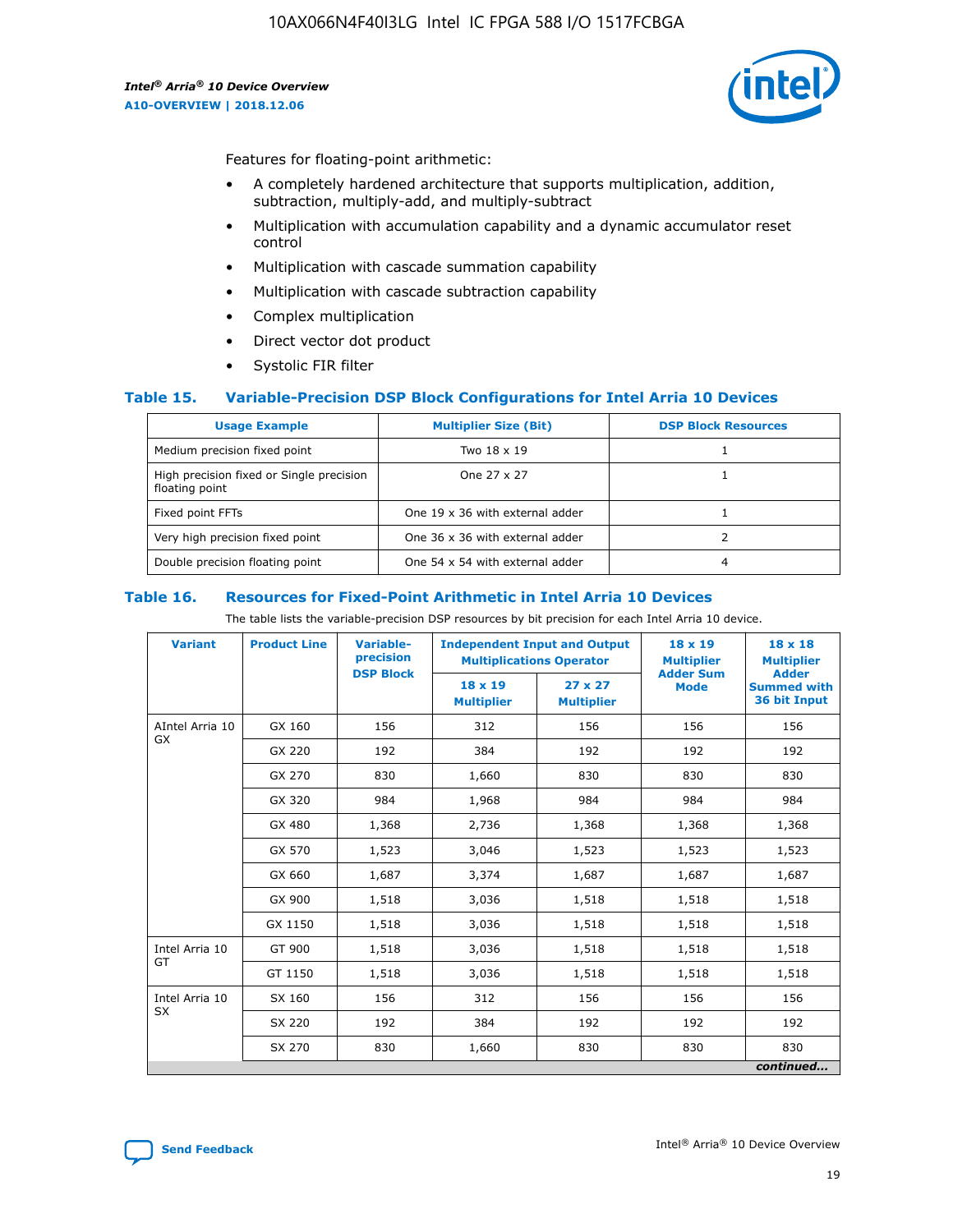

| <b>Variant</b> | <b>Product Line</b> | <b>Variable-</b><br>precision<br><b>DSP Block</b> | <b>Independent Input and Output</b><br><b>Multiplications Operator</b> |                                     | $18 \times 19$<br><b>Multiplier</b><br><b>Adder Sum</b> | $18 \times 18$<br><b>Multiplier</b><br><b>Adder</b> |  |
|----------------|---------------------|---------------------------------------------------|------------------------------------------------------------------------|-------------------------------------|---------------------------------------------------------|-----------------------------------------------------|--|
|                |                     |                                                   | $18 \times 19$<br><b>Multiplier</b>                                    | $27 \times 27$<br><b>Multiplier</b> | <b>Mode</b>                                             | <b>Summed with</b><br>36 bit Input                  |  |
|                | SX 320              | 984                                               | 1,968                                                                  | 984                                 | 984                                                     | 984                                                 |  |
|                | SX 480              | 1,368                                             | 2,736                                                                  | 1,368                               | 1,368                                                   | 1,368                                               |  |
|                | SX 570              | 1,523                                             | 3,046                                                                  | 1,523                               | 1,523                                                   | 1,523                                               |  |
|                | SX 660              | 1,687                                             | 3,374                                                                  | 1,687                               | 1,687                                                   | 1,687                                               |  |

### **Table 17. Resources for Floating-Point Arithmetic in Intel Arria 10 Devices**

The table lists the variable-precision DSP resources by bit precision for each Intel Arria 10 device.

| <b>Variant</b> | <b>Product Line</b> | <b>Variable-</b><br>precision<br><b>DSP Block</b> | <b>Single</b><br><b>Precision</b><br><b>Floating-Point</b><br><b>Multiplication</b><br><b>Mode</b> | <b>Single-Precision</b><br><b>Floating-Point</b><br><b>Adder Mode</b> | Single-<br><b>Precision</b><br><b>Floating-Point</b><br><b>Multiply</b><br><b>Accumulate</b><br><b>Mode</b> | <b>Peak</b><br><b>Giga Floating-</b><br><b>Point</b><br><b>Operations</b><br>per Second<br>(GFLOPs) |
|----------------|---------------------|---------------------------------------------------|----------------------------------------------------------------------------------------------------|-----------------------------------------------------------------------|-------------------------------------------------------------------------------------------------------------|-----------------------------------------------------------------------------------------------------|
| Intel Arria 10 | GX 160              | 156                                               | 156                                                                                                | 156                                                                   | 156                                                                                                         | 140                                                                                                 |
| GX             | GX 220              | 192                                               | 192                                                                                                | 192                                                                   | 192                                                                                                         | 173                                                                                                 |
|                | GX 270              | 830                                               | 830                                                                                                | 830                                                                   | 830                                                                                                         | 747                                                                                                 |
|                | GX 320              | 984                                               | 984                                                                                                | 984                                                                   | 984                                                                                                         | 886                                                                                                 |
|                | GX 480              | 1,369                                             | 1,368                                                                                              | 1,368                                                                 | 1,368                                                                                                       | 1,231                                                                                               |
|                | GX 570              | 1,523                                             | 1,523                                                                                              | 1,523                                                                 | 1,523                                                                                                       | 1,371                                                                                               |
|                | GX 660              | 1,687                                             | 1,687                                                                                              | 1,687                                                                 | 1,687                                                                                                       | 1,518                                                                                               |
|                | GX 900              | 1,518                                             | 1,518                                                                                              | 1,518                                                                 | 1,518                                                                                                       | 1,366                                                                                               |
|                | GX 1150             | 1,518                                             | 1,518                                                                                              | 1,518                                                                 | 1,518                                                                                                       | 1,366                                                                                               |
| Intel Arria 10 | GT 900              | 1,518                                             | 1,518                                                                                              | 1,518                                                                 | 1,518                                                                                                       | 1,366                                                                                               |
| GT             | GT 1150             | 1,518                                             | 1,518                                                                                              | 1,518                                                                 | 1,518                                                                                                       | 1,366                                                                                               |
| Intel Arria 10 | SX 160              | 156                                               | 156                                                                                                | 156                                                                   | 156                                                                                                         | 140                                                                                                 |
| <b>SX</b>      | SX 220              | 192                                               | 192                                                                                                | 192                                                                   | 192                                                                                                         | 173                                                                                                 |
|                | SX 270              | 830                                               | 830                                                                                                | 830                                                                   | 830                                                                                                         | 747                                                                                                 |
|                | SX 320              | 984                                               | 984                                                                                                | 984                                                                   | 984                                                                                                         | 886                                                                                                 |
|                | SX 480              | 1,369                                             | 1,368                                                                                              | 1,368                                                                 | 1,368                                                                                                       | 1,231                                                                                               |
|                | SX 570              | 1,523                                             | 1,523                                                                                              | 1,523                                                                 | 1,523                                                                                                       | 1,371                                                                                               |
|                | SX 660              | 1,687                                             | 1,687                                                                                              | 1,687                                                                 | 1,687                                                                                                       | 1,518                                                                                               |

### **Embedded Memory Blocks**

The embedded memory blocks in the devices are flexible and designed to provide an optimal amount of small- and large-sized memory arrays to fit your design requirements.

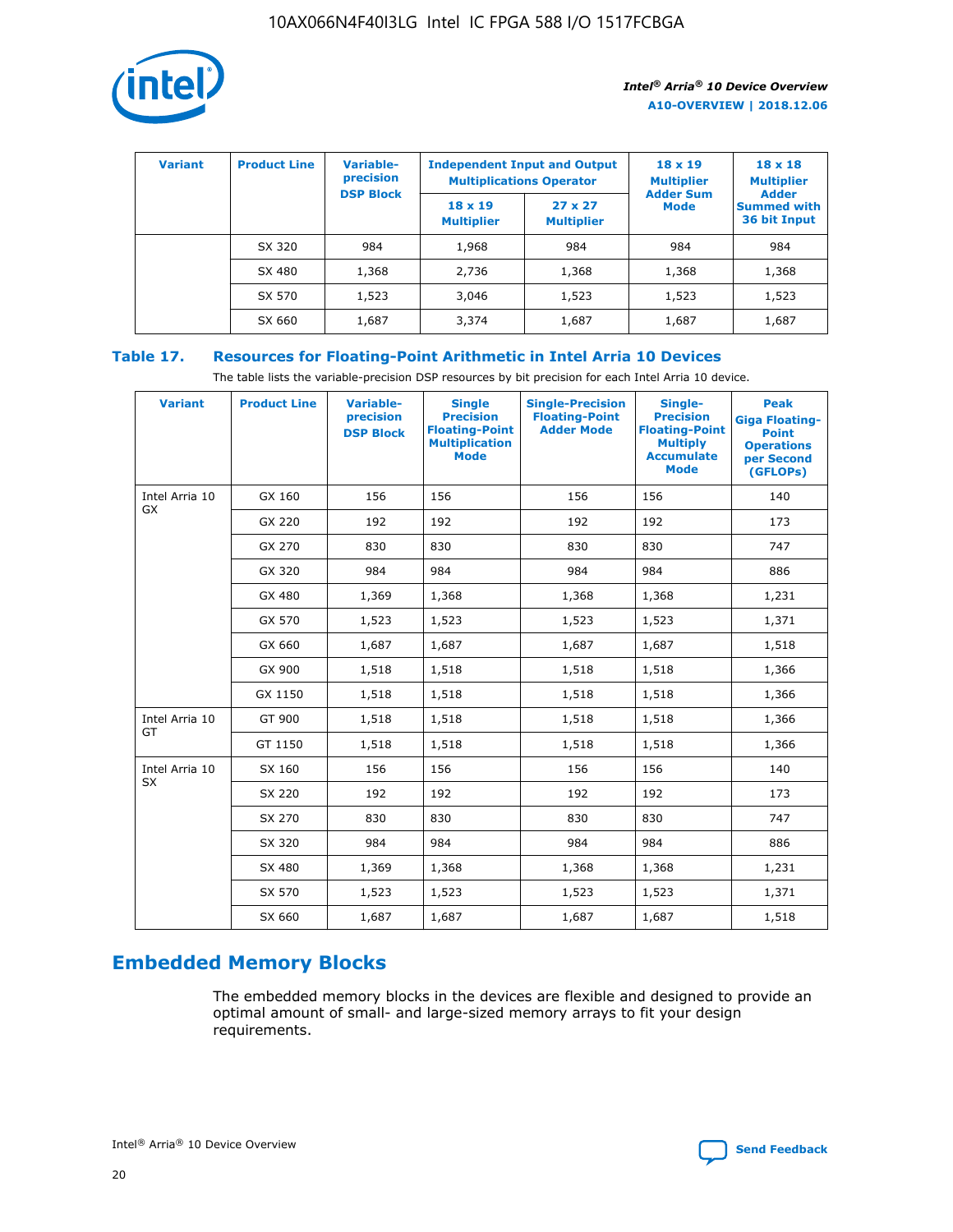

### **Types of Embedded Memory**

The Intel Arria 10 devices contain two types of memory blocks:

- 20 Kb M20K blocks—blocks of dedicated memory resources. The M20K blocks are ideal for larger memory arrays while still providing a large number of independent ports.
- 640 bit memory logic array blocks (MLABs)—enhanced memory blocks that are configured from dual-purpose logic array blocks (LABs). The MLABs are ideal for wide and shallow memory arrays. The MLABs are optimized for implementation of shift registers for digital signal processing (DSP) applications, wide and shallow FIFO buffers, and filter delay lines. Each MLAB is made up of ten adaptive logic modules (ALMs). In the Intel Arria 10 devices, you can configure these ALMs as ten 32 x 2 blocks, giving you one 32 x 20 simple dual-port SRAM block per MLAB.

### **Embedded Memory Capacity in Intel Arria 10 Devices**

| <b>Product</b>    |             |              | <b>M20K</b>         | <b>MLAB</b>  |                     | <b>Total RAM Bit</b> |
|-------------------|-------------|--------------|---------------------|--------------|---------------------|----------------------|
| <b>Variant</b>    | <b>Line</b> | <b>Block</b> | <b>RAM Bit (Kb)</b> | <b>Block</b> | <b>RAM Bit (Kb)</b> | (Kb)                 |
| Intel Arria 10 GX | GX 160      | 440          | 8,800               | 1,680        | 1,050               | 9,850                |
|                   | GX 220      | 587          | 11,740              | 2,703        | 1,690               | 13,430               |
|                   | GX 270      | 750          | 15,000              | 3,922        | 2,452               | 17,452               |
|                   | GX 320      | 891          | 17,820              | 4,363        | 2,727               | 20,547               |
|                   | GX 480      | 1,431        | 28,620              | 6,662        | 4,164               | 32,784               |
|                   | GX 570      | 1,800        | 36,000              | 8,153        | 5,096               | 41,096               |
|                   | GX 660      | 2,131        | 42,620              | 9,260        | 5,788               | 48,408               |
|                   | GX 900      | 2,423        | 48,460              | 15,017       | 9,386               | 57,846               |
|                   | GX 1150     | 2,713        | 54,260              | 20,774       | 12,984              | 67,244               |
| Intel Arria 10 GT | GT 900      | 2,423        | 48,460              | 15,017       | 9,386               | 57,846               |
|                   | GT 1150     | 2,713        | 54,260              | 20,774       | 12,984              | 67,244               |
| Intel Arria 10 SX | SX 160      | 440          | 8,800               | 1,680        | 1,050               | 9,850                |
|                   | SX 220      | 587          | 11,740              | 2,703        | 1,690               | 13,430               |
|                   | SX 270      | 750          | 15,000              | 3,922        | 2,452               | 17,452               |
|                   | SX 320      | 891          | 17,820              | 4,363        | 2,727               | 20,547               |
|                   | SX 480      | 1,431        | 28,620              | 6,662        | 4,164               | 32,784               |
|                   | SX 570      | 1,800        | 36,000              | 8,153        | 5,096               | 41,096               |
|                   | SX 660      | 2,131        | 42,620              | 9,260        | 5,788               | 48,408               |

#### **Table 18. Embedded Memory Capacity and Distribution in Intel Arria 10 Devices**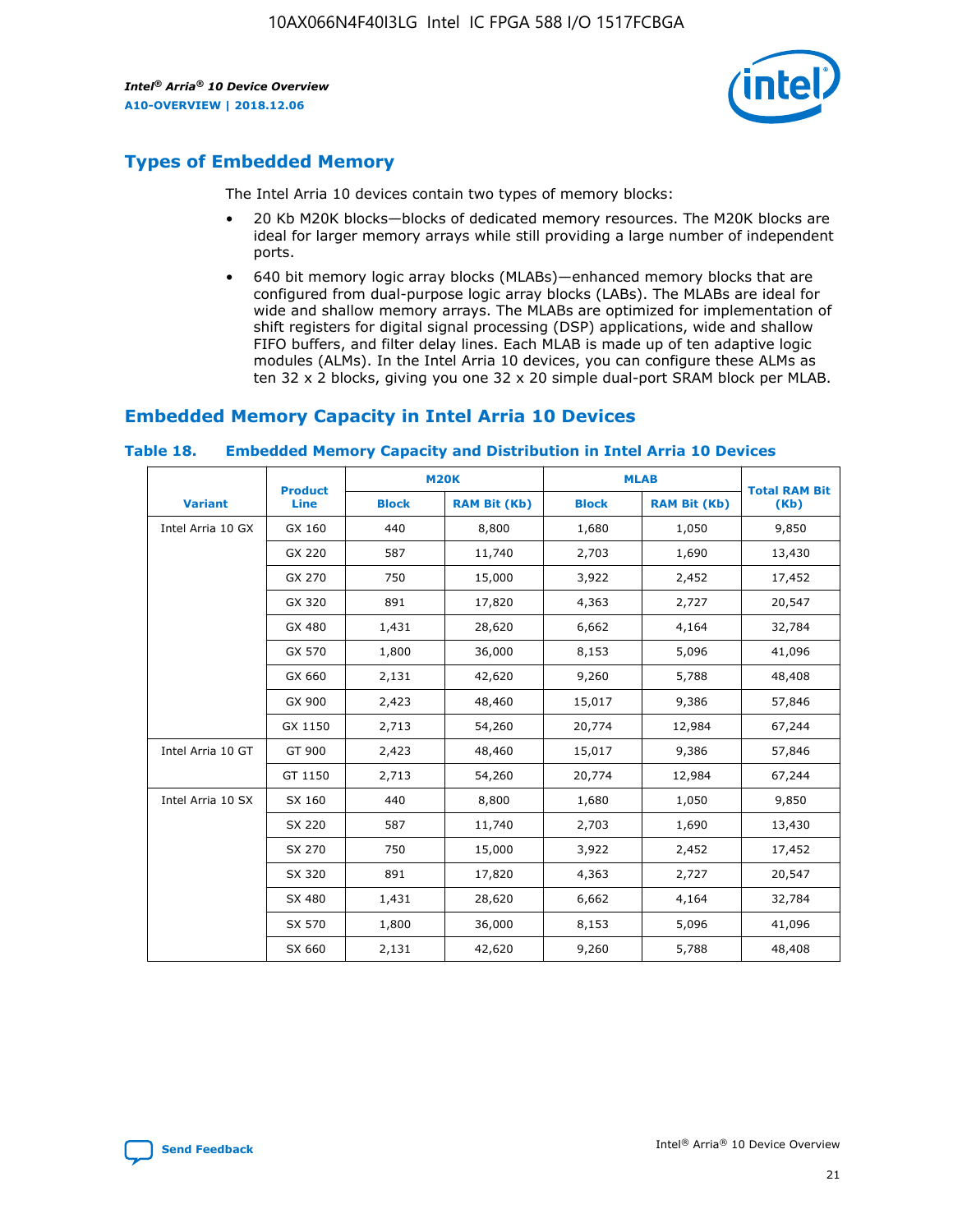

### **Embedded Memory Configurations for Single-port Mode**

#### **Table 19. Single-port Embedded Memory Configurations for Intel Arria 10 Devices**

This table lists the maximum configurations supported for single-port RAM and ROM modes.

| <b>Memory Block</b> | Depth (bits) | <b>Programmable Width</b> |
|---------------------|--------------|---------------------------|
| MLAB                | 32           | x16, x18, or x20          |
|                     | 64(10)       | x8, x9, x10               |
| M20K                | 512          | x40, x32                  |
|                     | 1K           | x20, x16                  |
|                     | 2K           | x10, x8                   |
|                     | 4K           | x5, x4                    |
|                     | 8K           | x2                        |
|                     | 16K          | x1                        |

### **Clock Networks and PLL Clock Sources**

The clock network architecture is based on Intel's global, regional, and peripheral clock structure. This clock structure is supported by dedicated clock input pins, fractional clock synthesis PLLs, and integer I/O PLLs.

### **Clock Networks**

The Intel Arria 10 core clock networks are capable of up to 800 MHz fabric operation across the full industrial temperature range. For the external memory interface, the clock network supports the hard memory controller with speeds up to 2,400 Mbps in a quarter-rate transfer.

To reduce power consumption, the Intel Quartus Prime software identifies all unused sections of the clock network and powers them down.

### **Fractional Synthesis and I/O PLLs**

Intel Arria 10 devices contain up to 32 fractional synthesis PLLs and up to 16 I/O PLLs that are available for both specific and general purpose uses in the core:

- Fractional synthesis PLLs—located in the column adjacent to the transceiver blocks
- I/O PLLs—located in each bank of the 48 I/Os

### **Fractional Synthesis PLLs**

You can use the fractional synthesis PLLs to:

- Reduce the number of oscillators that are required on your board
- Reduce the number of clock pins that are used in the device by synthesizing multiple clock frequencies from a single reference clock source

<sup>(10)</sup> Supported through software emulation and consumes additional MLAB blocks.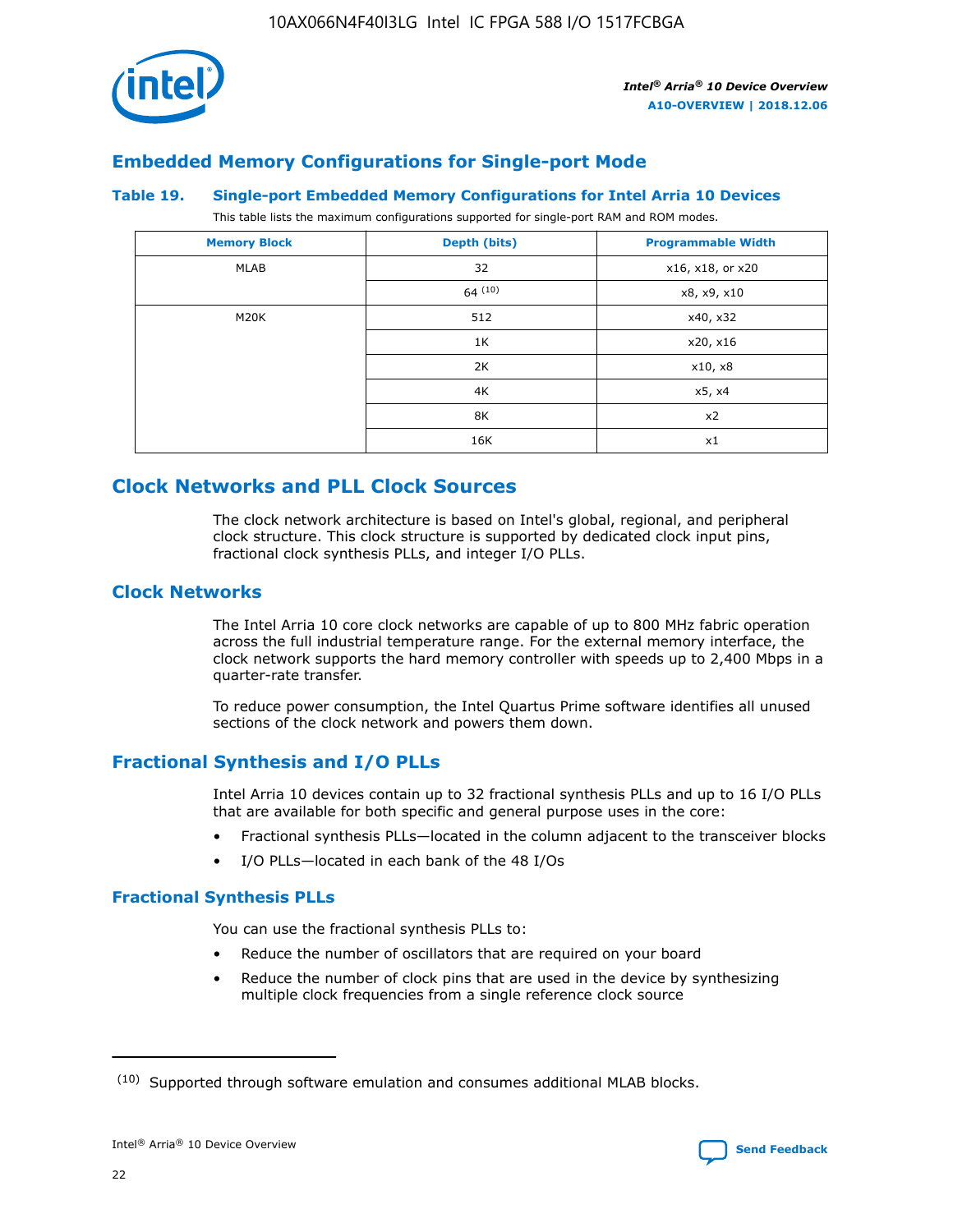

The fractional synthesis PLLs support the following features:

- Reference clock frequency synthesis for transceiver CMU and Advanced Transmit (ATX) PLLs
- Clock network delay compensation
- Zero-delay buffering
- Direct transmit clocking for transceivers
- Independently configurable into two modes:
	- Conventional integer mode equivalent to the general purpose PLL
	- Enhanced fractional mode with third order delta-sigma modulation
- PLL cascading

### **I/O PLLs**

The integer mode I/O PLLs are located in each bank of 48 I/Os. You can use the I/O PLLs to simplify the design of external memory and high-speed LVDS interfaces.

In each I/O bank, the I/O PLLs are adjacent to the hard memory controllers and LVDS SERDES. Because these PLLs are tightly coupled with the I/Os that need to use them, it makes it easier to close timing.

You can use the I/O PLLs for general purpose applications in the core such as clock network delay compensation and zero-delay buffering.

Intel Arria 10 devices support PLL-to-PLL cascading.

### **FPGA General Purpose I/O**

Intel Arria 10 devices offer highly configurable GPIOs. Each I/O bank contains 48 general purpose I/Os and a high-efficiency hard memory controller.

The following list describes the features of the GPIOs:

- Consist of 3 V I/Os for high-voltage application and LVDS I/Os for differential signaling
	- Up to two 3 V I/O banks, available in some devices, that support up to 3 V I/O standards
	- LVDS I/O banks that support up to 1.8 V I/O standards
- Support a wide range of single-ended and differential I/O interfaces
- LVDS speeds up to 1.6 Gbps
- Each LVDS pair of pins has differential input and output buffers, allowing you to configure the LVDS direction for each pair.
- Programmable bus hold and weak pull-up
- Programmable differential output voltage  $(V_{OD})$  and programmable pre-emphasis

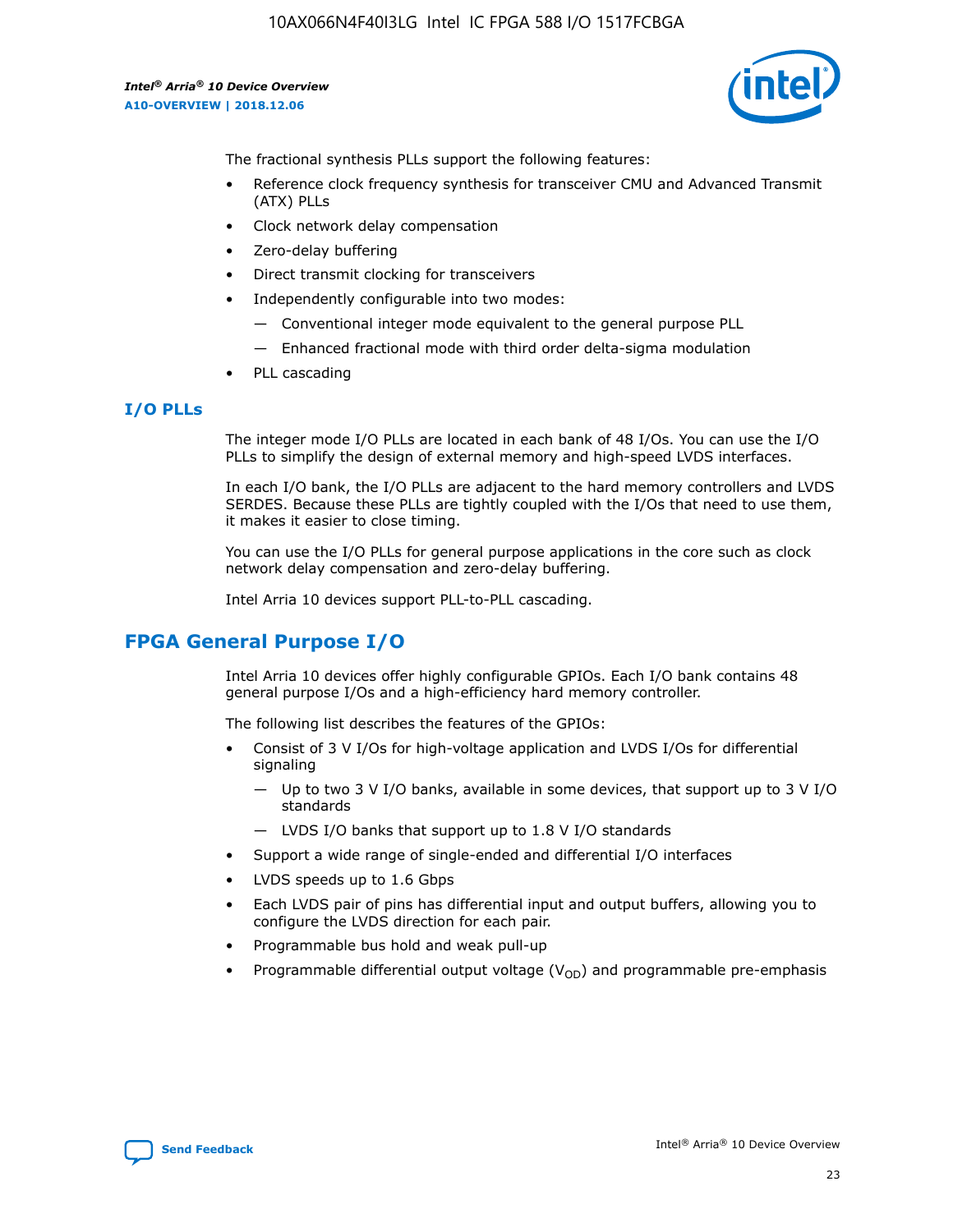

- Series (R<sub>S</sub>) and parallel (R<sub>T</sub>) on-chip termination (OCT) for all I/O banks with OCT calibration to limit the termination impedance variation
- On-chip dynamic termination that has the ability to swap between series and parallel termination, depending on whether there is read or write on a common bus for signal integrity
- Easy timing closure support using the hard read FIFO in the input register path, and delay-locked loop (DLL) delay chain with fine and coarse architecture

### **External Memory Interface**

Intel Arria 10 devices offer massive external memory bandwidth, with up to seven 32 bit DDR4 memory interfaces running at up to 2,400 Mbps. This bandwidth provides additional ease of design, lower power, and resource efficiencies of hardened highperformance memory controllers.

The memory interface within Intel Arria 10 FPGAs and SoCs delivers the highest performance and ease of use. You can configure up to a maximum width of 144 bits when using the hard or soft memory controllers. If required, you can bypass the hard memory controller and use a soft controller implemented in the user logic.

Each I/O contains a hardened DDR read/write path (PHY) capable of performing key memory interface functionality such as read/write leveling, FIFO buffering to lower latency and improve margin, timing calibration, and on-chip termination.

The timing calibration is aided by the inclusion of hard microcontrollers based on Intel's Nios® II technology, specifically tailored to control the calibration of multiple memory interfaces. This calibration allows the Intel Arria 10 device to compensate for any changes in process, voltage, or temperature either within the Intel Arria 10 device itself, or within the external memory device. The advanced calibration algorithms ensure maximum bandwidth and robust timing margin across all operating conditions.

In addition to parallel memory interfaces, Intel Arria 10 devices support serial memory technologies such as the Hybrid Memory Cube (HMC). The HMC is supported by the Intel Arria 10 high-speed serial transceivers which connect up to four HMC links, with each link running at data rates up to 15 Gbps.

### **Related Information**

#### [External Memory Interface Spec Estimator](http://www.altera.com/technology/memory/estimator/mem-emif-index.html)

Provides a parametric tool that allows you to find and compare the performance of the supported external memory interfaces in IntelFPGAs.

### **Memory Standards Supported by Intel Arria 10 Devices**

The I/Os are designed to provide high performance support for existing and emerging external memory standards.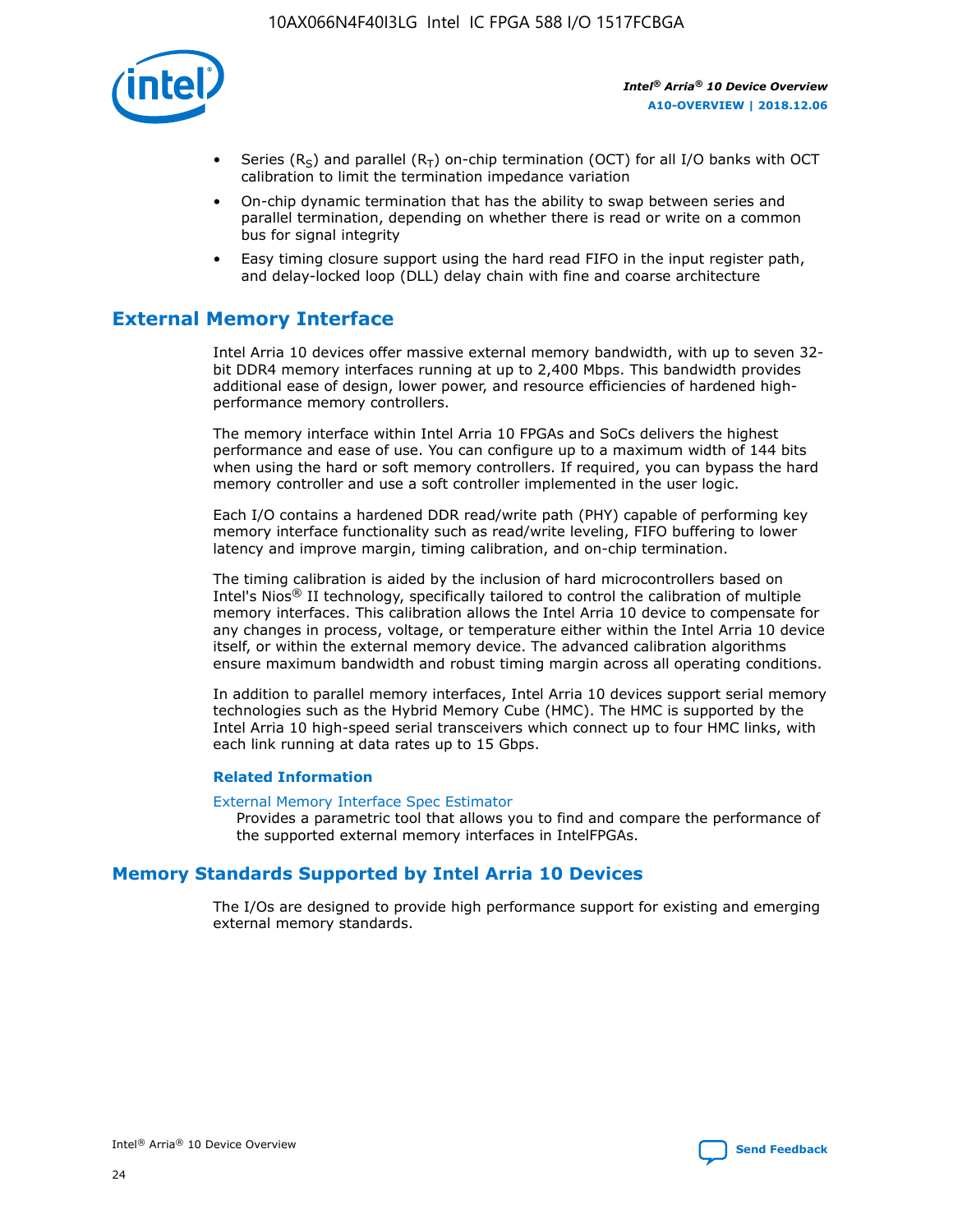

#### **Table 20. Memory Standards Supported by the Hard Memory Controller**

This table lists the overall capability of the hard memory controller. For specific details, refer to the External Memory Interface Spec Estimator and Intel Arria 10 Device Datasheet.

| <b>Memory Standard</b> | <b>Rate Support</b> | <b>Ping Pong PHY Support</b> | <b>Maximum Frequency</b><br>(MHz) |
|------------------------|---------------------|------------------------------|-----------------------------------|
| <b>DDR4 SDRAM</b>      | Quarter rate        | Yes                          | 1,067                             |
|                        |                     |                              | 1,200                             |
| <b>DDR3 SDRAM</b>      | Half rate           | Yes                          | 533                               |
|                        |                     |                              | 667                               |
|                        | Quarter rate        | Yes                          | 1,067                             |
|                        |                     |                              | 1,067                             |
| <b>DDR3L SDRAM</b>     | Half rate           | Yes                          | 533                               |
|                        |                     |                              | 667                               |
|                        | Quarter rate        | Yes                          | 933                               |
|                        |                     |                              | 933                               |
| LPDDR3 SDRAM           | Half rate           |                              | 533                               |
|                        | Quarter rate        |                              | 800                               |

### **Table 21. Memory Standards Supported by the Soft Memory Controller**

| <b>Memory Standard</b>      | <b>Rate Support</b> | <b>Maximum Frequency</b><br>(MHz) |
|-----------------------------|---------------------|-----------------------------------|
| <b>RLDRAM 3 (11)</b>        | Quarter rate        | 1,200                             |
| ODR IV SRAM <sup>(11)</sup> | Quarter rate        | 1,067                             |
| <b>ODR II SRAM</b>          | Full rate           | 333                               |
|                             | Half rate           | 633                               |
| <b>ODR II+ SRAM</b>         | Full rate           | 333                               |
|                             | Half rate           | 633                               |
| <b>ODR II+ Xtreme SRAM</b>  | Full rate           | 333                               |
|                             | Half rate           | 633                               |

#### **Table 22. Memory Standards Supported by the HPS Hard Memory Controller**

The hard processor system (HPS) is available in Intel Arria 10 SoC devices only.

| <b>Memory Standard</b> | <b>Rate Support</b> | <b>Maximum Frequency</b><br>(MHz) |
|------------------------|---------------------|-----------------------------------|
| <b>DDR4 SDRAM</b>      | Half rate           | 1,200                             |
| <b>DDR3 SDRAM</b>      | Half rate           | 1,067                             |
| <b>DDR3L SDRAM</b>     | Half rate           | 933                               |

<sup>(11)</sup> Intel Arria 10 devices support this external memory interface using hard PHY with soft memory controller.

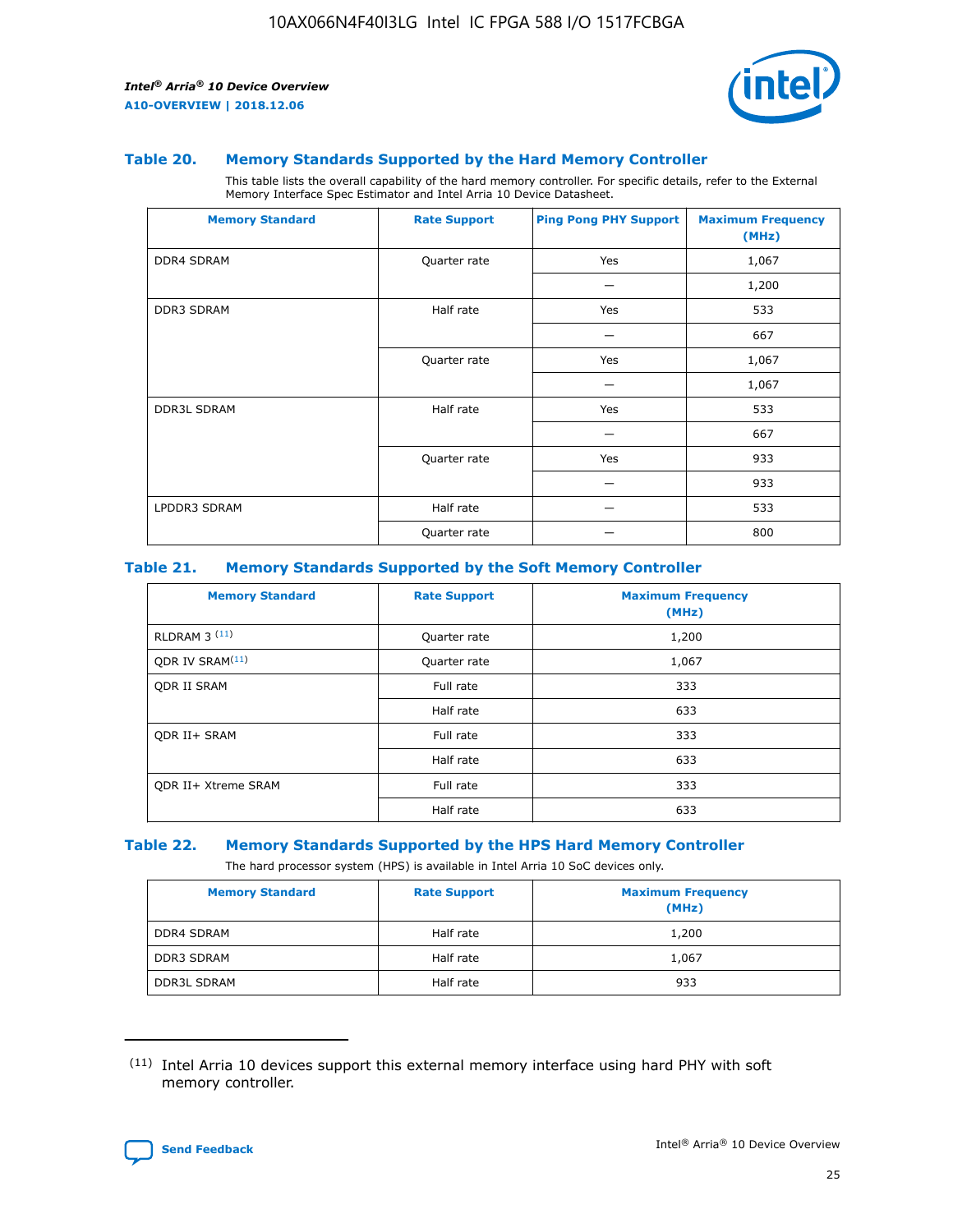

### **Related Information**

#### [Intel Arria 10 Device Datasheet](https://www.intel.com/content/www/us/en/programmable/documentation/mcn1413182292568.html#mcn1413182153340)

Lists the memory interface performance according to memory interface standards, rank or chip select configurations, and Intel Arria 10 device speed grades.

### **PCIe Gen1, Gen2, and Gen3 Hard IP**

Intel Arria 10 devices contain PCIe hard IP that is designed for performance and ease-of-use:

- Includes all layers of the PCIe stack—transaction, data link and physical layers.
- Supports PCIe Gen3, Gen2, and Gen1 Endpoint and Root Port in x1, x2, x4, or x8 lane configuration.
- Operates independently from the core logic—optional configuration via protocol (CvP) allows the PCIe link to power up and complete link training in less than 100 ms while the Intel Arria 10 device completes loading the programming file for the rest of the FPGA.
- Provides added functionality that makes it easier to support emerging features such as Single Root I/O Virtualization (SR-IOV) and optional protocol extensions.
- Provides improved end-to-end datapath protection using ECC.
- Supports FPGA configuration via protocol (CvP) using PCIe at Gen3, Gen2, or Gen1 speed.

#### **Related Information**

PCS Features on page 30

### **Enhanced PCS Hard IP for Interlaken and 10 Gbps Ethernet**

### **Interlaken Support**

The Intel Arria 10 enhanced PCS hard IP provides integrated Interlaken PCS supporting rates up to 25.8 Gbps per lane.

The Interlaken PCS is based on the proven functionality of the PCS developed for Intel's previous generation FPGAs, which demonstrated interoperability with Interlaken ASSP vendors and third-party IP suppliers. The Interlaken PCS is present in every transceiver channel in Intel Arria 10 devices.

### **Related Information**

PCS Features on page 30

### **10 Gbps Ethernet Support**

The Intel Arria 10 enhanced PCS hard IP supports 10GBASE-R PCS compliant with IEEE 802.3 10 Gbps Ethernet (10GbE). The integrated hard IP support for 10GbE and the 10 Gbps transceivers save external PHY cost, board space, and system power.

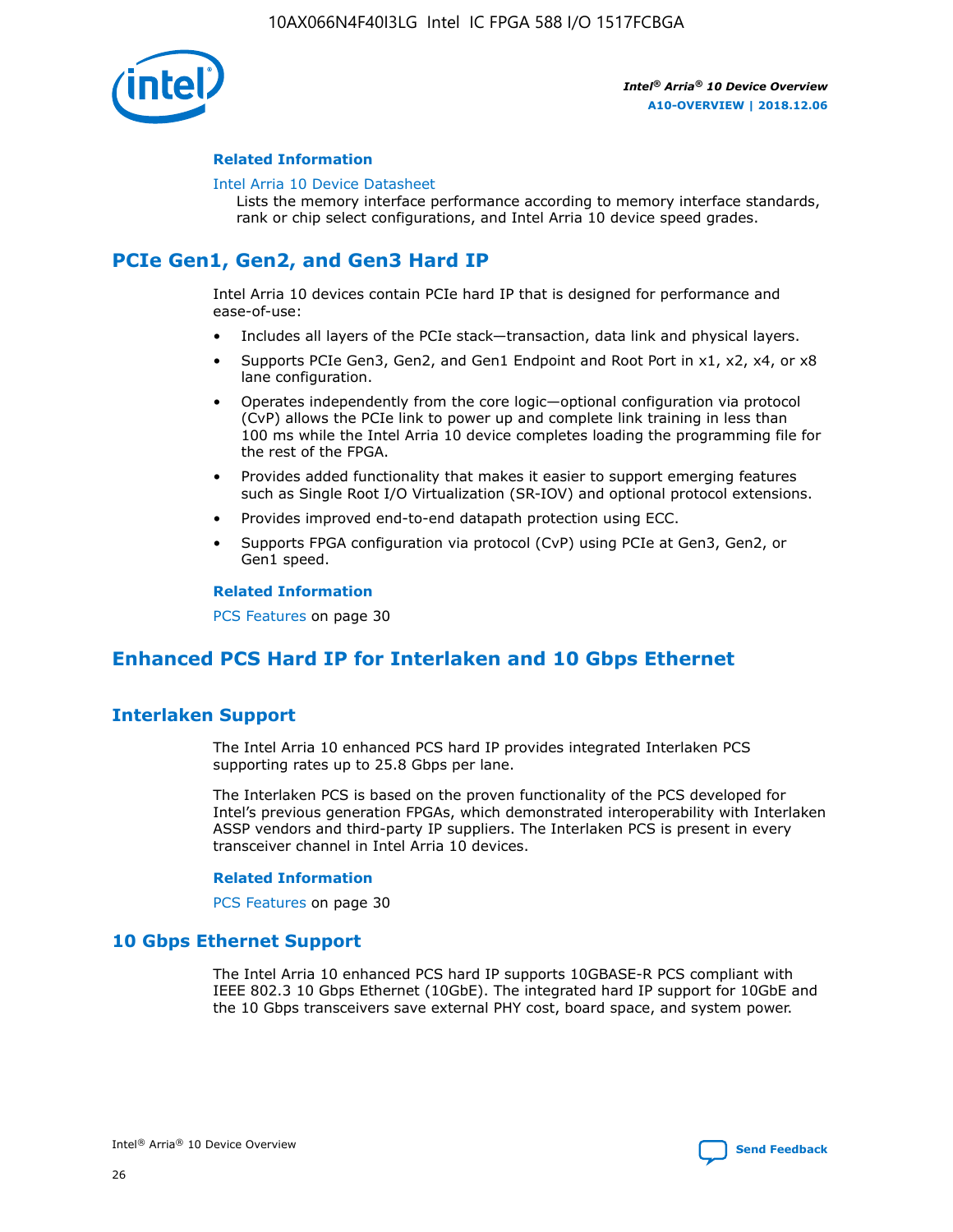

The scalable hard IP supports multiple independent 10GbE ports while using a single PLL for all the 10GBASE-R PCS instantiations, which saves on core logic resources and clock networks:

- Simplifies multiport 10GbE systems compared to XAUI interfaces that require an external XAUI-to-10G PHY.
- Incorporates Electronic Dispersion Compensation (EDC), which enables direct connection to standard 10 Gbps XFP and SFP+ pluggable optical modules.
- Supports backplane Ethernet applications and includes a hard 10GBASE-KR Forward Error Correction (FEC) circuit that you can use for 10 Gbps and 40 Gbps applications.

The 10 Gbps Ethernet PCS hard IP and 10GBASE-KR FEC are present in every transceiver channel.

#### **Related Information**

PCS Features on page 30

### **Low Power Serial Transceivers**

Intel Arria 10 FPGAs and SoCs include lowest power transceivers that deliver high bandwidth, throughput and low latency.

Intel Arria 10 devices deliver the industry's lowest power consumption per transceiver channel:

- 12.5 Gbps transceivers at as low as 242 mW
- 10 Gbps transceivers at as low as 168 mW
- 6 Gbps transceivers at as low as 117 mW

Intel Arria 10 transceivers support various data rates according to application:

- Chip-to-chip and chip-to-module applications—from 1 Gbps up to 25.8 Gbps
- Long reach and backplane applications—from 1 Gbps up to 12.5 with advanced adaptive equalization
- Critical power sensitive applications—from 1 Gbps up to 11.3 Gbps using lower power modes

The combination of 20 nm process technology and architectural advances provide the following benefits:

- Significant reduction in die area and power consumption
- Increase of up to two times in transceiver I/O density compared to previous generation devices while maintaining optimal signal integrity
- Up to 72 total transceiver channels—you can configure up to 6 of these channels to run as fast as 25.8 Gbps
- All channels feature continuous data rate support up to the maximum rated speed

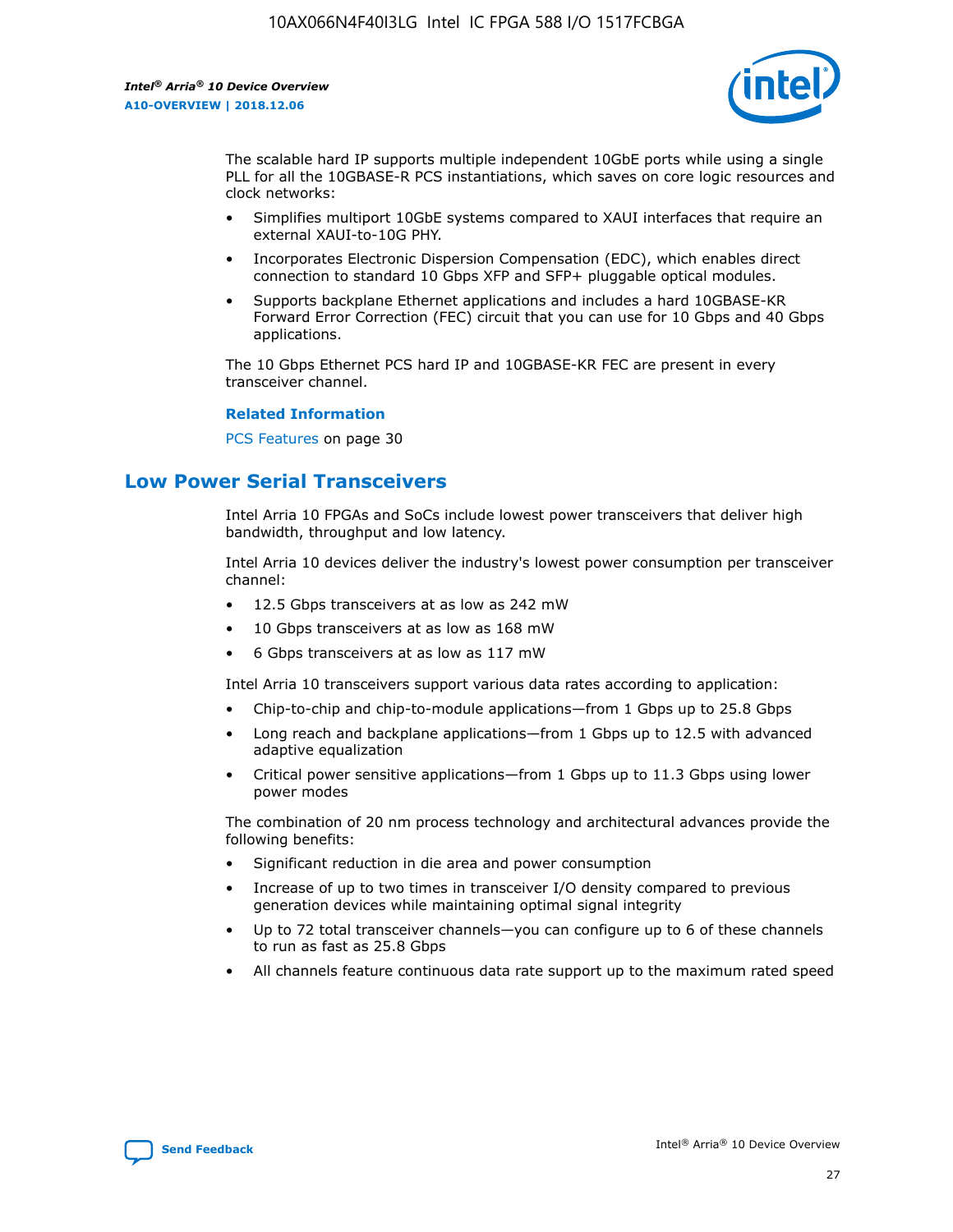

# **Figure 6. Intel Arria 10 Transceiver Block Architecture**



### **Transceiver Channels**

All transceiver channels feature a dedicated Physical Medium Attachment (PMA) and a hardened Physical Coding Sublayer (PCS).

- The PMA provides primary interfacing capabilities to physical channels.
- The PCS typically handles encoding/decoding, word alignment, and other preprocessing functions before transferring data to the FPGA core fabric.

A transceiver channel consists of a PMA and a PCS block. Most transceiver banks have 6 channels. There are some transceiver banks that contain only 3 channels.

A wide variety of bonded and non-bonded data rate configurations is possible using a highly configurable clock distribution network. Up to 80 independent transceiver data rates can be configured.

The following figures are graphical representations of top views of the silicon die, which correspond to reverse views for flip chip packages. Different Intel Arria 10 devices may have different floorplans than the ones shown in the figures.

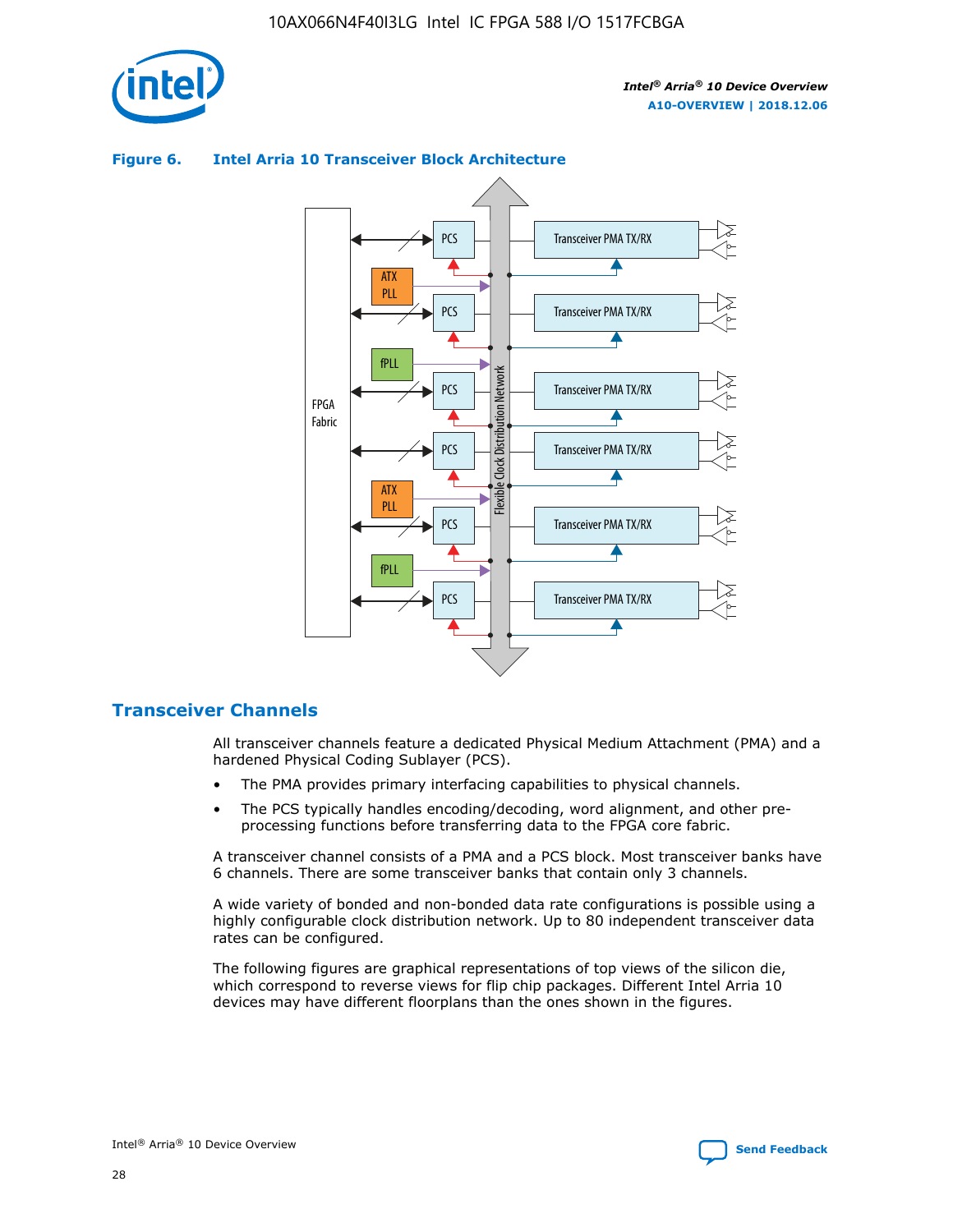

### **Figure 7. Device Chip Overview for Intel Arria 10 GX and GT Devices**



M20K Internal Memory Blocks Core Logic Fabric Transceiver Channels Hard IP Per Transceiver: Standard PCS and Enhanced PCS Hard IPs PCI Express Gen3 Hard IP Fractional PLLs M20K Internal Memory Blocks PCI Express Gen3 Hard IP Variable Precision DSP Blocks I/O PLLs Hard Memory Controllers, General-Purpose I/O Cells, LVDS Hard Processor Subsystem, Dual-Core ARM Cortex A9 M20K Internal Memory Blocks Variable Precision DSP Blocks M20K Internal Memory Blocks Core Logic Fabric I/O PLLs Hard Memory Controllers, General-Purpose I/O Cells, LVDS M20K Internal Memory Blocks Variable Precision DSP Blocks M20K Internal Memory Blocks Transceiver Channels Hard IP Per Transceiver: Standard PCS and Enhanced PCS Hard IPs PCI Express Gen3 Hard IP Fractional PLLs PCI Express Gen3 Hard IP  $\ddot{\cdot}$ Hard PCS Transceiver PMA fPLL ATX (LC) Hard PCS Transceiver PMA **Transmit** Hard PCS Transceiver PMA PLL fPLL Hard PCS Transceiver PMA Transceiver Clock Networks ATX (LC) Hard PCS Transceiver PMA Transmi Hard PCS Transceiver PMA PLL fPLL Hard PCS Transceiver PMA Transceiver PMA Hard PCS ATX (LC) **Transmit** Hard PCS Transceiver PMA PLL Unused transceiver chann can be used as additional transceiver transmit PLLs

### **PMA Features**

Intel Arria 10 transceivers provide exceptional signal integrity at data rates up to 25.8 Gbps. Clocking options include ultra-low jitter ATX PLLs (LC tank based), clock multiplier unit (CMU) PLLs, and fractional PLLs.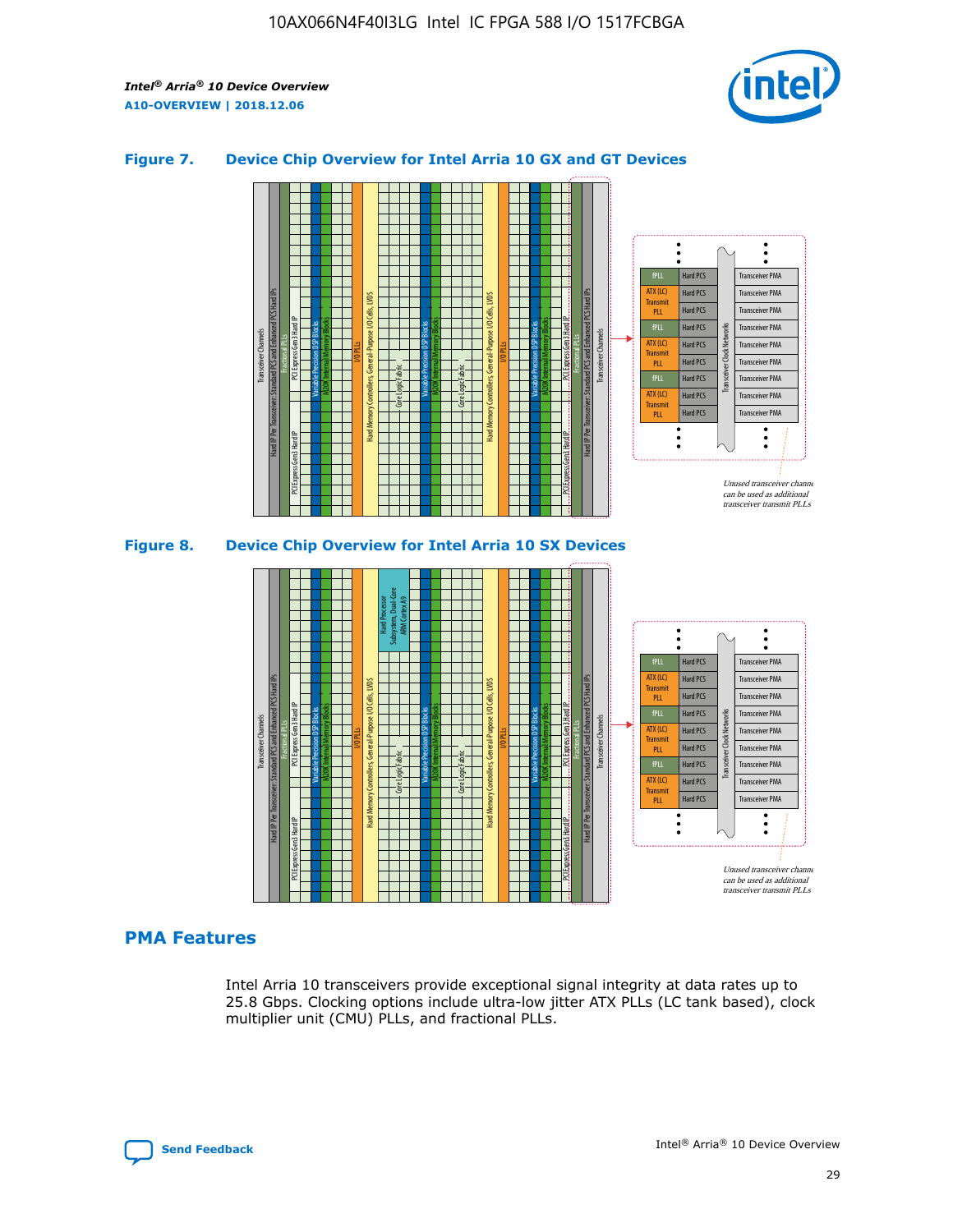

Each transceiver channel contains a channel PLL that can be used as the CMU PLL or clock data recovery (CDR) PLL. In CDR mode, the channel PLL recovers the receiver clock and data in the transceiver channel. Up to 80 independent data rates can be configured on a single Intel Arria 10 device.

### **Table 23. PMA Features of the Transceivers in Intel Arria 10 Devices**

| <b>Feature</b>                                             | <b>Capability</b>                                                                                                                                                                                                             |
|------------------------------------------------------------|-------------------------------------------------------------------------------------------------------------------------------------------------------------------------------------------------------------------------------|
| Chip-to-Chip Data Rates                                    | 1 Gbps to 17.4 Gbps (Intel Arria 10 GX devices)<br>1 Gbps to 25.8 Gbps (Intel Arria 10 GT devices)                                                                                                                            |
| Backplane Support                                          | Drive backplanes at data rates up to 12.5 Gbps                                                                                                                                                                                |
| Optical Module Support                                     | SFP+/SFP, XFP, CXP, QSFP/QSFP28, CFP/CFP2/CFP4                                                                                                                                                                                |
| Cable Driving Support                                      | SFP+ Direct Attach, PCI Express over cable, eSATA                                                                                                                                                                             |
| Transmit Pre-Emphasis                                      | 4-tap transmit pre-emphasis and de-emphasis to compensate for system channel loss                                                                                                                                             |
| Continuous Time Linear<br>Equalizer (CTLE)                 | Dual mode, high-gain, and high-data rate, linear receive equalization to compensate for<br>system channel loss                                                                                                                |
| Decision Feedback Equalizer<br>(DFE)                       | 7-fixed and 4-floating tap DFE to equalize backplane channel loss in the presence of<br>crosstalk and noisy environments                                                                                                      |
| Variable Gain Amplifier                                    | Optimizes the signal amplitude prior to the CDR sampling and operates in fixed and<br>adaptive modes                                                                                                                          |
| Altera Digital Adaptive<br>Parametric Tuning (ADAPT)       | Fully digital adaptation engine to automatically adjust all link equalization parameters-<br>including CTLE, DFE, and variable gain amplifier blocks—that provide optimal link margin<br>without intervention from user logic |
| Precision Signal Integrity<br>Calibration Engine (PreSICE) | Hardened calibration controller to quickly calibrate all transceiver control parameters on<br>power-up, which provides the optimal signal integrity and jitter performance                                                    |
| Advanced Transmit (ATX)<br><b>PLL</b>                      | Low jitter ATX (LC tank based) PLLs with continuous tuning range to cover a wide range of<br>standard and proprietary protocols                                                                                               |
| <b>Fractional PLLs</b>                                     | On-chip fractional frequency synthesizers to replace on-board crystal oscillators and reduce<br>system cost                                                                                                                   |
| Digitally Assisted Analog<br><b>CDR</b>                    | Superior jitter tolerance with fast lock time                                                                                                                                                                                 |
| Dynamic Partial<br>Reconfiguration                         | Allows independent control of the Avalon memory-mapped interface of each transceiver<br>channel for the highest transceiver flexibility                                                                                       |
| Multiple PCS-PMA and PCS-<br>PLD interface widths          | 8-, 10-, 16-, 20-, 32-, 40-, or 64-bit interface widths for flexibility of deserialization width,<br>encoding, and reduced latency                                                                                            |

### **PCS Features**

This table summarizes the Intel Arria 10 transceiver PCS features. You can use the transceiver PCS to support a wide range of protocols ranging from 1 Gbps to 25.8 Gbps.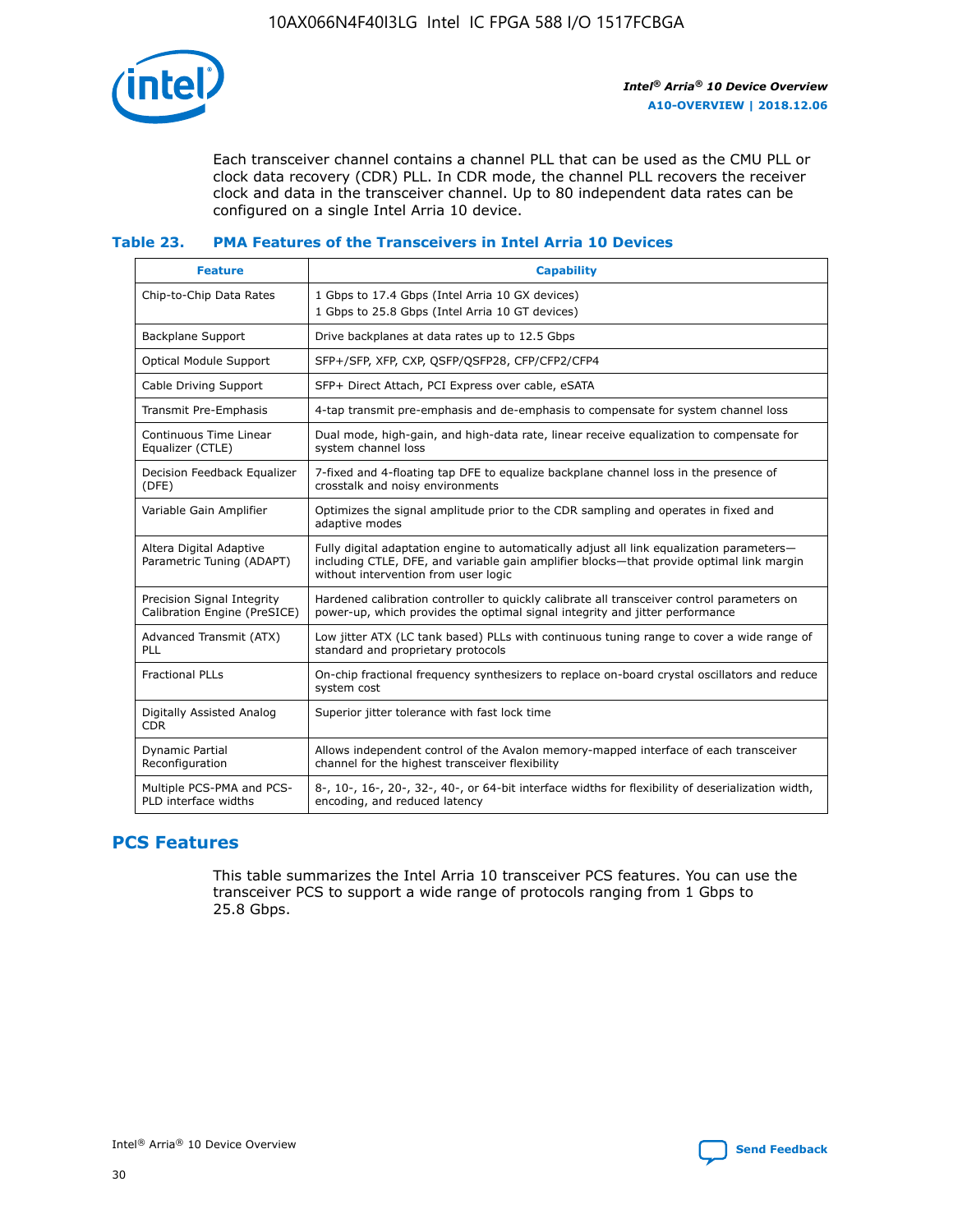

| <b>PCS</b>          | <b>Description</b>                                                                                                                                                                                                                                                                                                                                                                                             |
|---------------------|----------------------------------------------------------------------------------------------------------------------------------------------------------------------------------------------------------------------------------------------------------------------------------------------------------------------------------------------------------------------------------------------------------------|
| Standard PCS        | Operates at a data rate up to 12 Gbps<br>Supports protocols such as PCI-Express, CPRI 4.2+, GigE, IEEE 1588 in Hard PCS<br>Implements other protocols using Basic/Custom (Standard PCS) transceiver<br>configuration rules.                                                                                                                                                                                    |
| <b>Enhanced PCS</b> | Performs functions common to most serial data industry standards, such as word<br>alignment, encoding/decoding, and framing, before data is sent or received off-chip<br>through the PMA<br>• Handles data transfer to and from the FPGA fabric<br>Handles data transfer internally to and from the PMA<br>Provides frequency compensation<br>Performs channel bonding for multi-channel low skew applications |
| PCIe Gen3 PCS       | Supports the seamless switching of Data and Clock between the Gen1, Gen2, and Gen3<br>data rates<br>Provides support for PIPE 3.0 features<br>Supports the PIPE interface with the Hard IP enabled, as well as with the Hard IP<br>bypassed                                                                                                                                                                    |

#### **Related Information**

- PCIe Gen1, Gen2, and Gen3 Hard IP on page 26
- Interlaken Support on page 26
- 10 Gbps Ethernet Support on page 26

### **PCS Protocol Support**

This table lists some of the protocols supported by the Intel Arria 10 transceiver PCS. For more information about the blocks in the transmitter and receiver data paths, refer to the related information.

| <b>Protocol</b>                                 | <b>Data Rate</b><br>(Gbps) | <b>Transceiver IP</b>       | <b>PCS Support</b>                      |
|-------------------------------------------------|----------------------------|-----------------------------|-----------------------------------------|
| PCIe Gen3 x1, x2, x4, x8                        | 8.0                        | Native PHY (PIPE)           | Standard PCS and PCIe<br>Gen3 PCS       |
| PCIe Gen2 x1, x2, x4, x8                        | 5.0                        | Native PHY (PIPE)           | <b>Standard PCS</b>                     |
| PCIe Gen1 x1, x2, x4, x8                        | 2.5                        | Native PHY (PIPE)           | Standard PCS                            |
| 1000BASE-X Gigabit Ethernet                     | 1.25                       | Native PHY                  | <b>Standard PCS</b>                     |
| 1000BASE-X Gigabit Ethernet with<br>IEEE 1588v2 | 1.25                       | Native PHY                  | Standard PCS                            |
| 10GBASE-R                                       | 10.3125                    | Native PHY                  | <b>Enhanced PCS</b>                     |
| 10GBASE-R with IEEE 1588v2                      | 10.3125                    | Native PHY                  | <b>Enhanced PCS</b>                     |
| 10GBASE-R with KR FEC                           | 10.3125                    | Native PHY                  | <b>Enhanced PCS</b>                     |
| 10GBASE-KR and 1000BASE-X                       | 10.3125                    | 1G/10GbE and 10GBASE-KR PHY | Standard PCS and<br><b>Enhanced PCS</b> |
| Interlaken (CEI-6G/11G)                         | 3.125 to 17.4              | Native PHY                  | <b>Enhanced PCS</b>                     |
| SFI-S/SFI-5.2                                   | 11.2                       | Native PHY                  | <b>Enhanced PCS</b>                     |
| $10G$ SDI                                       | 10.692                     | Native PHY                  | <b>Enhanced PCS</b>                     |
|                                                 |                            |                             | continued                               |

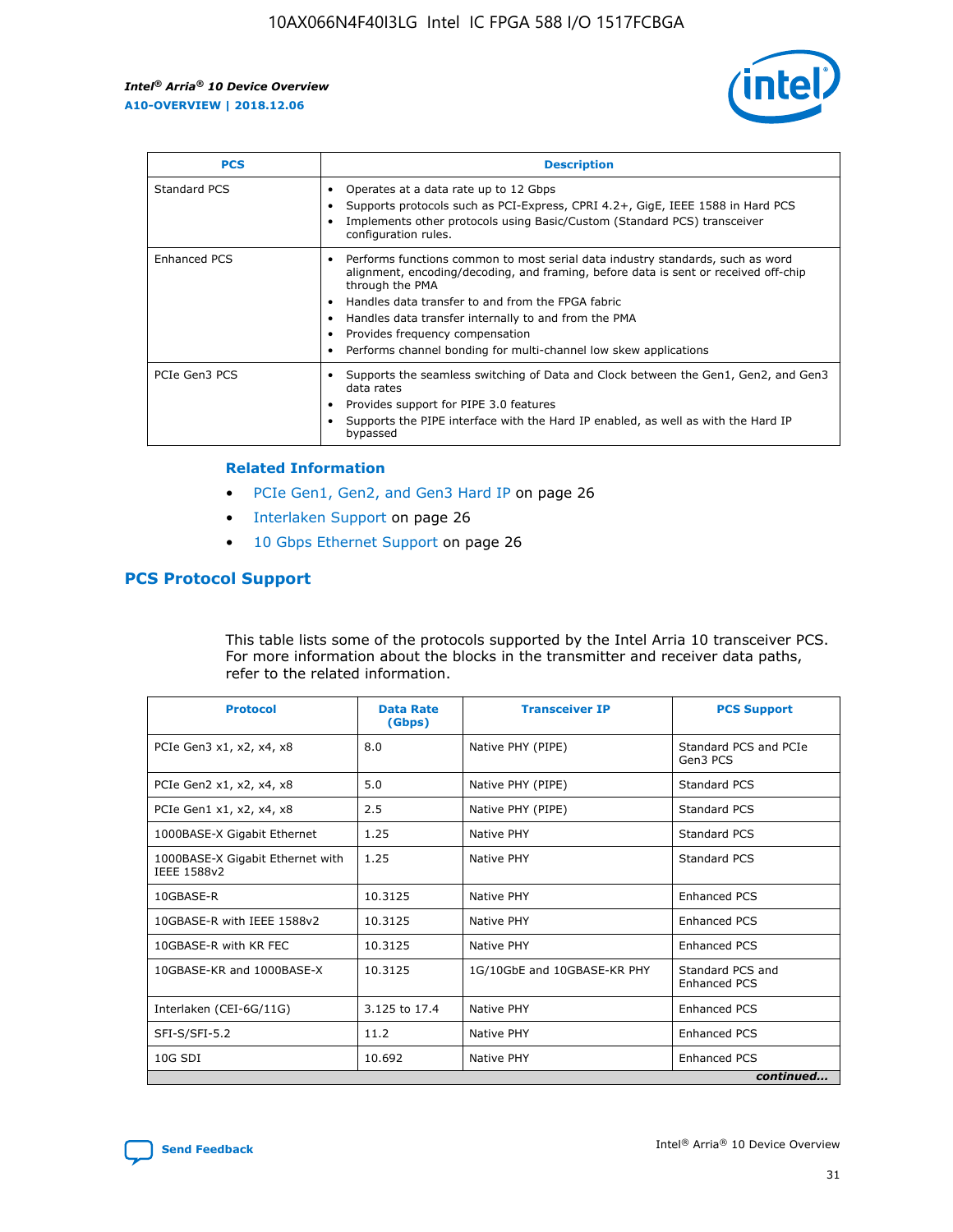

| <b>Protocol</b>      | <b>Data Rate</b><br>(Gbps) | <b>Transceiver IP</b> | <b>PCS Support</b> |
|----------------------|----------------------------|-----------------------|--------------------|
| CPRI 6.0 (64B/66B)   | 0.6144 to<br>10.1376       | Native PHY            | Enhanced PCS       |
| CPRI 4.2 (8B/10B)    | 0.6144 to<br>9.8304        | Native PHY            | Standard PCS       |
| OBSAI RP3 v4.2       | 0.6144 to 6.144            | Native PHY            | Standard PCS       |
| SD-SDI/HD-SDI/3G-SDI | $0.143(12)$ to<br>2.97     | Native PHY            | Standard PCS       |

### **Related Information**

#### [Intel Arria 10 Transceiver PHY User Guide](https://www.intel.com/content/www/us/en/programmable/documentation/nik1398707230472.html#nik1398707091164)

Provides more information about the supported transceiver protocols and PHY IP, the PMA architecture, and the standard, enhanced, and PCIe Gen3 PCS architecture.

### **SoC with Hard Processor System**

Each SoC device combines an FPGA fabric and a hard processor system (HPS) in a single device. This combination delivers the flexibility of programmable logic with the power and cost savings of hard IP in these ways:

- Reduces board space, system power, and bill of materials cost by eliminating a discrete embedded processor
- Allows you to differentiate the end product in both hardware and software, and to support virtually any interface standard
- Extends the product life and revenue through in-field hardware and software updates

 $(12)$  The 0.143 Gbps data rate is supported using oversampling of user logic that you must implement in the FPGA fabric.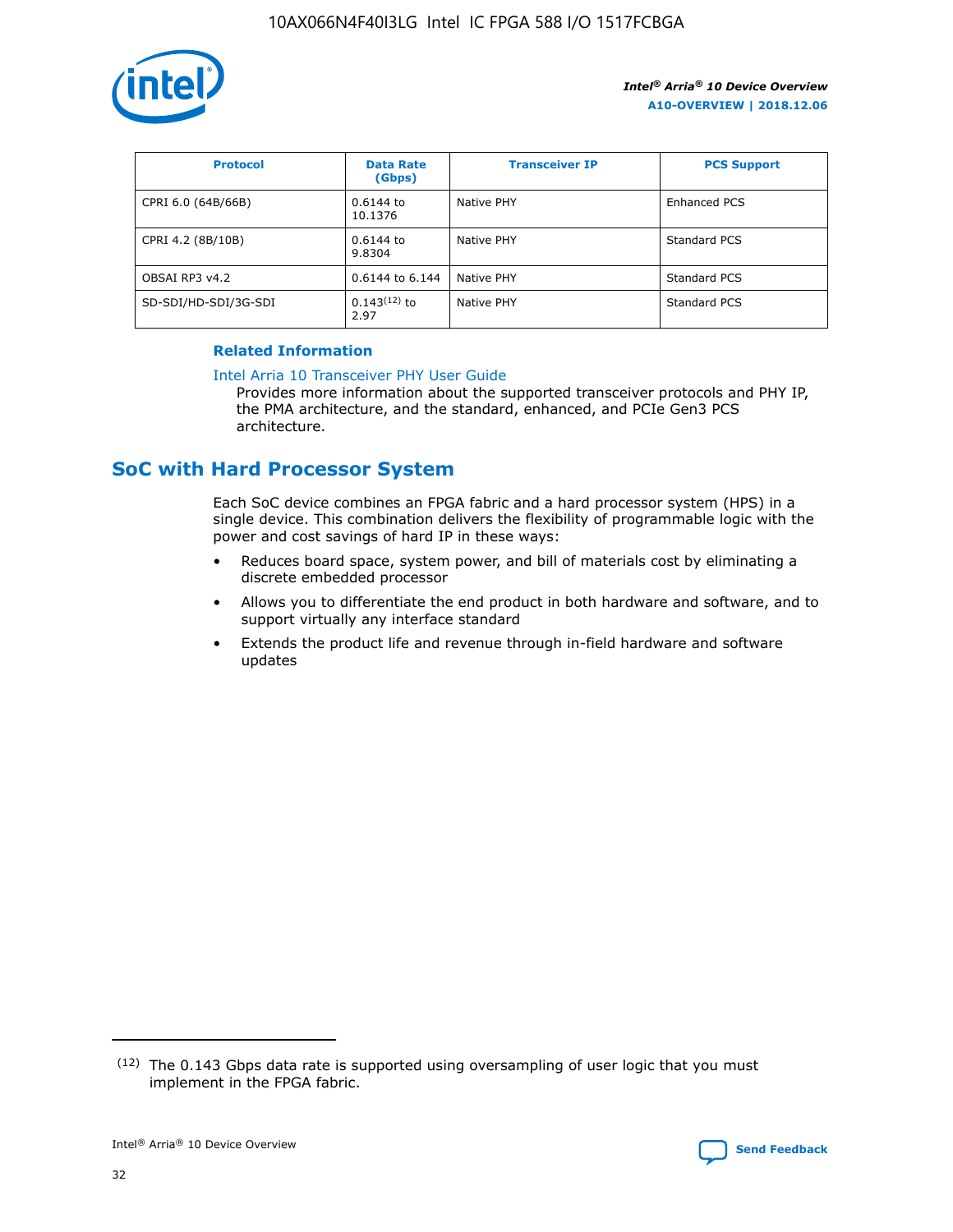

#### **Figure 9. HPS Block Diagram**

This figure shows a block diagram of the HPS with the dual ARM Cortex-A9 MPCore processor.



### **Key Advantages of 20-nm HPS**

The 20-nm HPS strikes a balance between enabling maximum software compatibility with 28-nm SoCs while still improving upon the 28-nm HPS architecture. These improvements address the requirements of the next generation target markets such as wireless and wireline communications, compute and storage equipment, broadcast and military in terms of performance, memory bandwidth, connectivity via backplane and security.

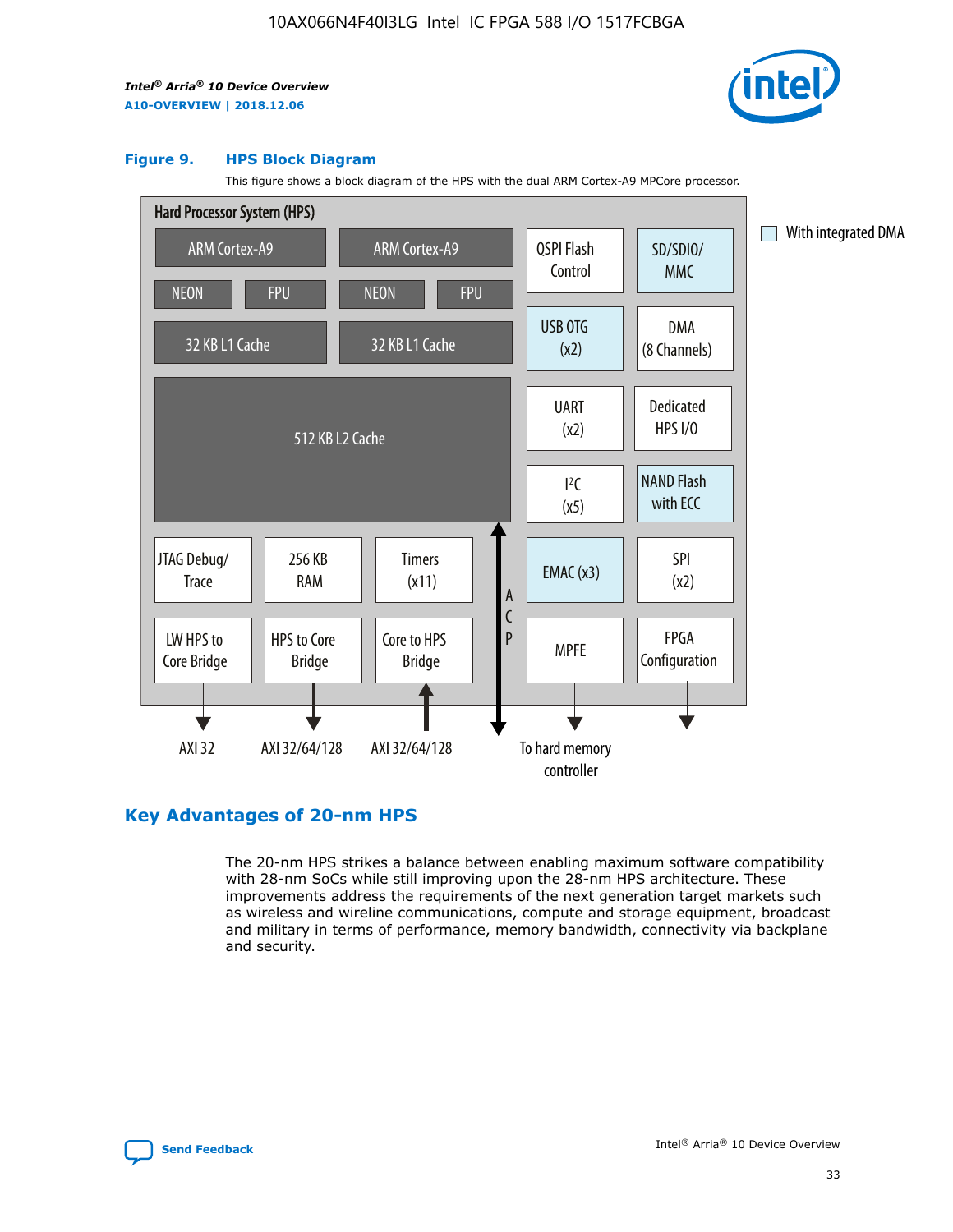

### **Table 24. Improvements in 20 nm HPS**

This table lists the key improvements of the 20 nm HPS compared to the 28 nm HPS.

| Advantages/<br><b>Improvements</b>                          | <b>Description</b>                                                                                                                                                                                                                                                                                                                                                                                                                                                                                                                                                                                                                                                                                                                                                                                                                                                                                                                   |
|-------------------------------------------------------------|--------------------------------------------------------------------------------------------------------------------------------------------------------------------------------------------------------------------------------------------------------------------------------------------------------------------------------------------------------------------------------------------------------------------------------------------------------------------------------------------------------------------------------------------------------------------------------------------------------------------------------------------------------------------------------------------------------------------------------------------------------------------------------------------------------------------------------------------------------------------------------------------------------------------------------------|
| Increased performance and<br>overdrive capability           | While the nominal processor frequency is 1.2 GHz, the 20 nm HPS offers an "overdrive"<br>feature which enables a higher processor operating frequency. This requires a higher supply<br>voltage value that is unique to the HPS and may require a separate requlator.                                                                                                                                                                                                                                                                                                                                                                                                                                                                                                                                                                                                                                                                |
| Increased processor memory<br>bandwidth and DDR4<br>support | Up to 64-bit DDR4 memory at 2,400 Mbps support is available for the processor. The hard<br>memory controller for the HPS comprises a multi-port front end that manages connections<br>to a single port memory controller. The multi-port front end allows logic core and the HPS<br>to share ports and thereby the available bandwidth of the memory controller.                                                                                                                                                                                                                                                                                                                                                                                                                                                                                                                                                                     |
| Flexible I/O sharing                                        | An advanced I/O pin muxing scheme allows improved sharing of I/O between the HPS and<br>the core logic. The following types of I/O are available for SoC:<br>17 dedicated I/Os-physically located inside the HPS block and are not accessible to<br>logic within the core. The 17 dedicated I/Os are used for HPS clock, resets, and<br>interfacing with boot devices, QSPI, and SD/MMC.<br>48 direct shared I/O-located closest to the HPS block and are ideal for high speed HPS<br>peripherals such as EMAC, USB, and others. There is one bank of 48 I/Os that supports<br>direct sharing where the 48 I/Os can be shared 12 I/Os at a time.<br>Standard (shared) I/O-all standard I/Os can be shared by the HPS peripherals and any<br>$\bullet$<br>logic within the core. For designs where more than 48 I/Os are required to fully use all<br>the peripherals in the HPS, these I/Os can be connected through the core logic. |
| <b>EMAC</b> core                                            | Three EMAC cores are available in the HPS. The EMAC cores enable an application to<br>support two redundant Ethernet connections; for example, backplane, or two EMAC cores<br>for managing IEEE 1588 time stamp information while allowing a third EMAC core for debug<br>and configuration. All three EMACs can potentially share the same time stamps, simplifying<br>the 1588 time stamping implementation. A new serial time stamp interface allows core<br>logic to access and read the time stamp values. The integrated EMAC controllers can be<br>connected to external Ethernet PHY through the provided MDIO or I <sup>2</sup> C interface.                                                                                                                                                                                                                                                                               |
| On-chip memory                                              | The on-chip memory is updated to 256 KB support and can support larger data sets and<br>real time algorithms.                                                                                                                                                                                                                                                                                                                                                                                                                                                                                                                                                                                                                                                                                                                                                                                                                        |
| <b>ECC</b> enhancements                                     | Improvements in L2 Cache ECC management allow identification of errors down to the<br>address level. ECC enhancements also enable improved error injection and status reporting<br>via the introduction of new memory mapped access to syndrome and data signals.                                                                                                                                                                                                                                                                                                                                                                                                                                                                                                                                                                                                                                                                    |
| HPS to FPGA Interconnect<br><b>Backbone</b>                 | Although the HPS and the Logic Core can operate independently, they are tightly coupled<br>via a high-bandwidth system interconnect built from high-performance ARM AMBA AXI bus<br>bridges. IP bus masters in the FPGA fabric have access to HPS bus slaves via the FPGA-to-<br>HPS interconnect. Similarly, HPS bus masters have access to bus slaves in the core fabric<br>via the HPS-to-FPGA bridge. Both bridges are AMBA AXI-3 compliant and support<br>simultaneous read and write transactions. Up to three masters within the core fabric can<br>share the HPS SDRAM controller with the processor. Additionally, the processor can be used<br>to configure the core fabric under program control via a dedicated 32-bit configuration port.                                                                                                                                                                               |
| FPGA configuration and HPS<br>booting                       | The FPGA fabric and HPS in the SoCs are powered independently. You can reduce the clock<br>frequencies or gate the clocks to reduce dynamic power.<br>You can configure the FPGA fabric and boot the HPS independently, in any order, providing<br>you with more design flexibility.                                                                                                                                                                                                                                                                                                                                                                                                                                                                                                                                                                                                                                                 |
| Security                                                    | New security features have been introduced for anti-tamper management, secure boot,<br>encryption (AES), and authentication (SHA).                                                                                                                                                                                                                                                                                                                                                                                                                                                                                                                                                                                                                                                                                                                                                                                                   |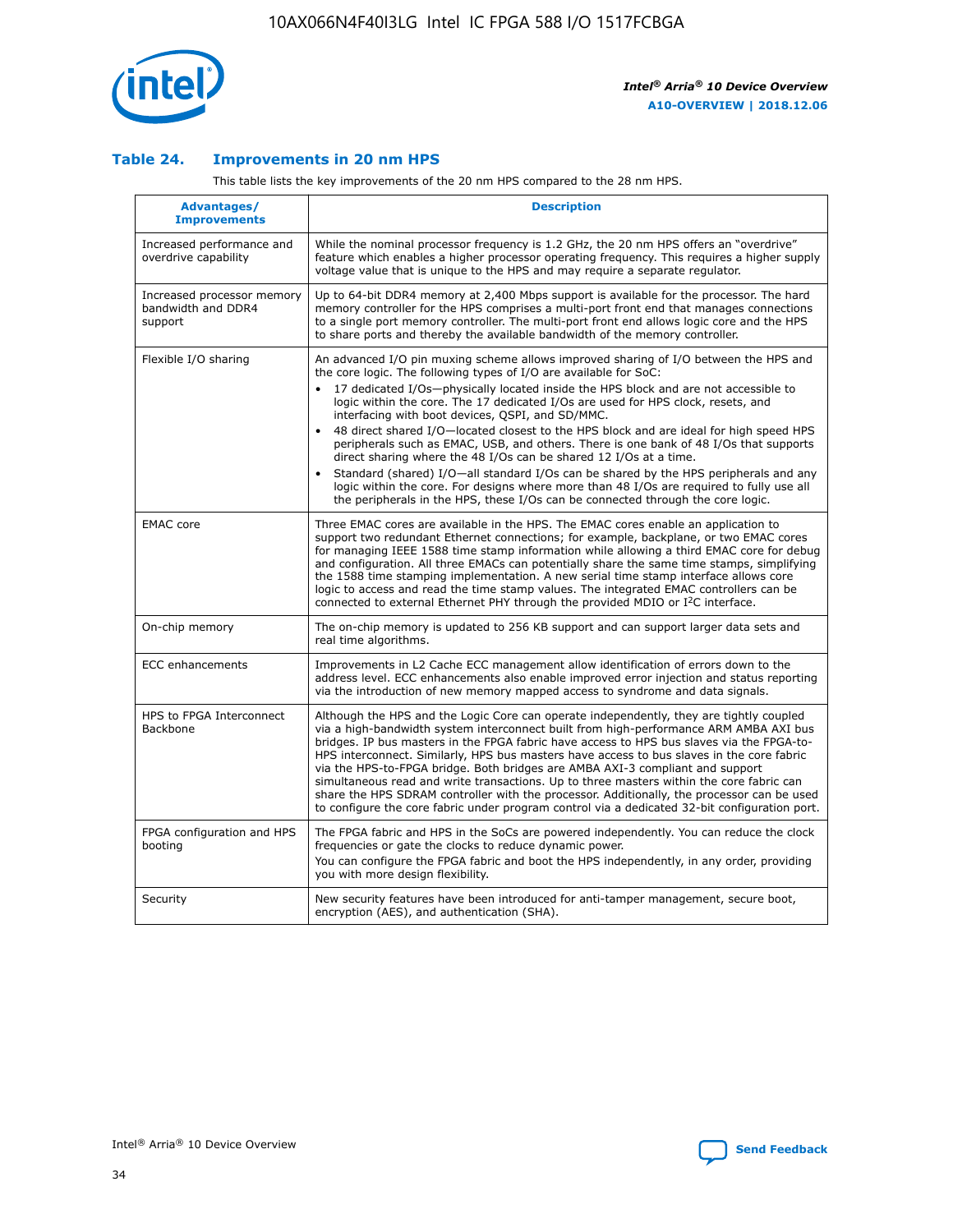

### **Features of the HPS**

The HPS has the following features:

- 1.2-GHz, dual-core ARM Cortex-A9 MPCore processor with up to 1.5-GHz via overdrive
	- ARMv7-A architecture that runs 32-bit ARM instructions, 16-bit and 32-bit Thumb instructions, and 8-bit Java byte codes in Jazelle style
	- Superscalar, variable length, out-of-order pipeline with dynamic branch prediction
	- Instruction Efficiency 2.5 MIPS/MHz, which provides total performance of 7500 MIPS at 1.5 GHz
- Each processor core includes:
	- 32 KB of L1 instruction cache, 32 KB of L1 data cache
	- Single- and double-precision floating-point unit and NEON media engine
	- CoreSight debug and trace technology
	- Snoop Control Unit (SCU) and Acceleration Coherency Port (ACP)
- 512 KB of shared L2 cache
- 256 KB of scratch RAM
- Hard memory controller with support for DDR3, DDR4 and optional error correction code (ECC) support
- Multiport Front End (MPFE) Scheduler interface to the hard memory controller
- 8-channel direct memory access (DMA) controller
- QSPI flash controller with SIO, DIO, QIO SPI Flash support
- NAND flash controller (ONFI 1.0 or later) with DMA and ECC support, updated to support 8 and 16-bit Flash devices and new command DMA to offload CPU for fast power down recovery
- Updated SD/SDIO/MMC controller to eMMC 4.5 with DMA with CE-ATA digital command support
- 3 10/100/1000 Ethernet media access control (MAC) with DMA
- 2 USB On-the-Go (OTG) controllers with DMA
- $\bullet$  5 I<sup>2</sup>C controllers (3 can be used by EMAC for MIO to external PHY)
- 2 UART 16550 Compatible controllers
- 4 serial peripheral interfaces (SPI) (2 Master, 2 Slaves)
- 62 programmable general-purpose I/Os, which includes 48 direct share I/Os that allows the HPS peripherals to connect directly to the FPGA I/Os
- 7 general-purpose timers
- 4 watchdog timers
- Anti-tamper, Secure Boot, Encryption (AES) and Authentication (SHA)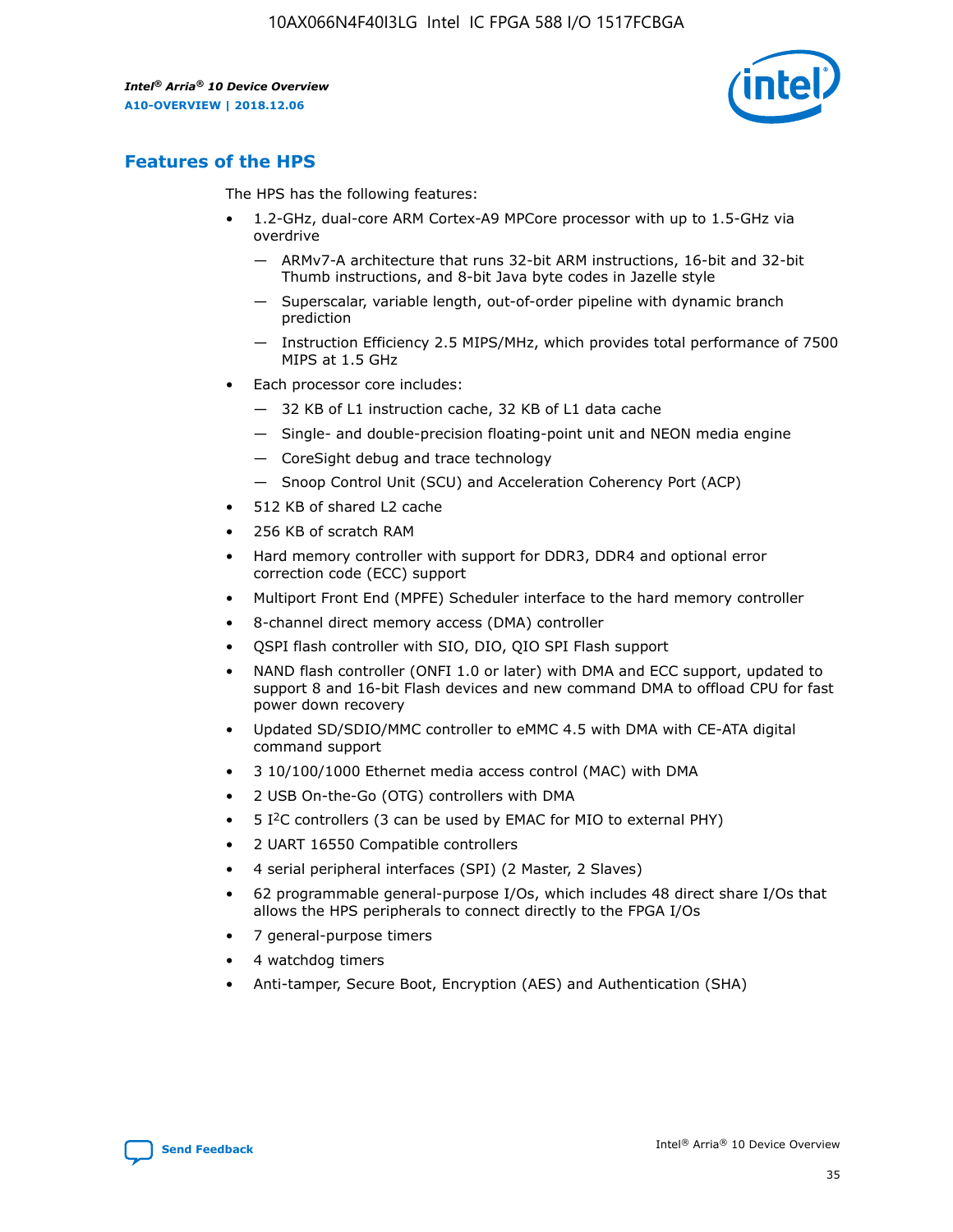

### **System Peripherals and Debug Access Port**

Each Ethernet MAC, USB OTG, NAND flash controller, and SD/MMC controller module has an integrated DMA controller. For modules without an integrated DMA controller, an additional DMA controller module provides up to eight channels of high-bandwidth data transfers. Peripherals that communicate off-chip are multiplexed with other peripherals at the HPS pin level. This allows you to choose which peripherals interface with other devices on your PCB.

The debug access port provides interfaces to industry standard JTAG debug probes and supports ARM CoreSight debug and core traces to facilitate software development.

#### **HPS–FPGA AXI Bridges**

The HPS–FPGA bridges, which support the Advanced Microcontroller Bus Architecture (AMBA) Advanced eXtensible Interface (AXI™) specifications, consist of the following bridges:

- FPGA-to-HPS AMBA AXI bridge—a high-performance bus supporting 32, 64, and 128 bit data widths that allows the FPGA fabric to issue transactions to slaves in the HPS.
- HPS-to-FPGA Avalon/AMBA AXI bridge—a high-performance bus supporting 32, 64, and 128 bit data widths that allows the HPS to issue transactions to slaves in the FPGA fabric.
- Lightweight HPS-to-FPGA AXI bridge—a lower latency 32 bit width bus that allows the HPS to issue transactions to soft peripherals in the FPGA fabric. This bridge is primarily used for control and status register (CSR) accesses to peripherals in the FPGA fabric.

The HPS–FPGA AXI bridges allow masters in the FPGA fabric to communicate with slaves in the HPS logic, and vice versa. For example, the HPS-to-FPGA AXI bridge allows you to share memories instantiated in the FPGA fabric with one or both microprocessors in the HPS, while the FPGA-to-HPS AXI bridge allows logic in the FPGA fabric to access the memory and peripherals in the HPS.

Each HPS–FPGA bridge also provides asynchronous clock crossing for data transferred between the FPGA fabric and the HPS.

#### **HPS SDRAM Controller Subsystem**

The HPS SDRAM controller subsystem contains a multiport SDRAM controller and DDR PHY that are shared between the FPGA fabric (through the FPGA-to-HPS SDRAM interface), the level 2 (L2) cache, and the level 3 (L3) system interconnect. The FPGA-to-HPS SDRAM interface supports AMBA AXI and Avalon® Memory-Mapped (Avalon-MM) interface standards, and provides up to six individual ports for access by masters implemented in the FPGA fabric.

The HPS SDRAM controller supports up to 3 masters (command ports), 3x 64-bit read data ports and 3x 64-bit write data ports.

To maximize memory performance, the SDRAM controller subsystem supports command and data reordering, deficit round-robin arbitration with aging, and high-priority bypass features.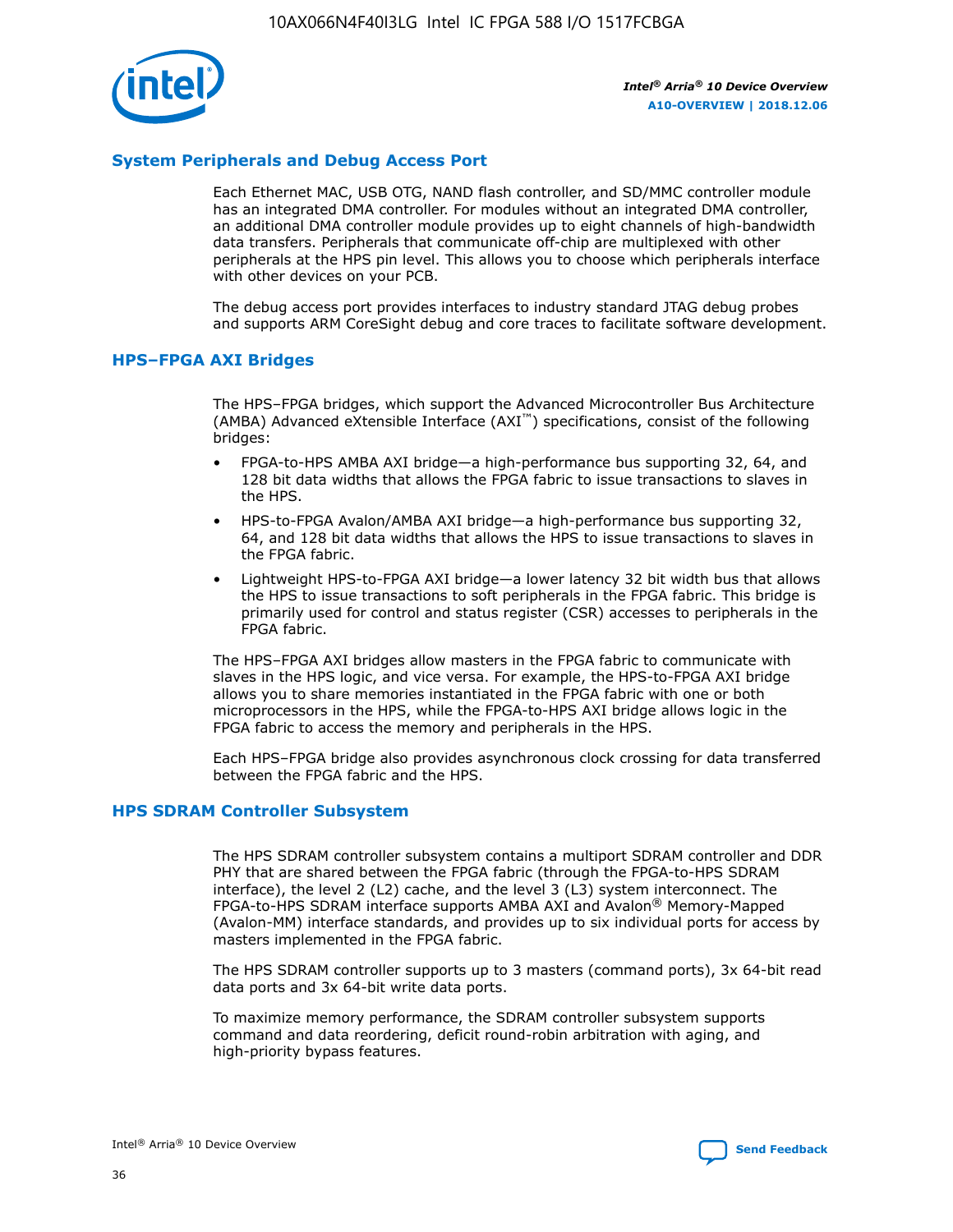

### **FPGA Configuration and HPS Booting**

The FPGA fabric and HPS in the SoC FPGA must be powered at the same time. You can reduce the clock frequencies or gate the clocks to reduce dynamic power.

Once powered, the FPGA fabric and HPS can be configured independently thus providing you with more design flexibility:

- You can boot the HPS independently. After the HPS is running, the HPS can fully or partially reconfigure the FPGA fabric at any time under software control. The HPS can also configure other FPGAs on the board through the FPGA configuration controller.
- Configure the FPGA fabric first, and then boot the HPS from memory accessible to the FPGA fabric.

### **Hardware and Software Development**

For hardware development, you can configure the HPS and connect your soft logic in the FPGA fabric to the HPS interfaces using the Platform Designer system integration tool in the Intel Quartus Prime software.

For software development, the ARM-based SoC FPGA devices inherit the rich software development ecosystem available for the ARM Cortex-A9 MPCore processor. The software development process for Intel SoC FPGAs follows the same steps as those for other SoC devices from other manufacturers. Support for Linux\*, VxWorks\*, and other operating systems are available for the SoC FPGAs. For more information on the operating systems support availability, contact the Intel FPGA sales team.

You can begin device-specific firmware and software development on the Intel SoC FPGA Virtual Target. The Virtual Target is a fast PC-based functional simulation of a target development system—a model of a complete development board. The Virtual Target enables the development of device-specific production software that can run unmodified on actual hardware.

### **Dynamic and Partial Reconfiguration**

The Intel Arria 10 devices support dynamic and partial reconfiguration. You can use dynamic and partial reconfiguration simultaneously to enable seamless reconfiguration of both the device core and transceivers.

### **Dynamic Reconfiguration**

You can reconfigure the PMA and PCS blocks while the device continues to operate. This feature allows you to change the data rates, protocol, and analog settings of a channel in a transceiver bank without affecting on-going data transfer in other transceiver banks. This feature is ideal for applications that require dynamic multiprotocol or multirate support.

### **Partial Reconfiguration**

Using partial reconfiguration, you can reconfigure some parts of the device while keeping the device in operation.

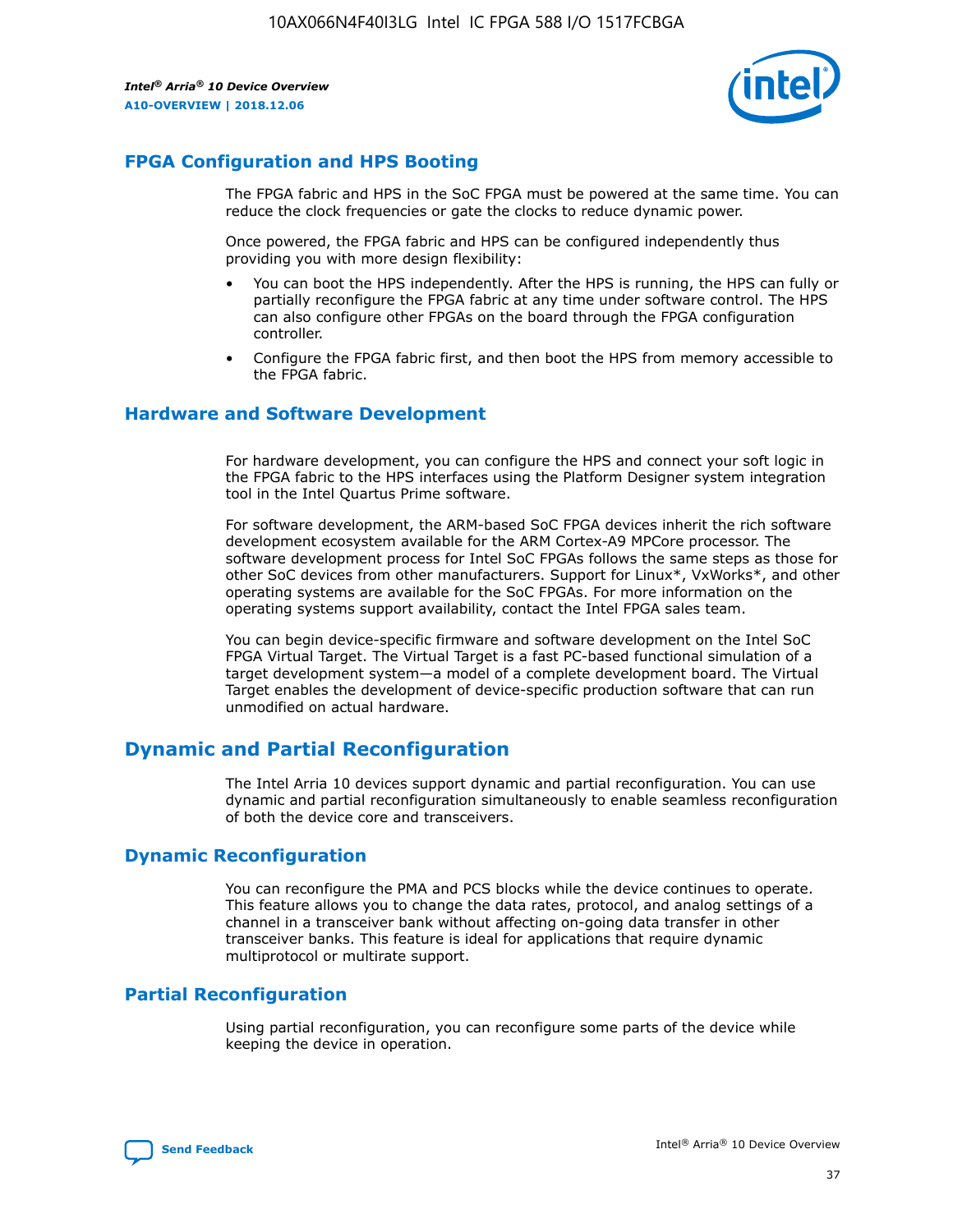

Instead of placing all device functions in the FPGA fabric, you can store some functions that do not run simultaneously in external memory and load them only when required. This capability increases the effective logic density of the device, and lowers cost and power consumption.

In the Intel solution, you do not have to worry about intricate device architecture to perform a partial reconfiguration. The partial reconfiguration capability is built into the Intel Quartus Prime design software, making such time-intensive task simple.

Intel Arria 10 devices support partial reconfiguration in the following configuration options:

- Using an internal host:
	- All supported configuration modes where the FPGA has access to external memory devices such as serial and parallel flash memory.
	- Configuration via Protocol [CvP (PCIe)]
- Using an external host—passive serial (PS), fast passive parallel (FPP) x8, FPP x16, and FPP x32 I/O interface.

### **Enhanced Configuration and Configuration via Protocol**

### **Table 25. Configuration Schemes and Features of Intel Arria 10 Devices**

Intel Arria 10 devices support 1.8 V programming voltage and several configuration schemes.

| <b>Scheme</b>                                                          | <b>Data</b><br><b>Width</b> | <b>Max Clock</b><br>Rate<br>(MHz) | <b>Max Data</b><br>Rate<br>(Mbps)<br>(13) | <b>Decompression</b> | <b>Design</b><br>Security <sup>(1</sup><br>4) | <b>Partial</b><br><b>Reconfiguration</b><br>(15) | <b>Remote</b><br><b>System</b><br><b>Update</b> |
|------------------------------------------------------------------------|-----------------------------|-----------------------------------|-------------------------------------------|----------------------|-----------------------------------------------|--------------------------------------------------|-------------------------------------------------|
| <b>JTAG</b>                                                            | 1 bit                       | 33                                | 33                                        |                      |                                               | Yes(16)                                          |                                                 |
| Active Serial (AS)<br>through the<br>EPCO-L<br>configuration<br>device | 1 bit,<br>4 bits            | 100                               | 400                                       | Yes                  | Yes                                           | $Y_{PS}(16)$                                     | Yes                                             |
| Passive serial (PS)<br>through CPLD or<br>external<br>microcontroller  | 1 bit                       | 100                               | 100                                       | Yes                  | Yes                                           | Yes(16)                                          | Parallel<br>Flash<br>Loader<br>(PFL) IP<br>core |
|                                                                        |                             |                                   |                                           |                      |                                               |                                                  | continued                                       |

<sup>(13)</sup> Enabling either compression or design security features affects the maximum data rate. Refer to the Intel Arria 10 Device Datasheet for more information.

<sup>(14)</sup> Encryption and compression cannot be used simultaneously.

 $(15)$  Partial reconfiguration is an advanced feature of the device family. If you are interested in using partial reconfiguration, contact Intel for support.

 $(16)$  Partial configuration can be performed only when it is configured as internal host.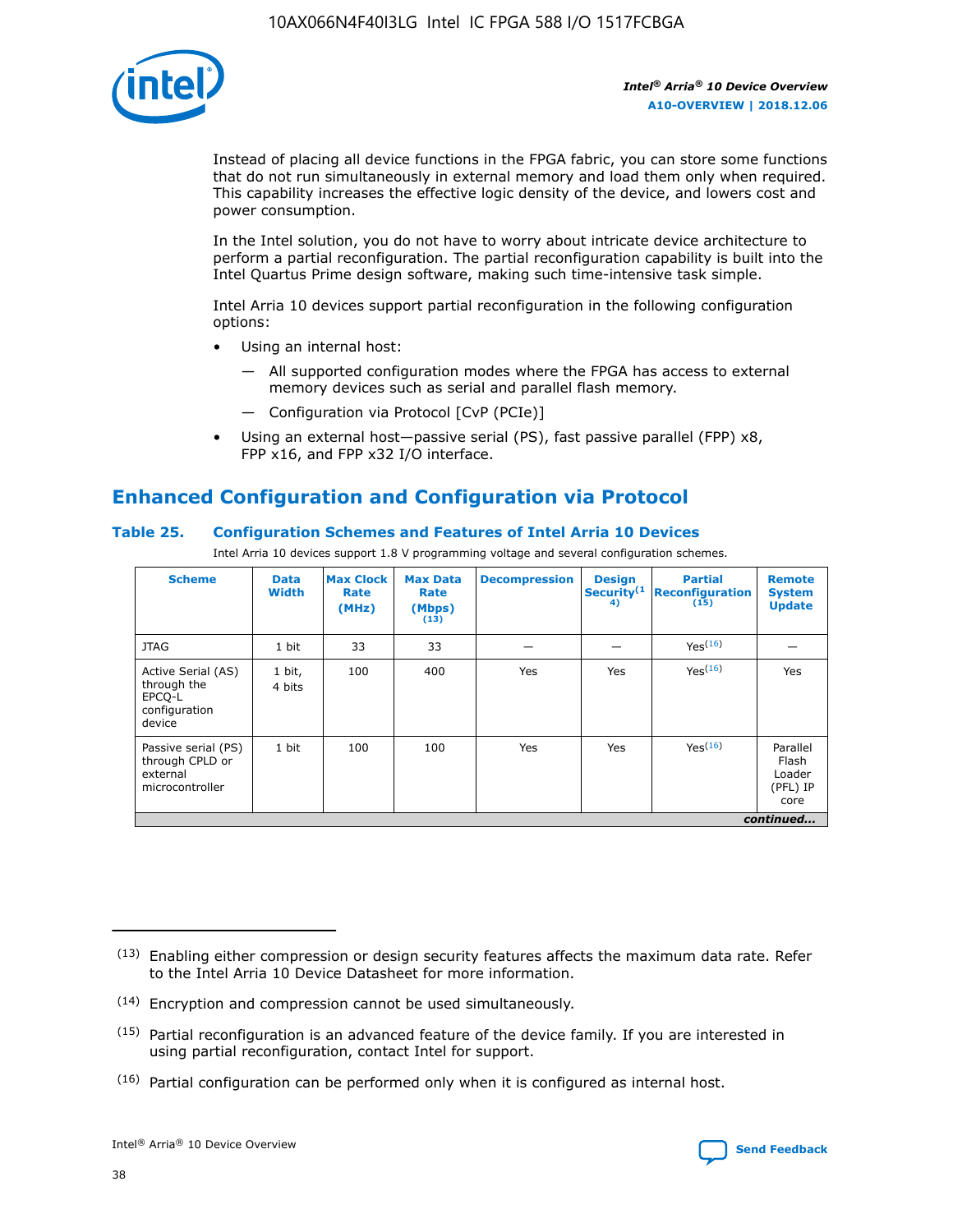

| <b>Scheme</b>                                   | <b>Data</b><br><b>Width</b> | <b>Max Clock</b><br>Rate<br>(MHz) | <b>Max Data</b><br>Rate<br>(Mbps)<br>(13) | <b>Decompression</b> | <b>Design</b><br>Security <sup>(1</sup><br>4) | <b>Partial</b><br><b>Reconfiguration</b><br>(15) | <b>Remote</b><br><b>System</b><br><b>Update</b> |
|-------------------------------------------------|-----------------------------|-----------------------------------|-------------------------------------------|----------------------|-----------------------------------------------|--------------------------------------------------|-------------------------------------------------|
| Fast passive                                    | 8 bits                      | 100                               | 3200                                      | Yes                  | Yes                                           | Yes(17)                                          | PFL IP                                          |
| parallel (FPP)<br>through CPLD or               | 16 bits                     |                                   |                                           | Yes                  | Yes                                           |                                                  | core                                            |
| external<br>microcontroller                     | 32 bits                     |                                   |                                           | Yes                  | Yes                                           |                                                  |                                                 |
| Configuration via                               | 16 bits                     | 100                               | 3200                                      | Yes                  | Yes                                           | Yes <sup>(17)</sup>                              |                                                 |
| <b>HPS</b>                                      | 32 bits                     |                                   |                                           | Yes                  | Yes                                           |                                                  |                                                 |
| Configuration via<br>Protocol [CvP<br>$(PCIe*)$ | x1, x2,<br>x4, x8<br>lanes  |                                   | 8000                                      | Yes                  | Yes                                           | Yes(16)                                          |                                                 |

You can configure Intel Arria 10 devices through PCIe using Configuration via Protocol (CvP). The Intel Arria 10 CvP implementation conforms to the PCIe 100 ms power-up-to-active time requirement.

### **Related Information**

[Configuration via Protocol \(CvP\) Implementation in Intel FPGAs User Guide](https://www.intel.com/content/www/us/en/programmable/documentation/dsu1441819344145.html#dsu1442269728522) Provides more information about the CvP configuration scheme.

### **SEU Error Detection and Correction**

Intel Arria 10 devices offer robust and easy-to-use single-event upset (SEU) error detection and correction circuitry.

The detection and correction circuitry includes protection for Configuration RAM (CRAM) programming bits and user memories. The CRAM is protected by a continuously running CRC error detection circuit with integrated ECC that automatically corrects one or two errors and detects higher order multi-bit errors. When more than two errors occur, correction is available through reloading of the core programming file, providing a complete design refresh while the FPGA continues to operate.

The physical layout of the Intel Arria 10 CRAM array is optimized to make the majority of multi-bit upsets appear as independent single-bit or double-bit errors which are automatically corrected by the integrated CRAM ECC circuitry. In addition to the CRAM protection, the M20K memory blocks also include integrated ECC circuitry and are layout-optimized for error detection and correction. The MLAB does not have ECC.

(14) Encryption and compression cannot be used simultaneously.

<sup>(17)</sup> Supported at a maximum clock rate of 100 MHz.



 $(13)$  Enabling either compression or design security features affects the maximum data rate. Refer to the Intel Arria 10 Device Datasheet for more information.

 $(15)$  Partial reconfiguration is an advanced feature of the device family. If you are interested in using partial reconfiguration, contact Intel for support.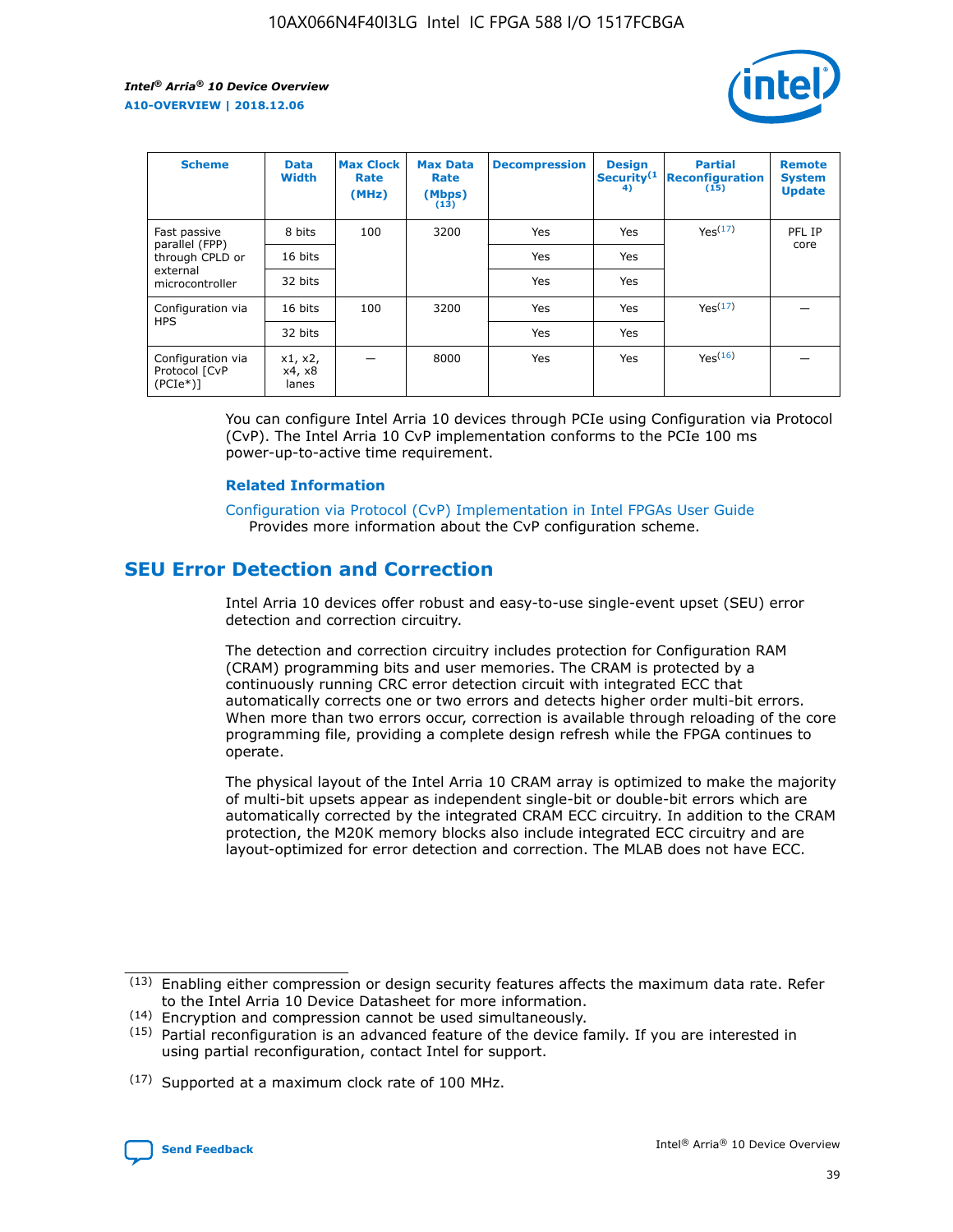

### **Power Management**

Intel Arria 10 devices leverage the advanced 20 nm process technology, a low 0.9 V core power supply, an enhanced core architecture, and several optional power reduction techniques to reduce total power consumption by as much as 40% compared to Arria V devices and as much as 60% compared to Stratix V devices.

The optional power reduction techniques in Intel Arria 10 devices include:

- **SmartVID**—a code is programmed into each device during manufacturing that allows a smart regulator to operate the device at lower core  $V_{CC}$  while maintaining performance
- **Programmable Power Technology**—non-critical timing paths are identified by the Intel Quartus Prime software and the logic in these paths is biased for low power instead of high performance
- **Low Static Power Options**—devices are available with either standard static power or low static power while maintaining performance

Furthermore, Intel Arria 10 devices feature Intel's industry-leading low power transceivers and include a number of hard IP blocks that not only reduce logic resources but also deliver substantial power savings compared to soft implementations. In general, hard IP blocks consume up to 90% less power than the equivalent soft logic implementations.

### **Incremental Compilation**

The Intel Quartus Prime software incremental compilation feature reduces compilation time and helps preserve performance to ease timing closure. The incremental compilation feature enables the partial reconfiguration flow for Intel Arria 10 devices.

Incremental compilation supports top-down, bottom-up, and team-based design flows. This feature facilitates modular, hierarchical, and team-based design flows where different designers compile their respective design sections in parallel. Furthermore, different designers or IP providers can develop and optimize different blocks of the design independently. These blocks can then be imported into the top level project.

### **Document Revision History for Intel Arria 10 Device Overview**

| <b>Document</b><br><b>Version</b> | <b>Changes</b>                                                                                                                                                                                                                                                              |
|-----------------------------------|-----------------------------------------------------------------------------------------------------------------------------------------------------------------------------------------------------------------------------------------------------------------------------|
| 2018.12.06                        | Added links to Intel Arria 10 device errata documents.<br>Removed automotive temperature option from the Intel Arria 10 GX devices.<br>Removed -3 fabric speed grade from the Intel Arria 10 GT devices.<br>Updated power options for the Intel Arria 10 GX and GT devices. |
| 2018.04.09                        | Updated the lowest $V_{CC}$ from 0.83 V to 0.82 V in the topic listing a summary of the device features.                                                                                                                                                                    |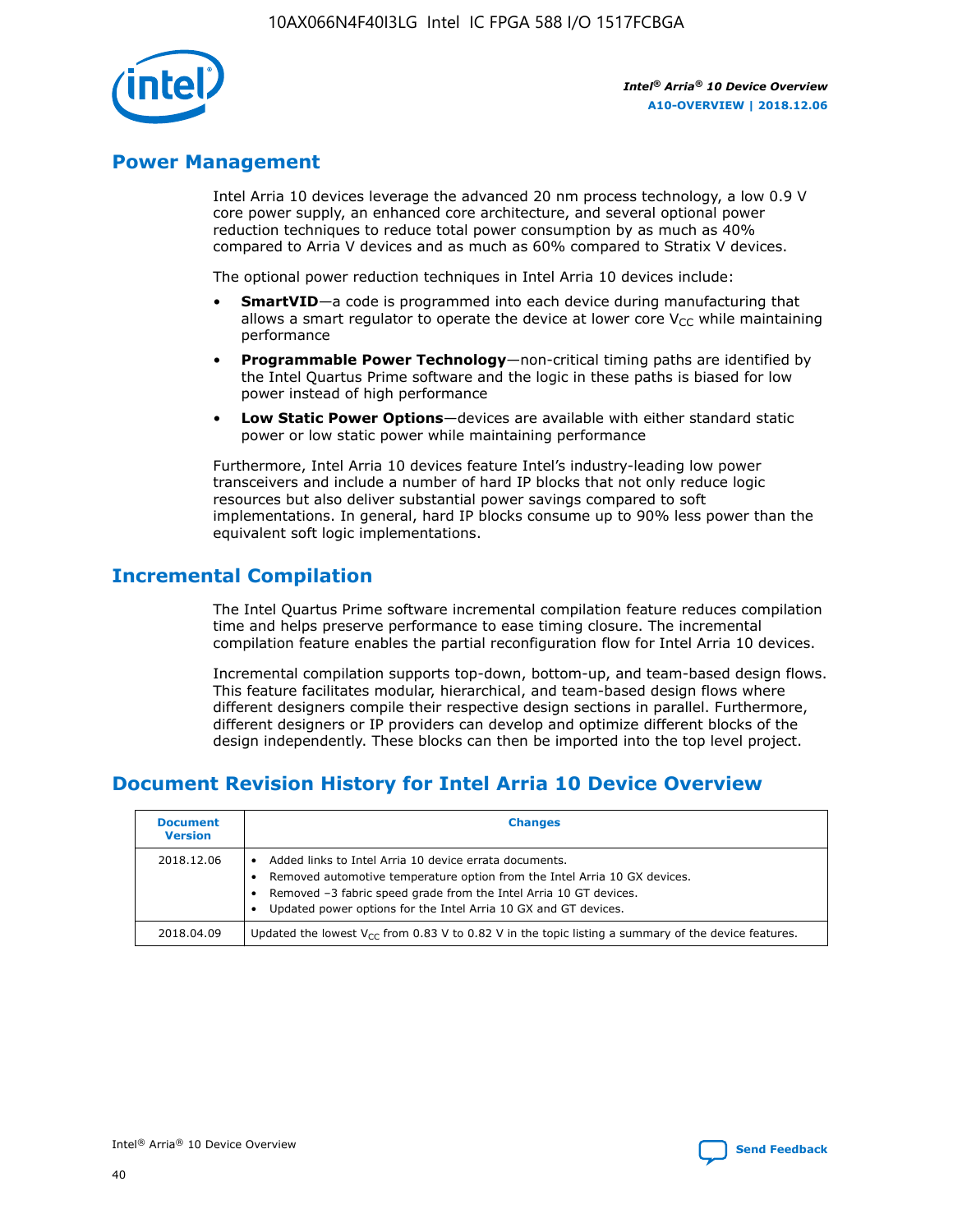

| <b>Date</b>    | <b>Version</b> | <b>Changes</b>                                                                                                                                                                                                                                                                                                                                                                                                                                                                                                                                                                                                                                                                                                                                                                                                                                                                                                                                               |
|----------------|----------------|--------------------------------------------------------------------------------------------------------------------------------------------------------------------------------------------------------------------------------------------------------------------------------------------------------------------------------------------------------------------------------------------------------------------------------------------------------------------------------------------------------------------------------------------------------------------------------------------------------------------------------------------------------------------------------------------------------------------------------------------------------------------------------------------------------------------------------------------------------------------------------------------------------------------------------------------------------------|
| January 2018   | 2018.01.17     | Updated the maximum data rate for HPS (Intel Arria 10 SX devices<br>external memory interface DDR3 controller from 2,166 Mbps to 2,133<br>Mbps.<br>Updated maximum frequency supported for half rate QDRII and QDRII<br>+ SRAM to 633 MHz in Memory Standards Supported by the Soft<br>Memory Controller table.<br>Updated transceiver backplane capability to 12.5 Gbps.<br>Removed transceiver speed grade 5 in Sample Ordering Core and<br>Available Options for Intel Arria 10 GX Devices figure.<br>Removed package code 40, low static power, SmartVID, industrial, and<br>military operating temperature support from Sample Ordering Core and<br>Available Options for Intel Arria 10 GT Devices figure.<br>Updated short reach transceiver rate for Intel Arria 10 GT devices to<br>25.8 Gbps.<br>Removed On-Die Instrumentation - EyeQ and Jitter Margin Tool<br>support from PMA Features of the Transceivers in Intel Arria 10 Devices<br>table. |
| September 2017 | 2017.09.20     | Updated the maximum speed of the DDR4 external memory interface from<br>1,333 MHz/2,666 Mbps to 1,200 MHz/2,400 Mbps.                                                                                                                                                                                                                                                                                                                                                                                                                                                                                                                                                                                                                                                                                                                                                                                                                                        |
| July 2017      | 2017.07.13     | Corrected the automotive temperature range in the figure showing the<br>available options for the Intel Arria 10 GX devices from "-40°C to 100°C"<br>to "-40°C to 125°C".                                                                                                                                                                                                                                                                                                                                                                                                                                                                                                                                                                                                                                                                                                                                                                                    |
| July 2017      | 2017.07.06     | Added automotive temperature option to Intel Arria 10 GX device family.                                                                                                                                                                                                                                                                                                                                                                                                                                                                                                                                                                                                                                                                                                                                                                                                                                                                                      |
| May 2017       | 2017.05.08     | Corrected protocol names with "1588" to "IEEE 1588v2".<br>Updated the vertical migration table to remove vertical migration<br>$\bullet$<br>between Intel Arria 10 GX and Intel Arria 10 SX device variants.<br>Removed all "Preliminary" marks.                                                                                                                                                                                                                                                                                                                                                                                                                                                                                                                                                                                                                                                                                                             |
| March 2017     | 2017.03.15     | Removed the topic about migration from Intel Arria 10 to Intel Stratix<br>10 devices.<br>Rebranded as Intel.<br>$\bullet$                                                                                                                                                                                                                                                                                                                                                                                                                                                                                                                                                                                                                                                                                                                                                                                                                                    |
| October 2016   | 2016.10.31     | Removed package F36 from Intel Arria 10 GX devices.<br>Updated Intel Arria 10 GT sample ordering code and maximum GX<br>$\bullet$<br>transceiver count. Intel Arria 10 GT devices are available only in the<br>SF45 package option with a maximum of 72 transceivers.                                                                                                                                                                                                                                                                                                                                                                                                                                                                                                                                                                                                                                                                                        |
| May 2016       | 2016.05.02     | Updated the FPGA Configuration and HPS Booting topic.<br>$\bullet$<br>Remove V <sub>CC</sub> PowerManager from the Summary of Features, Power<br>Management and Arria 10 Device Variants and packages topics. This<br>feature is no longer supported in Arria 10 devices.<br>Removed LPDDR3 from the Memory Standards Supported by the HPS<br>Hard Memory Controller table in the Memory Standards Supported by<br>Intel Arria 10 Devices topic. This standard is only supported by the<br>FPGA.<br>Removed transceiver speed grade 5 from the Device Variants and<br>Packages topic for Arria 10 GX and SX devices.                                                                                                                                                                                                                                                                                                                                         |
| February 2016  | 2016.02.11     | Changed the maximum Arria 10 GT datarate to 25.8 Gbps and the<br>minimum datarate to 1 Gbps globally.<br>Revised the state for Core clock networks in the Summary of Features<br>topic.<br>Changed the transceiver parameters in the "Summary of Features for<br>Arria 10 Devices" table.<br>Changed the transceiver parameters in the "Maximum Resource Counts"<br>for Arria 10 GT Devices" table.<br>Changed the package availability for GT devices in the "Package Plan<br>for Arria 10 GT Devices" table.<br>Changed the package configurations for GT devices in the "Migration"<br>Capability Across Arria 10 Product Lines" figure.<br>continued                                                                                                                                                                                                                                                                                                     |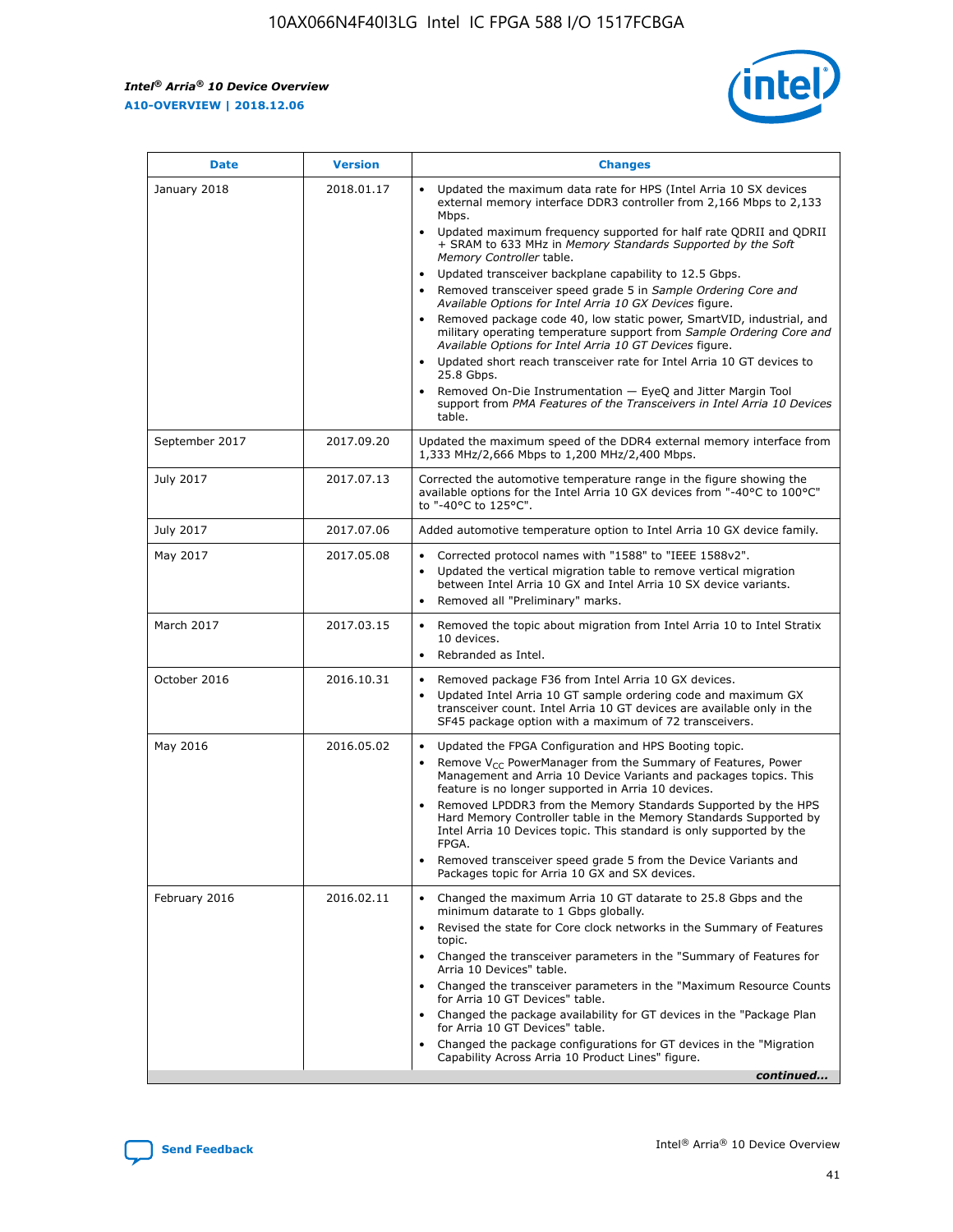

| <b>Date</b>   | <b>Version</b> | <b>Changes</b>                                                                                                                                                                   |
|---------------|----------------|----------------------------------------------------------------------------------------------------------------------------------------------------------------------------------|
|               |                | • Changed transceiver parameters in the "Low Power Serial Transceivers"<br>section.                                                                                              |
|               |                | • Changed the transceiver descriptions in the "Device Variants for the<br>Arria 10 Device Family" table.                                                                         |
|               |                | Changed the "Sample Ordering Code and Available Options for Arria 10<br>GT Devices" figure.                                                                                      |
|               |                | Changed the datarates for GT devices in the "PMA Features" section.                                                                                                              |
|               |                | Changed the datarates for GT devices in the "PCS Features" section.<br>$\bullet$                                                                                                 |
| December 2015 | 2015.12.14     | Updated the number of M20K memory blocks for Arria 10 GX 660 from<br>$\bullet$<br>2133 to 2131 and corrected the total RAM bit from 48,448 Kb to<br>48,408 Kb.                   |
|               |                | Corrected the number of DSP blocks for Arria 10 GX 660 from 1688 to<br>$\bullet$<br>1687 in the table listing floating-point arithmetic resources.                               |
| November 2015 | 2015.11.02     | Updated the maximum resources for Arria 10 GX 220, GX 320, GX 480,<br>$\bullet$<br>GX 660, SX 220, SX 320, SX 480, and SX 660.                                                   |
|               |                | Updated resource count for Arria 10 GX 320, GX 480, GX 660, SX 320,<br>$\bullet$<br>SX 480, a SX 660 devices in Number of Multipliers in Intel Arria 10<br><b>Devices</b> table. |
|               |                | Updated the available options for Arria 10 GX, GT, and SX.<br>$\bullet$                                                                                                          |
|               |                | Changed instances of Quartus II to Quartus Prime.<br>$\bullet$                                                                                                                   |
| June 2015     | 2015.06.15     | Corrected label for Intel Arria 10 GT product lines in the vertical migration<br>figure.                                                                                         |
| May 2015      | 2015.05.15     | Corrected the DDR3 half rate and quarter rate maximum frequencies in the<br>table that lists the memory standards supported by the Intel Arria 10 hard<br>memory controller.     |
| May 2015      | 2015.05.04     | • Added support for 13.5G JESD204b in the Summary of Features table.<br>• Added a link to Arria 10 GT Channel Usage in the Arria 10 GT Package<br>Plan topic.                    |
|               |                | • Added a note to the table, Maximum Resource Counts for Arria 10 GT<br>devices.                                                                                                 |
|               |                | Updated the power requirements of the transceivers in the Low Power<br>Serial Transceivers topic.                                                                                |
| January 2015  | 2015.01.23     | • Added floating point arithmetic features in the Summary of Features<br>table.                                                                                                  |
|               |                | • Updated the total embedded memory from 38.38 megabits (Mb) to<br>65.6 Mb.                                                                                                      |
|               |                | • Updated the table that lists the memory standards supported by Intel<br>Arria 10 devices.                                                                                      |
|               |                | Removed support for DDR3U, LPDDR3 SDRAM, RLDRAM 2, and DDR2.                                                                                                                     |
|               |                | Moved RLDRAM 3 support from hard memory controller to soft memory<br>controller. RLDRAM 3 support uses hard PHY with soft memory<br>controller.                                  |
|               |                | Added soft memory controller support for QDR IV.                                                                                                                                 |
|               |                | Updated the maximum resource count table to include the number of<br>hard memory controllers available in each device variant.                                                   |
|               |                | Updated the transceiver PCS data rate from 12.5 Gbps to 12 Gbps.<br>$\bullet$                                                                                                    |
|               |                | Updated the max clock rate of PS, FPP x8, FPP x16, and Configuration<br>via HPS from 125 MHz to 100 MHz.                                                                         |
|               |                | Added a feature for fractional synthesis PLLs: PLL cascading.                                                                                                                    |
|               |                | Updated the HPS programmable general-purpose I/Os from 54 to 62.                                                                                                                 |
|               |                | continued                                                                                                                                                                        |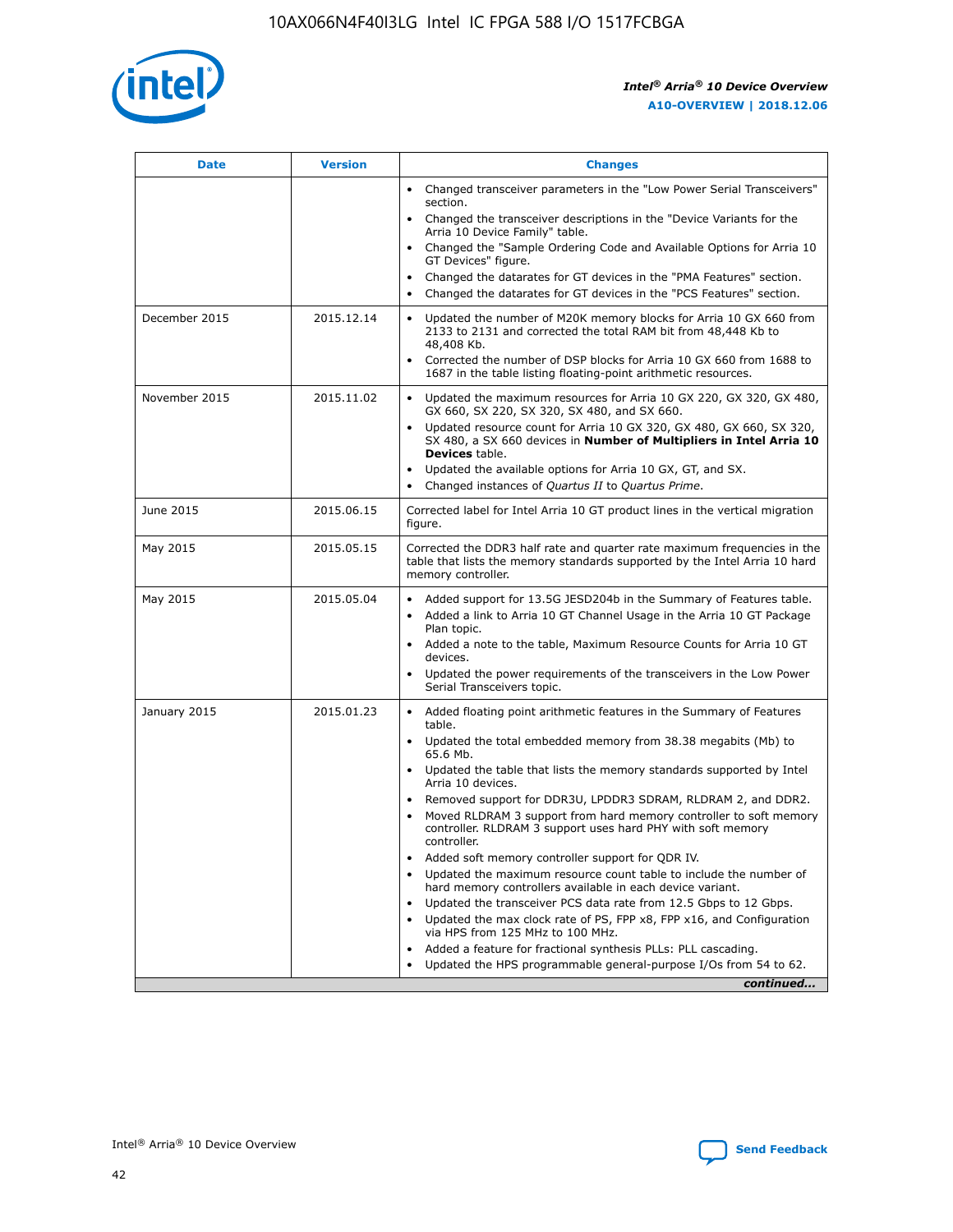r



| <b>Date</b>    | <b>Version</b> | <b>Changes</b>                                                                                                                                                                                                                                                                                                                                                                                                                                                                                                                                      |
|----------------|----------------|-----------------------------------------------------------------------------------------------------------------------------------------------------------------------------------------------------------------------------------------------------------------------------------------------------------------------------------------------------------------------------------------------------------------------------------------------------------------------------------------------------------------------------------------------------|
| September 2014 | 2014.09.30     | Corrected the 3 V I/O and LVDS I/O counts for F35 and F36 packages<br>$\bullet$<br>of Arria 10 GX.<br>Corrected the 3 V I/O, LVDS I/O, and transceiver counts for the NF40<br>$\bullet$<br>package of the Arria GX 570 and 660.<br>Removed 3 V I/O, LVDS I/O, and transceiver counts for the NF40<br>package of the Arria GX 900 and 1150. The NF40 package is not<br>available for Arria 10 GX 900 and 1150.                                                                                                                                       |
| August 2014    | 2014.08.18     | Updated Memory (Kb) M20K maximum resources for Arria 10 GX 660<br>devices from 42,660 to 42,620.<br>Added GPIO columns consisting of LVDS I/O Bank and 3V I/O Bank in<br>$\bullet$<br>the Package Plan table.<br>Added how to use memory interface clock frequency higher than 533<br>$\bullet$<br>MHz in the I/O vertical migration.<br>Added information to clarify that RLDRAM3 support uses hard PHY with<br>$\bullet$<br>soft memory controller.<br>Added variable precision DSP blocks support for floating-point<br>$\bullet$<br>arithmetic. |
| June 2014      | 2014.06.19     | Updated number of dedicated I/Os in the HPS block to 17.                                                                                                                                                                                                                                                                                                                                                                                                                                                                                            |
| February 2014  | 2014.02.21     | Updated transceiver speed grade options for GT devices in Figure 2.                                                                                                                                                                                                                                                                                                                                                                                                                                                                                 |
| February 2014  | 2014.02.06     | Updated data rate for Arria 10 GT devices from 28.1 Gbps to 28.3 Gbps.                                                                                                                                                                                                                                                                                                                                                                                                                                                                              |
| December 2013  | 2013.12.10     | Updated the HPS memory standards support from LPDDR2 to LPDDR3.<br>Updated HPS block diagram to include dedicated HPS I/O and FPGA<br>$\bullet$<br>Configuration blocks as well as repositioned SD/SDIO/MMC, DMA, SPI<br>and NAND Flash with ECC blocks.                                                                                                                                                                                                                                                                                            |
| December 2013  | 2013.12.02     | Initial release.                                                                                                                                                                                                                                                                                                                                                                                                                                                                                                                                    |